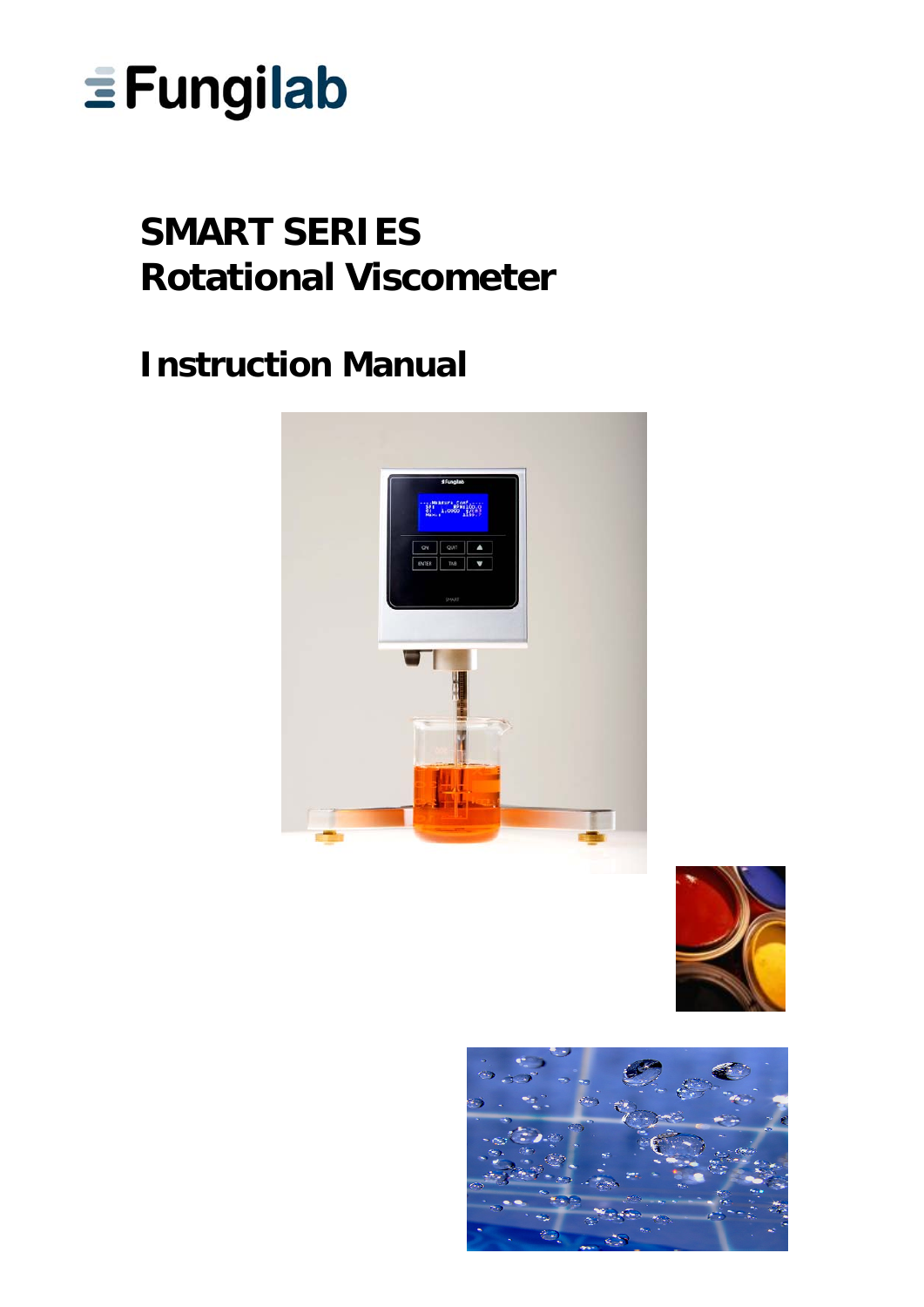# SMART SERIES Rotational Viscometer

Software Version: 1.0

# Instruction Manual

FUNGILAB, S.A. C/ Constitució, 64 – Nau 15 – Pol. Ind. Les Grases 08190 Sant Feliu de Llobregat (Barcelona) SPAIN Tel: +34 93 685 35 00 Fax: + 34 93 685 37 50 Email: sales@fungilab.com www.fungilab.com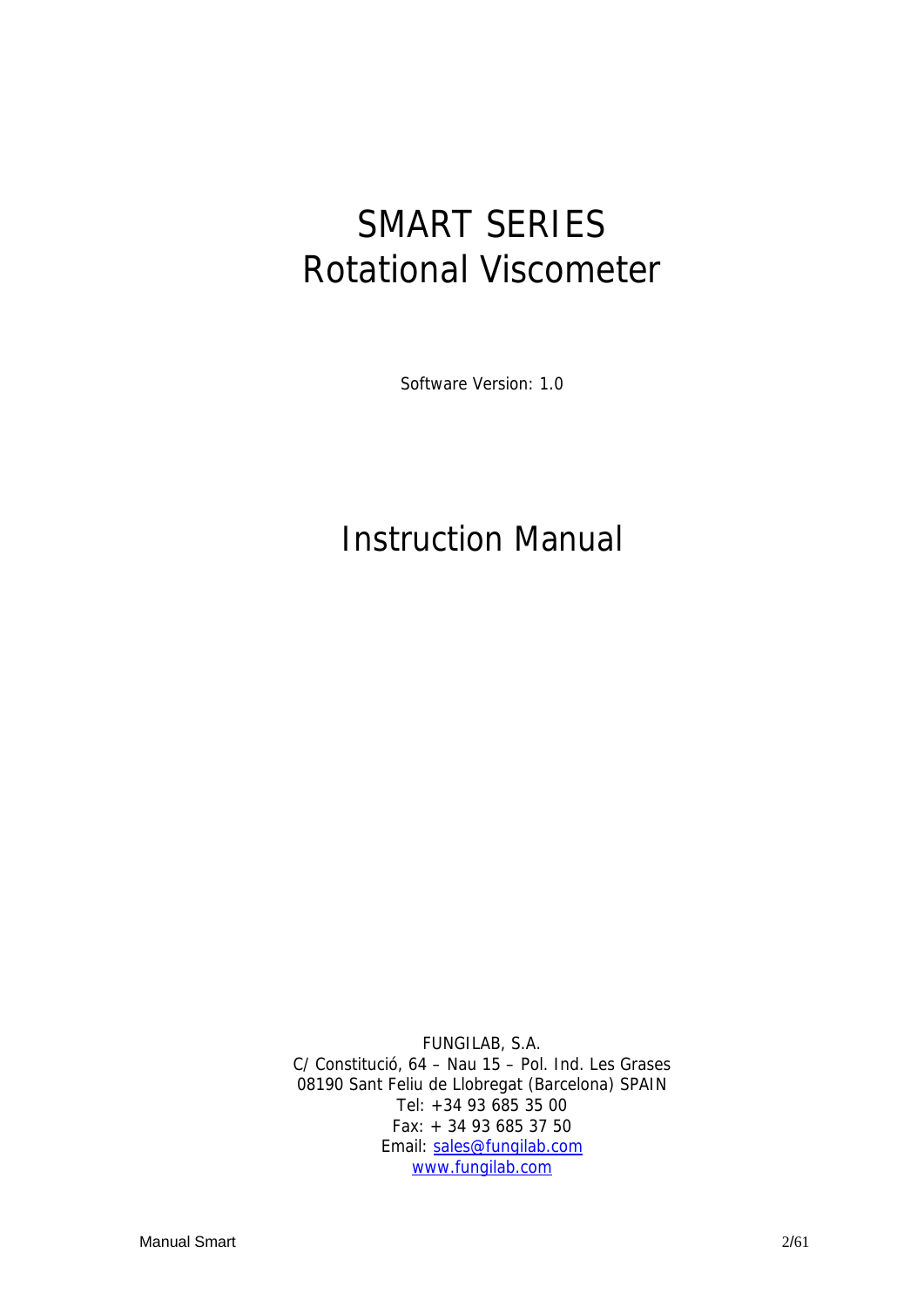## 0. Table of Contents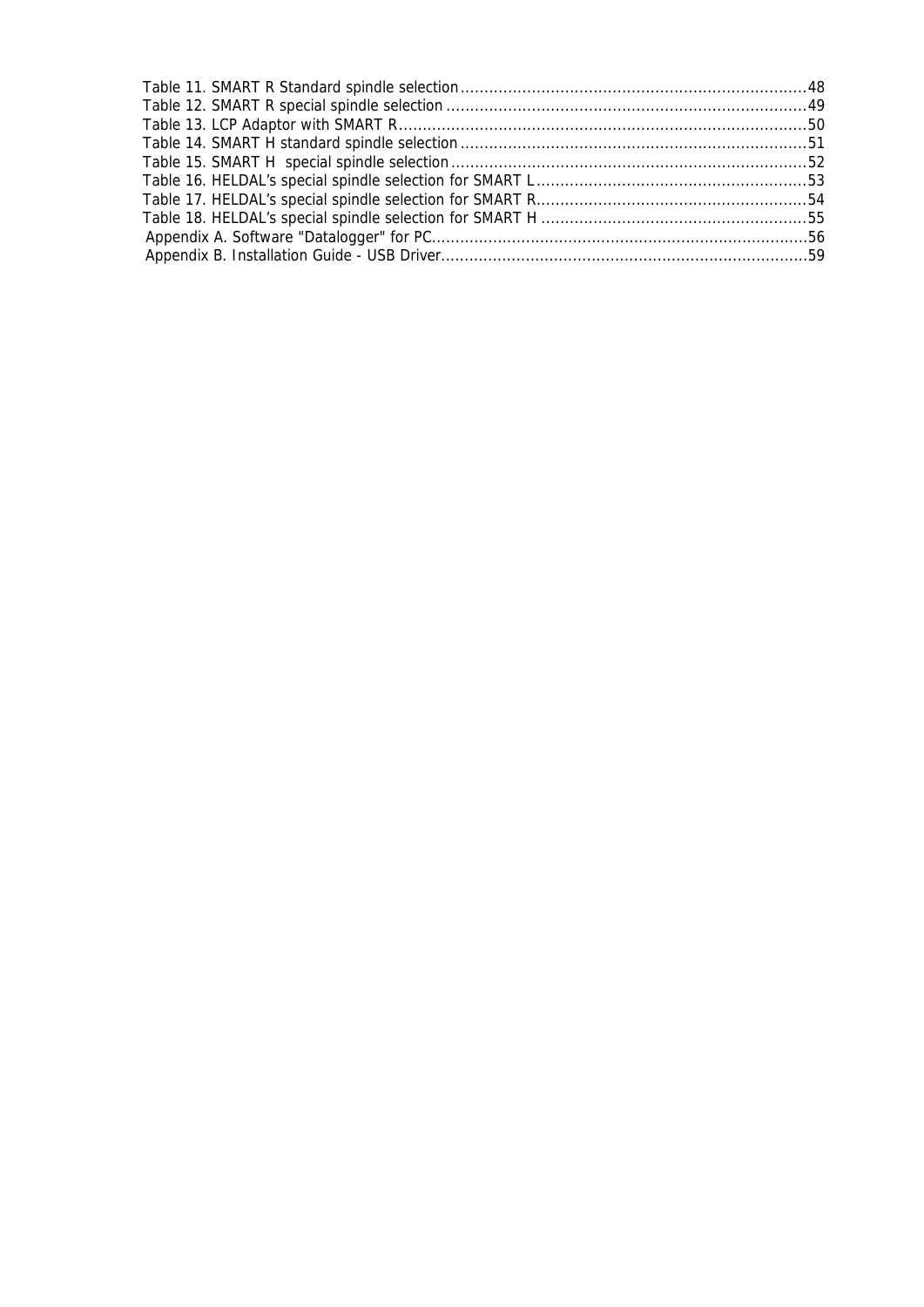## 1. Introduction

Thank you for acquiring the SMART rotational viscometer model from Fungilab, SA.

The SMART is a rotational viscometer, based on the measurement of the torque of a rotating spindle in a sample at a specified velocity. Three different models, as well as various accessories, allow it to cover a wide range of viscosity measurement.

## 2. Safety Instructions

- It is not the purpose of this manual to outline all of the safety instructions recommended for the use of the rotational viscometer, its accessories, and samples. It is the responsibility of the user to establish health and safety practices and to determine the application's limits before use.
- Fungilab, S.A. guarantees the satisfactory operation of the viscometers and its accessories only if there have not been any unauthorized adjustments to the mechanical pieces, the electronic components, and the software.
- The operator should follow all of the warnings and instructions of this manual to ensure the safe and proper operation of the equipment.
- Do not use the equipment for any other purpose that is not described in this manual.
- Do not use any accessory that is not supplied and approved by Fungilab, S.A.
- Do not use the viscometer or its accessories if there is any suspicion of malfunction. Do not use the equipment in situations or conditions that can provoke personal injuries or material damage.

The rotational viscometer is **not** an inflammable, non-hazardous instrument and therefore should not be used in areas where there is an explosion risk.

**Before using the viscometer, carefully read and observe the following precautions:** those who do not follow them may cause serious harm or personal injuries.



To avoid an electric shock:

• Do not use the rotational viscometer without a solid connection to the ground.

## 3. Symbols used in this manual

The following symbols are used in this instruction manual:



This symbol warns us of an operational, practical, or similar procedure that, if it is not carried out properly, may damage the equipment.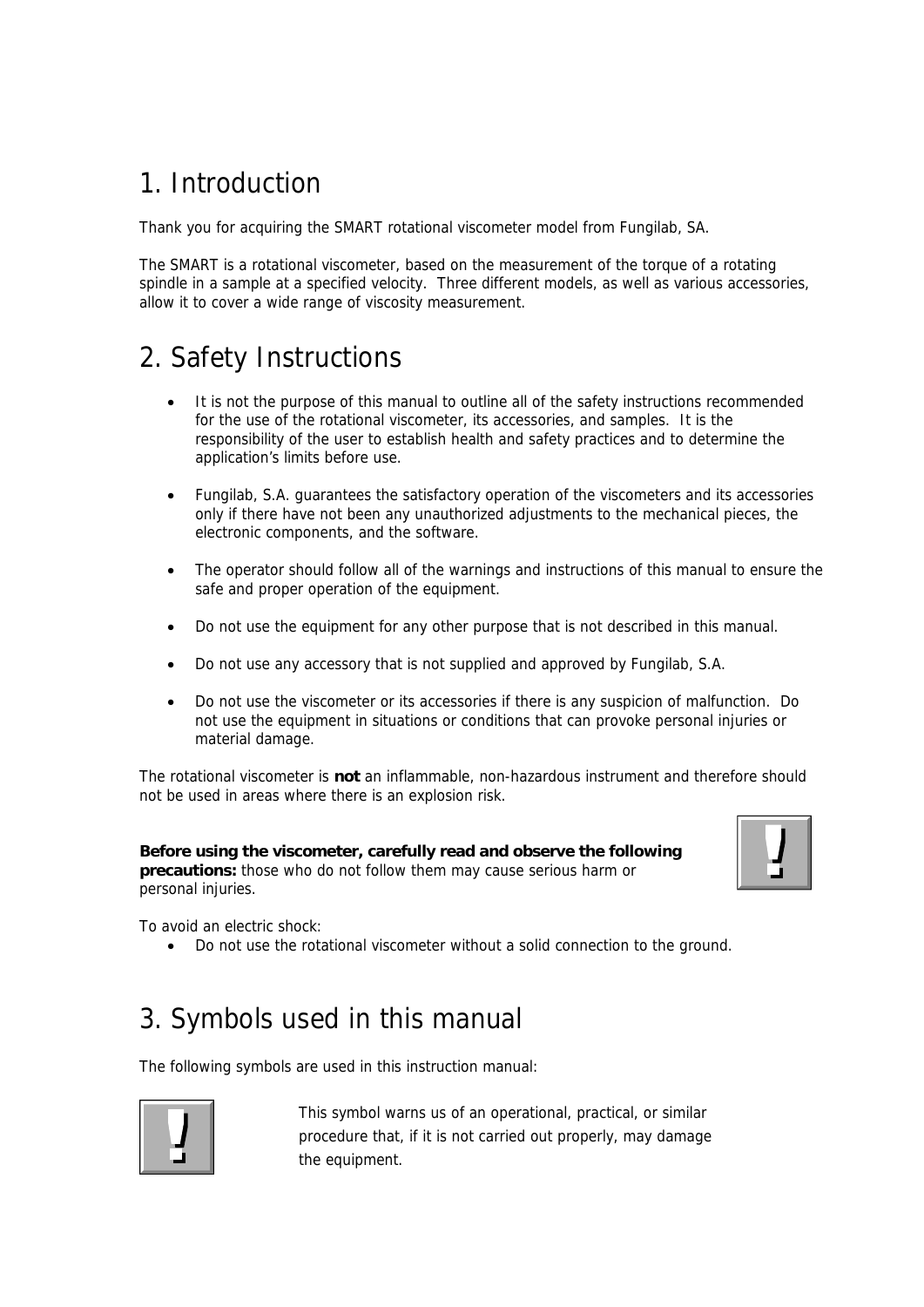

This arrow indicates additional information that should be used by the user.



This symbol warns us of an operational, practical, or similar procedure that, if it is not carried out correctly, may irreparably damage the equipment. Do not proceed further unless the indicated conditions are fulfilled and have been perfectly understood.

## 4. Conditions for use

- Indoor use
- Maximum altitude 2000 m.
- Surrounding temperature range: from  $+5$  to 40 $\degree$ C
- 80% maximum relative humidity for up to  $31^{\circ}$ C, and going as low as 50% of relative humidity for up to 40ºC.
- The power source fluctuations should not surpass  $\pm 10\%$  of the nominal voltage
- Installation category II
- Pollution level II

## 5. Maintenance

- Always clean all of the parts after each use! Clean the spindles and the spindle protector well, and then immediately dry them. Make sure that there is not any sample remaining especially in the delicate zones like the spindle connector.
- Detergents or solvents to clean the spindles and the protector:
	- For food samples, use lukewarm water and if necessary, use soft detergents (like those which are used at home)
	- Other solvents that generally give good results are acetone, gasoline, or something with a high percentage of alcohol
	- If you use any other solvent, make sure that it does not corrode the spindles or the protector. The spindles are made in AISI 316.

**Warning**: Handle the volatile and inflammable solvents with extreme care. It is the user's responsibility to establish safety conditions at work.



- Regularly check the spindle's thread and the viscometer shaft.
- During the working life of the viscometer, the equipment will require certain check-ups. In this case, please contact the local distributor.
- Regular maintenance is important. We recommend an annual check-up by the service technician of your local distributor.

.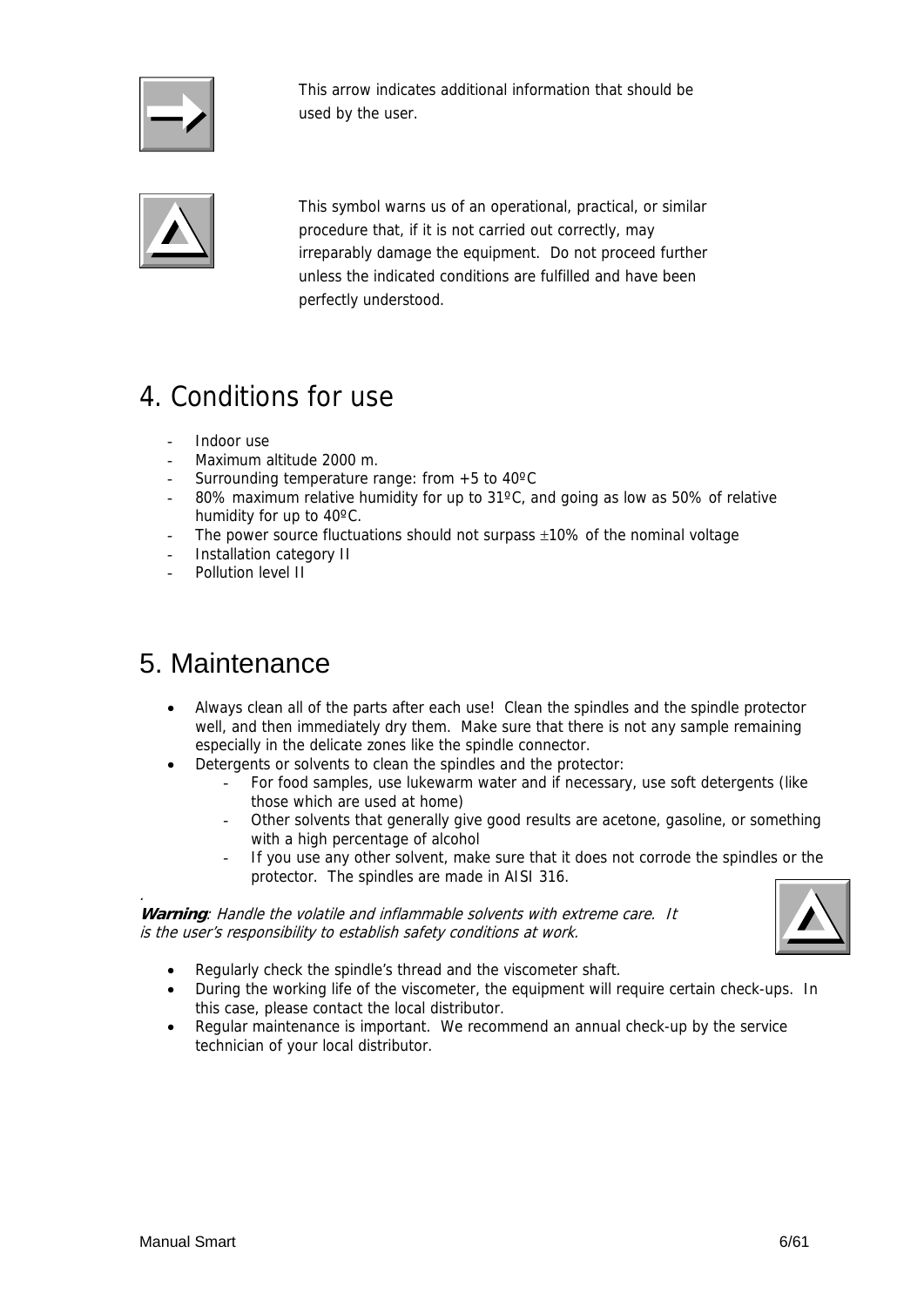## 6. Equipment presentation

- When the equipment package is received, verify and confirm the delivery note. If some discrepancy or problem is found, immediately notify the supplier.
- Check that the model corresponds to the equipment that was ordered.
- Carefully read the use instructions.
- All modifications, eliminations, or lack of maintenance of any of the machine's mechanisms, defy directive 89/655/CEE and the manufacturer is not responsible for any damages that may result.

In the attached photograph (Figure 1) you see the position of each piece inside the equipment's carry-case. Please, keep the carry-case in a safe location. In the case of needing to transport the equipment or store it for a long period of time, always use the carry-case by placing each part as shown in the drawing. In the case of incorrect packing, where any of the pieces of equipment could suffer some damage, this damage will not be covered by the manufacturer's guarantee. FUNGILAB recommends using the carry-case provided with the equipment for making any kind of delivery.

Parts included with the equipment for standard delivery:

- Viscometer head with serial number
- Foot or base, 3 height adjustable knobs for the base
- Nut
- Indented rod
- Standard spindles
- Spindle protector
- Spindle support
- Power cable
- USB cable
- Software Datalogger provided on a CD
- Carry-case
- Calibration Certification
- Instruction manual

Standard spindles Model L: L1, L2, L3, L4 Models R y H: R2, R3, R4, R5, R6, R7



Fig 1. The viscometer in its carry-case



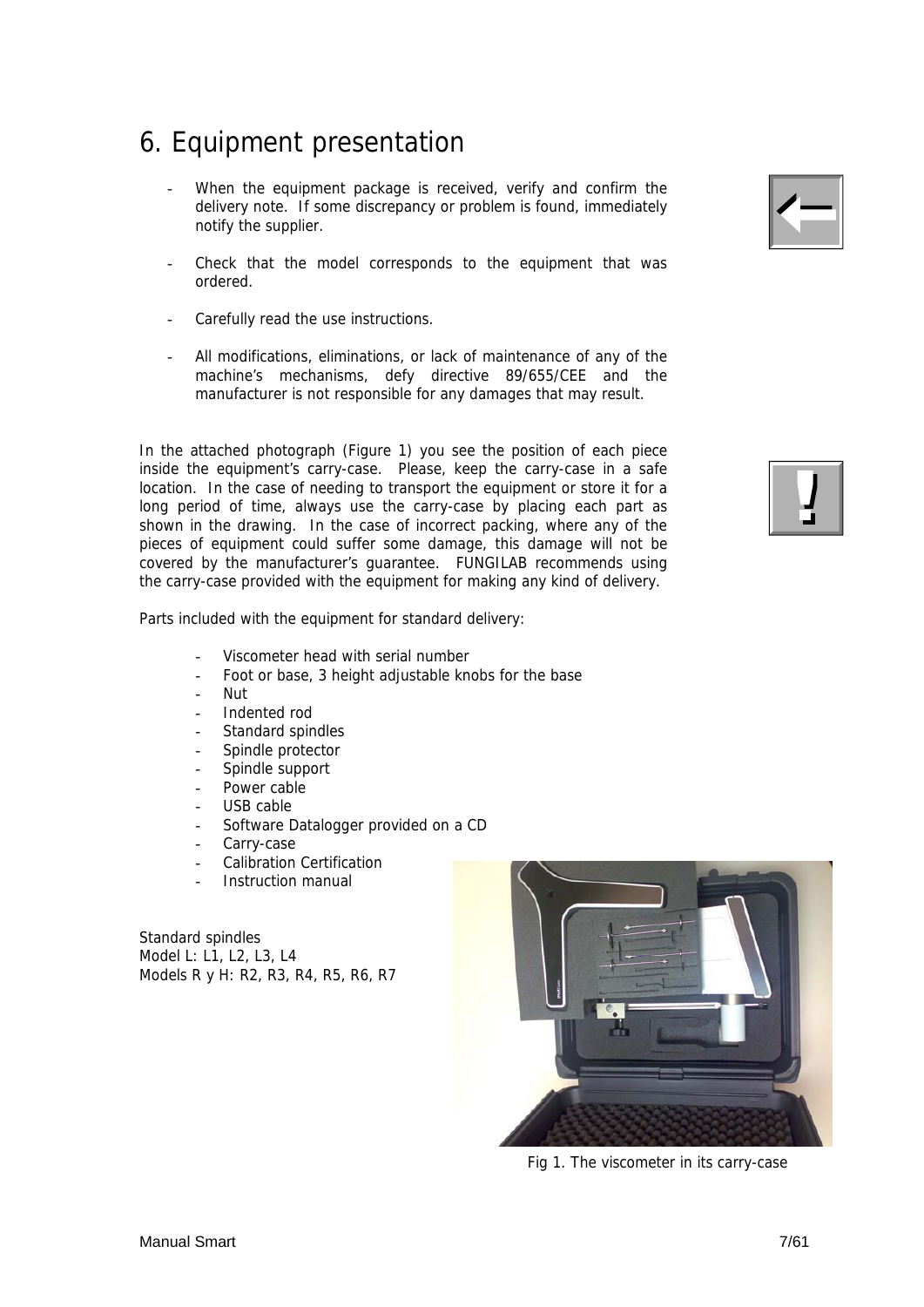## 7. Equipment Description



Fig. 3 Frontal view of the equipment

- 1. Screen
- 2. Certified keyboard
- 3. Nut
- 4. Spindle Protector
- 5. Fastening rod
- 6. Spindle
- 7. Sample container (not included)
- 8. Base (viscometer support)<br>9. Height adjustable knob
- Height adjustable knob



Fig.4 Back view of the equipment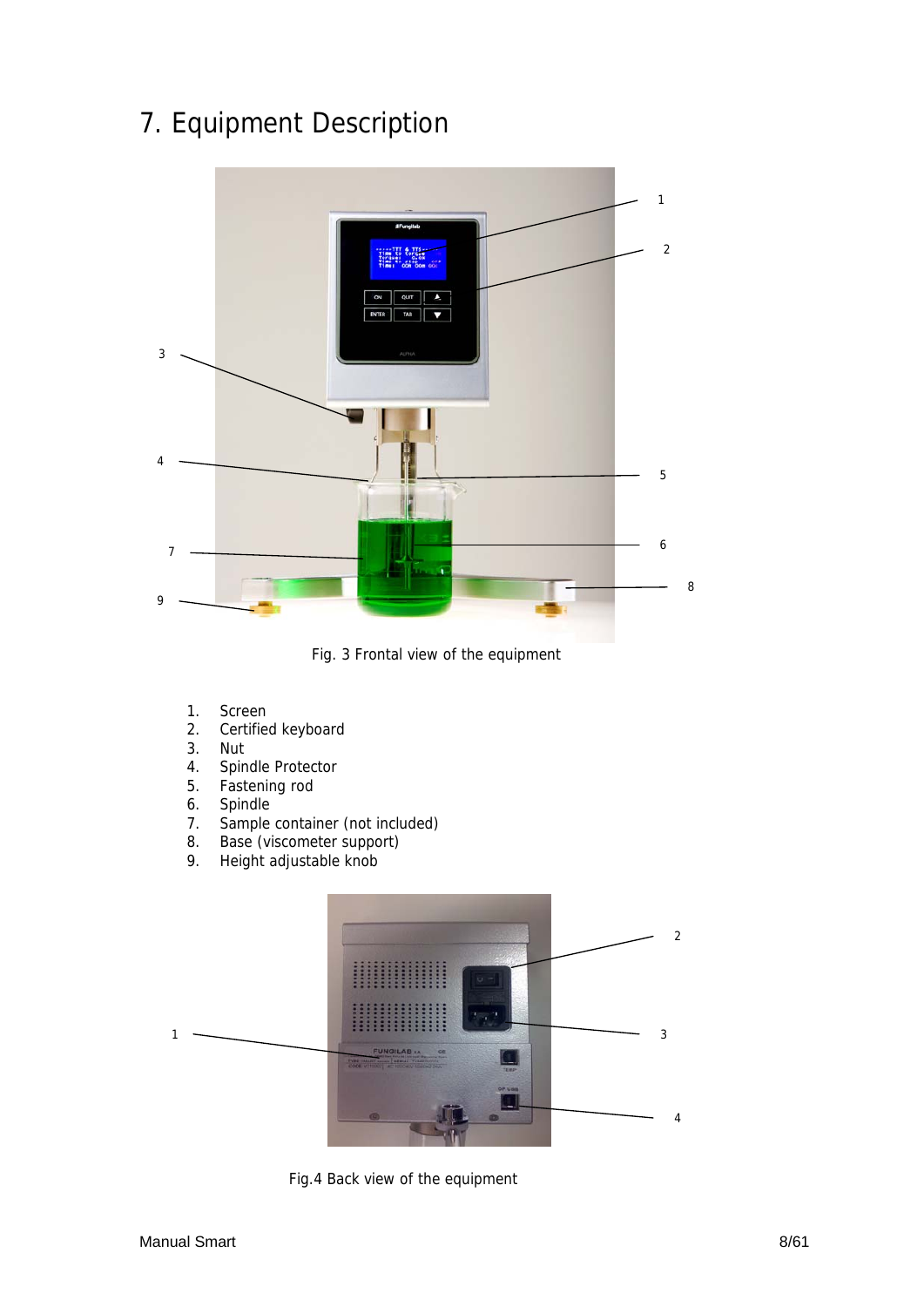- 1. Serial number label
- 2. Switch
- 3. Feeder cable slot
- 4. USB output connector



#### Fig. 5. Equipment identification label

Description of the equipment identification label:

- 1. Viscometer model
- 2. Viscometer code
- 3. Serial number of the equipment
- 4. Voltage, frequency, and power of the equipment

## 7.1 Equipment set-up

- Remove all of the parts from the carry-case. Note the figure below (fig 6).
- Correctly place the three height adjustable knobs (B) on the Y-shaped base (A).
- Mount the fastening rod (C) with the holding screw (D) at the base (A).
- Attach the nut (F) to the fastening rod. The viscometer should be connected to the nut (F) by means of its rod (E).

#### **Note:**

The following process should be done carefully in order to harm to the shaft of the viscometer. Immediately remove the shaft's plastic protector before beginning to use the viscometer.

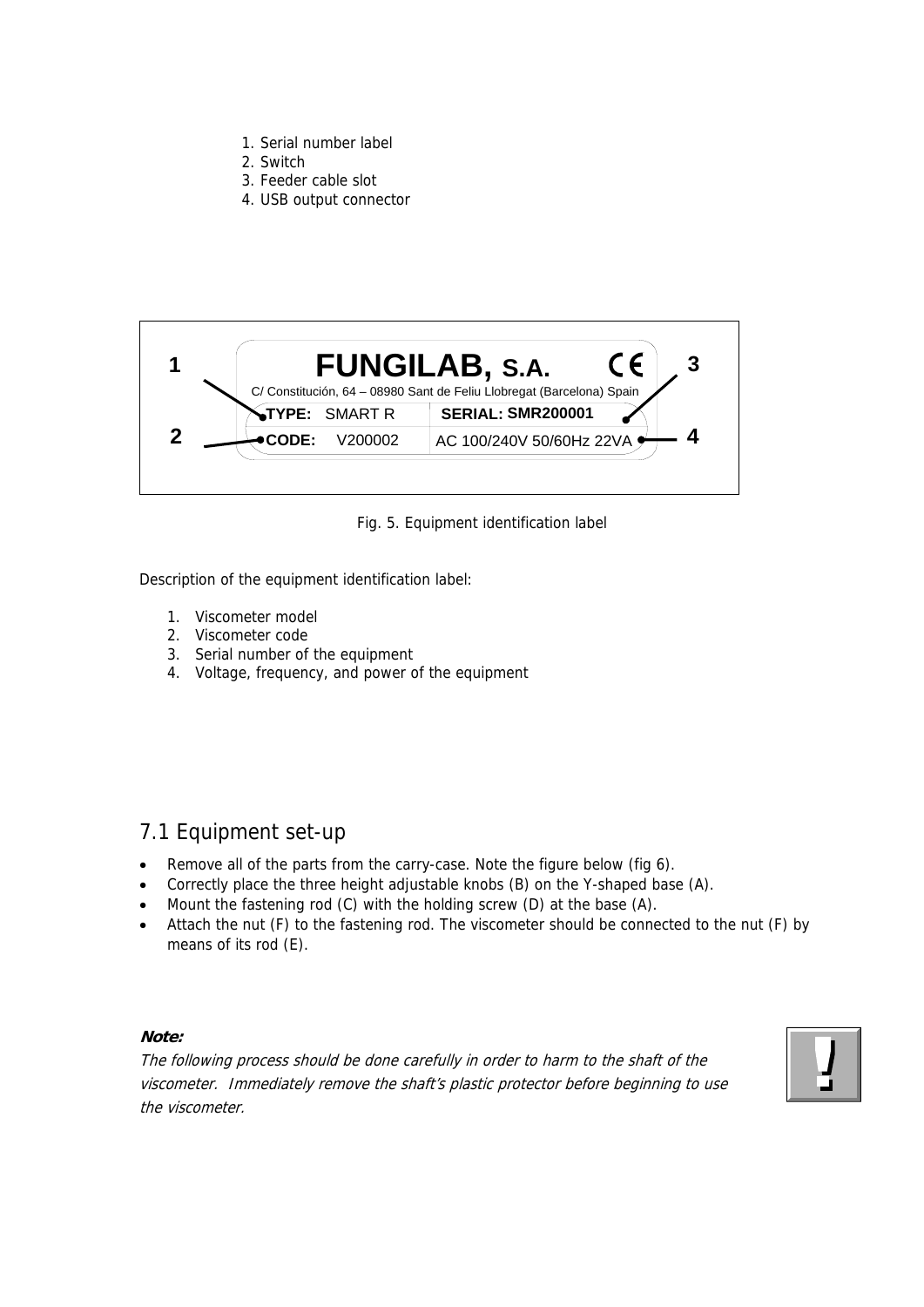

Fig. 6 Set-up for the viscometer base

- Insert the horizontal rod of the viscometer (E) into the nut (F).Fig. 6 Set-up for the viscometer base
- The viscometer should be placed on a stable laboratory table or on a stable surface free of vibrations (i.e. caused by other machines or equipment). Do not put the viscometer in direct contact with sunlight or in the middle of any air flow (the temperature of the sample can be easily influenced by the surrounding conditions). The viscometer has been designed to work indoors!
- Turn the height adjustment knobs until the height of the viscometer (located in rod E) is correctly adjusted.
- Plug the power cable into its correct slot located on the back of the equipment (Fig. 3 position 4) and plug it into the power source.

#### **WARNING:**

The socket by which the viscometer will be connected should have a ground. Always use a power cable with a ground connection! Verify that the voltage and the frequency coincide with the specifications for the viscometer (look at the identification label Fig. 4, for more information). Before turning on the machine, let it sit for some time so that it acclimates to the surrounding temperature in order to avoid a short-circuit caused by condensation. The fluctuations of the power source should not surpass  $\pm 10\%$  of the nominal voltage.



## 7.2 The keyboard and screen

Before starting up the machine, one should become familiar with the viscometer controls seen in the previous section. The instrument has a 6 key keyboard (Fig. 7) and a 4-lined Vacuum Fluorescent Display screen (number 1 Fig. 3) on the frontal part ready to use and they allow the user to interact with the machinery. The screen always shows the operations that the user is carrying out by showing menus that will be explained later on. The measurements collected by the instrument will also be explained in this manual. The keyboard gives the user the mobility throughout all of the menus, the selection of different options, and the creation and/or modification of viscosity measurement configurations to suit the user's needs.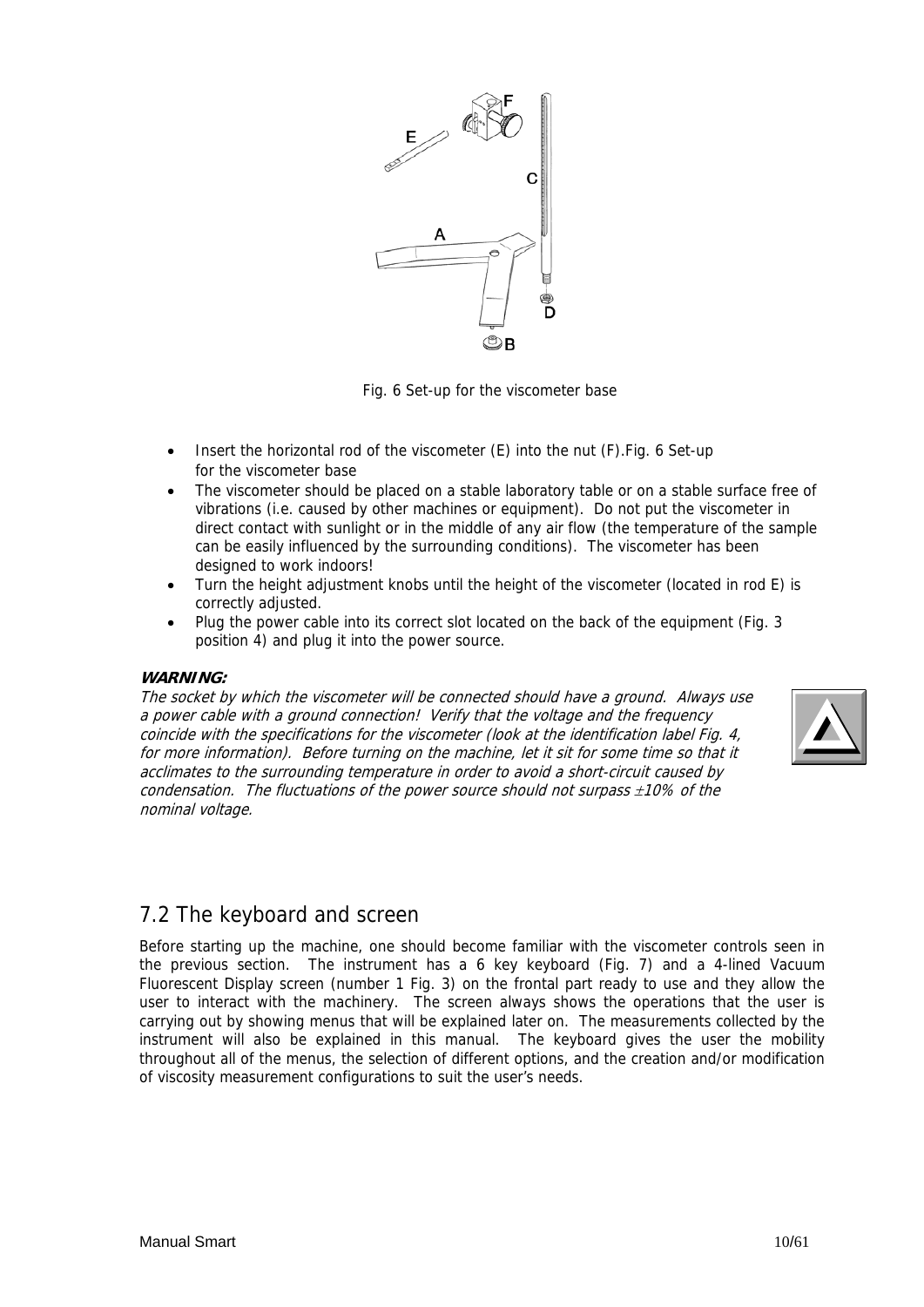The keyboard has the following configuration:



Fig. 7 The keyboard for the SMART viscometer

The different numbered keys will always allow you to type in the proper numerical value (if a modifiable field has been selected).

| <b>Tecla</b>                        | <b>Función</b>                                                                                  |
|-------------------------------------|-------------------------------------------------------------------------------------------------|
| $'$ <sup><math>\wedge'</math></sup> | Go to the previous option; increase a value when a field has<br>been selected                   |
| $\sqrt{V}$                          | Go to the next option; decrease a value when a field has been<br>selected.                      |
| 'TAB'                               | Field select change in some menus.                                                              |
| 'QUIT'                              | Return to previous screen. Motor stop during measurements.                                      |
| 'ENTER'                             | Accept an option or value in a field. It also allows editing to<br>fields that can be modified. |
| 'ON'                                | Stop/Start the motor during measurements.                                                       |

In the following sections, the function of each key in the corresponding menus will be explained in full detail, including the exceptions to the general operation.

### 7.3 Start-up

Turn on the switch on the back of the machine (number 2, Fig. 4). If after doing this, the machine does not turn on:

• Verify that the power cable is connected to the equipment (back part, number 3, Fig. 4) and that the power cable is connected to the power.

The machine will beep, indicating that it has started and it will show the following screen:

| FUNGILAB S.A |  |
|--------------|--|
| V.1.0        |  |
| SMART SERIES |  |
| English      |  |

The screen informs the user of the version and the instrument model in addition to the selected language. After a few seconds, the Start-up screen will disappear and the Main Menu screen for the viscometer is shown (section 8.1 of this manual).

The equipment initially comes configured with:

- English
- Viscosity units in centipoises (cP).

If these are not the desired basic configurations, the equipment can be configured and changed to meet the user's needs. The method of configuring the apparatus by varying these and other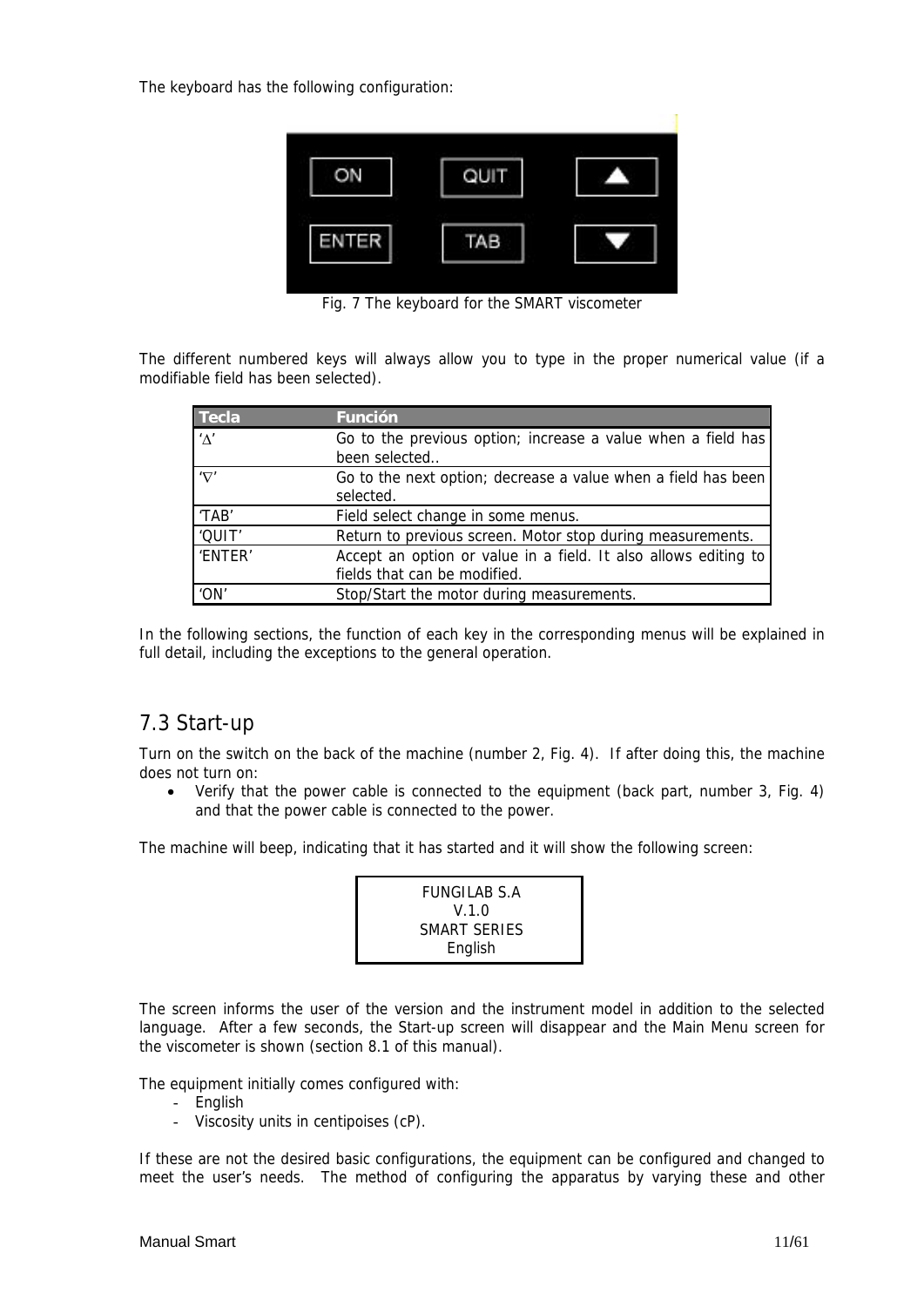parameters is explained in detail in a later section of this manual called 'Configuration menu' (section 8.2). Any changes made to the machine will stay configured to the last modification made at the configuration menu and will not return to the factory settings after a restart. Once the configuration information is given will submit the system to a Autotest.

### 7.4 Autotest

The Autotest menu allows you to verify the operation of the viscometer in a way that allows detection of motor malfunctions in a simple and practical way.

The following message will appear on the screen:

AUTOTEST Remove the Spindle and Press <ENTER>



**VERY IMPORTANT:** The Autotest should be carried out without a spindle.

Once this message is shown on the screen, we should confirm that the spindle is not connected. Afterwards, press 'ENTER' and the auto-check process will begin. While this test is running, the screen will show this message:



The dots that appear below the Word ¨Testing¨ will continue to appear and reappear in a progressive manner every half second.

If the Autotest is allowed to finish, two possible messages will appear, depending on the type of diagnostic test that was run.

If the instrument detects an anomaly, it will show the following message on the screen:



If this message appears, the machine will let off a whistle and a service technician from the supplier or manufacturer should be contacted. To get the manufacturer's contact information, press the <ENTER> key and it will appear in the following format.

> TECHNICAL SERVICE FUNGILAB, S.A. +34 93 685 35 00 www.fungilab.com

If it is a system error, the equipment will stay blocked, meaning the motor will not function. If the machine is turned off and restarted, the same screen will reappear.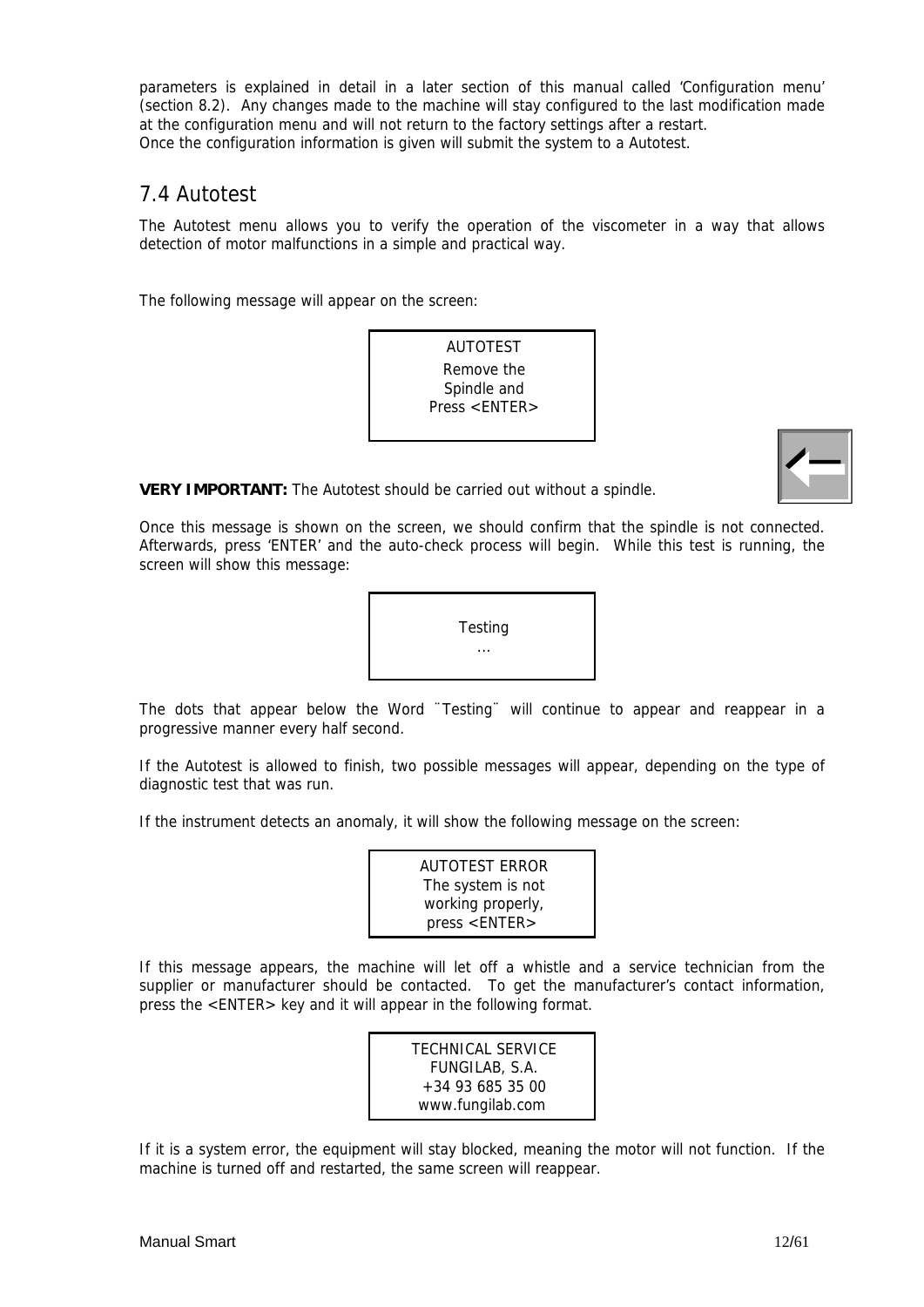In the case of a successful check, the machine will beep once it is finished and the main menu, as shown below, will appear.

> > Instrument Setup Measurements Test profiles Programming **Options**

## 8. Menu system

## 8.1 The Main Menu

Fungilab viscometers work with a simple system of menus that allow the user to go through the instrument in a quick and simple way. The basic actions in the menus are: moving through the options ('Δ' and '∇' keys), selecting an option ('ENTER' key) or returning to the previous menu ('QUIT' key).

The main menu is the one that appears after the opening screen. It is accessed by turning on the machine normally, and after a satisfactory result from the test run.

The main menu screen will show:



By default, the cursor '>' is placed on the 'Instrument Setup' option.

The menu can be navigated with the 'Δ' and '∇' keys, with which you select the desired option and press 'ENTER', which takes the user to the desired submenu (for more information about each function in particular see the corresponding sections).

The first time the machine is used, it is advisable to access the 'Instrument Setup' option as the first step in order to establish the values for certain parameters of the viscometer such as language and measurement units.

In the following sections, each of the 3 submenus of the main menu can be seen beginning with the configuration submenu.

### 8.2 Instrument Setup menu

The configuration menu contains those functions that are not standardized and that modify the state and/or operations of the instrument. Once the 'Instrument Setup' option is selected by pressing the 'ENTER' key, the following screen will appear: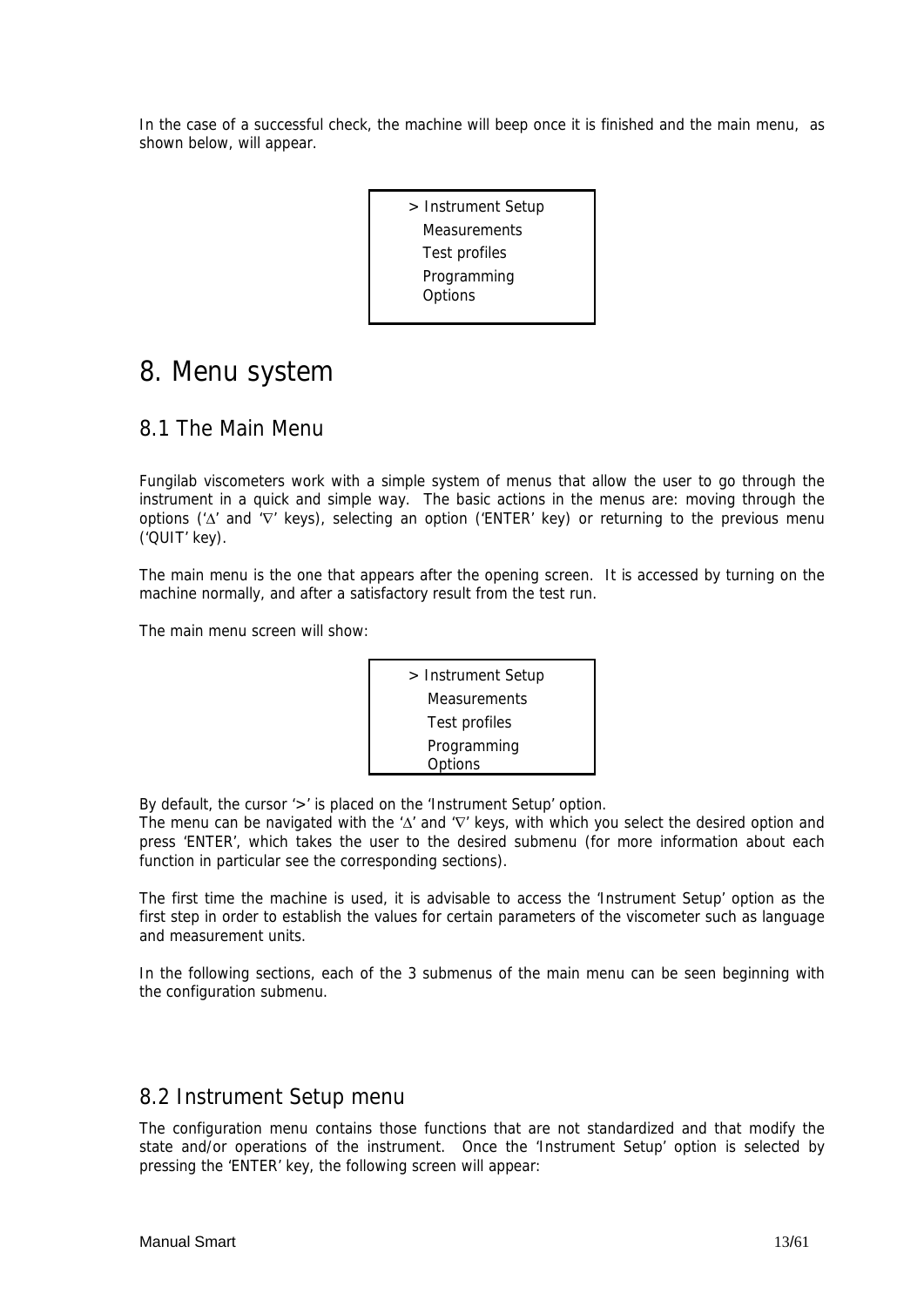| ---Instrument Setup--- |  |
|------------------------|--|
| >Language              |  |
| Units                  |  |
| Calibration            |  |
| Time/Settings          |  |

Move through the options using the 'Δ' and '∇' keys and select a submenu with the 'ENTER' key.

The main menu provides the possibility of:

- Changing the working language
- Selecting the measurement units (viscosity and temperature)
- Carrying out calibrations (the machine comes calibrated from the factory, therefore it is not necessary to do any calibrations when the machine is received)
- Adjusting the date and time.

The language, time, and units should be selected by the user before beginning to work with the equipment so that it functions properly.

## 8.2.1 Language (language change submenu)

Once the configuration menu has been accessed, the first option that the cursor '>' points to is 'Language'. To make a change to the language, this option must be selected by hitting the 'ENTER' key.

When we enter in this submenu, the viscometer will show a screen like the following one:



By using 'Δ' y '∇' the different working languages for this equipment can be seen, which are:

English French German Italian Japanese Portuguese Spanish **Dutch** Polish Catalan

Once the language has been selected, press 'ENTER' and it will automatically change the language of the menus and return to the configuration main menu screen.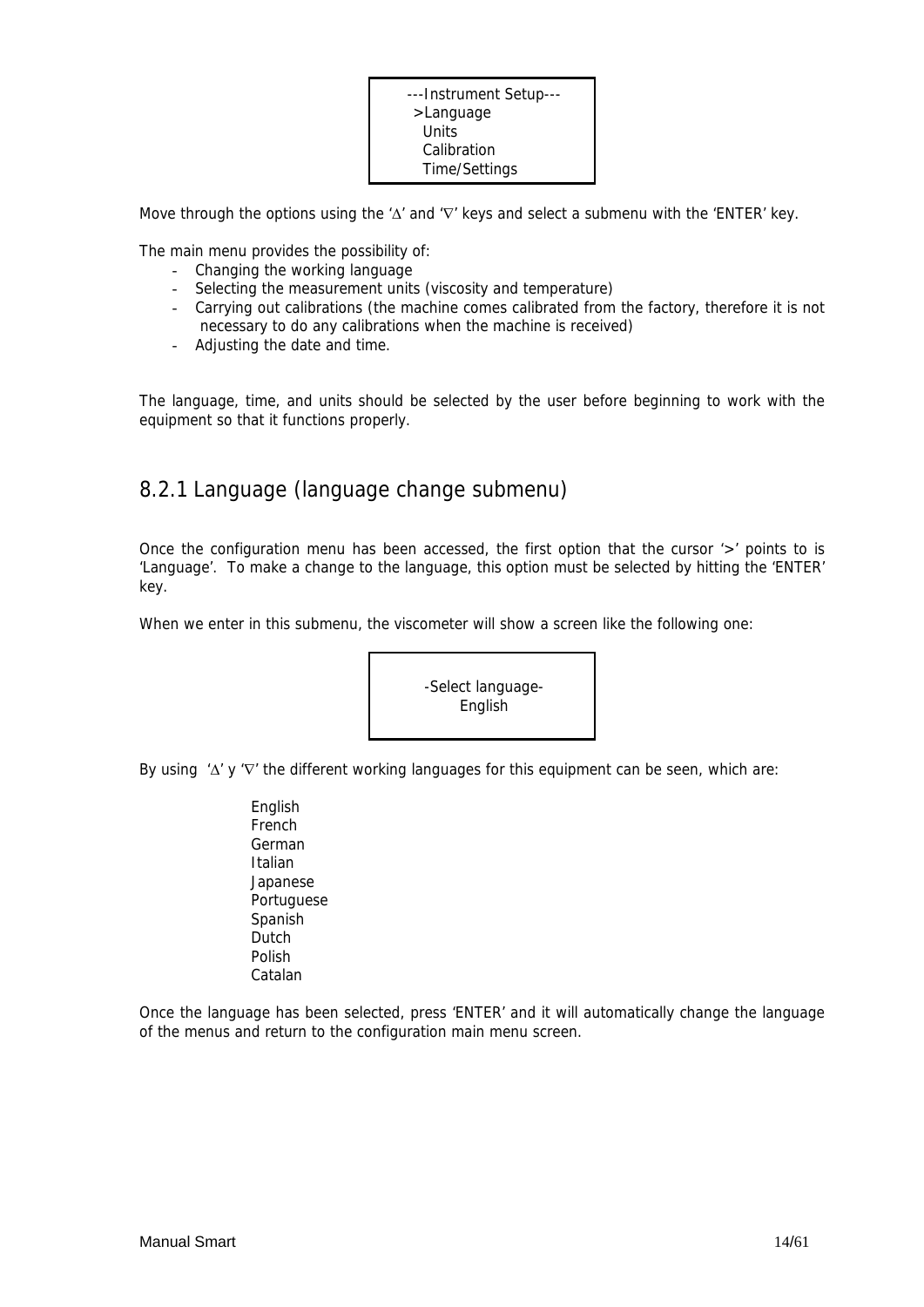## 8.2.2 Units. (Unit change submenu)

The SMART-type viscometer allows the user to select the units that are used for measuring viscosity and temperature.

The possible choices for dynamic viscosity are:

- International system of units (Pa $\cdot$ s or mPa $\cdot$ s)
- Centimetre-gram-second system of units (Poise or centipoises)

When the cursor key, '>', points to the units submenu, it can be accessed by pressing the 'ENTER' key and the viscometer will show the following screen:



By default, this submenu screen for 'Units' comes configured with the viscosity unit's field selected.

Once the desired field has been selected, the units to be used with the viscometer can be varied viscosity, by using the ' $\Delta'$  y ' $\nabla'$  keys to switch the options.

After the desired units have been selected, press the 'ENTER' key to save the changes and return to the configuration main menu screen.

### 8.2.3 Calibration (Calibration submenu)

This submenu contains the viscosity calibration options that the user can exploit to recalibrate his equipment.

#### **IMPORTANT:**

The viscometer contains a default calibration element, which is installed during the manufacturing process. It is for this reason that it is unnecessary to calibrate the equipment when using it for the first time. Nevertheless, certain norms of quality recommend that the equipment be recalibrated once a year, which is why we offer the user the possibility of realizing this calibration without needing to send the viscometer back to the usual provider, or to FUNGILAB.

FUNGILIAB, S.A. cannot be held responsible for the measurements taken by an independently recalibrated viscometer, and it is essential to follow the instructions given by Fungilab to the letter when recalibrating.

#### **Calibration Norms:**

• To execute a viscosity calibration it is necessary to have on hand at least a little standard calibration oil and a thermo statization system to maintain the sample at a constant temperature. If you do not possess this equipment then you will not be able to guarantee good postcalibration measurements. FUNGILAB, S.A. provides upon request the standard oils necessary for the calibration, as well as the accessories need to thermo-statize the oils.



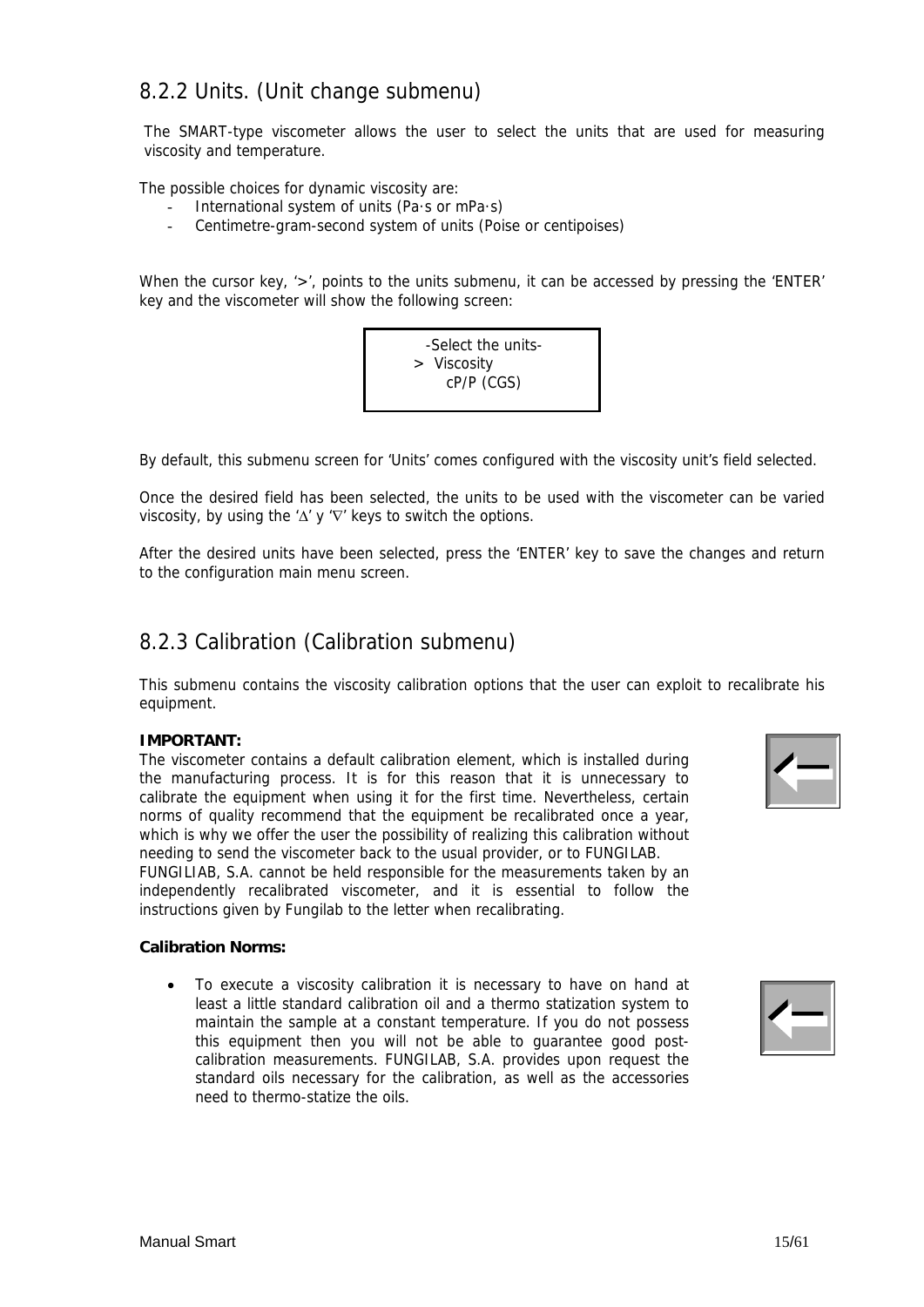- There are two types of calibration:
	- o Calibration of reference spindle: These spindles are coaxial spindles, with which the accessories APM or APM/B must be used. By calibrating these spindles, you're changing the calibration of all of the viscometer's spindles. Reference spindles:

| Model L | TI 7 |
|---------|------|
| Model R | TR11 |

- $\blacksquare$  Model H TR9
- o Calibration of the rest of the spindles: The calibration of any spindle, which is different from the reference spindle, will only modify the values of that individual spindle. The rest of the equipment's spindles will not be affected by this calibration. If you want to calibrate more than one spindle and you don't do it with the reference spindle, the spindles will have to be calibrated one by one. The oils used for each spindle will also be different, so for calibration you should have standard silicon oil for each spindle you're calibrating.
- Tables 5 and 6 (page 36) specify the standard oils necessary for each spindle.

This submenu is accessed through the main configuration menu, by choosing the Calibrate menu and pressing 'ENTER'. Once at the submenu, the following screen will appear:

> ----Calibration---- > Reset Viscosity

Using the ' $\Delta'$  and ' $\nabla'$  keys, you can select the different options of this submenu, placing the '>' cursor over each option and pressing 'ENTER' to chose it.

### 8.2.3.1 Reset

This submenu contains the equipment's RESET option.

Resetting the equipment's configurations implies recuperating the different calibrations present in the equipment at the factory stage. Thus, after resetting, the equipment will recuperate the original viscosity calibration.



Upon entering this submenu, the following screen will appear:

WARNING: RESET THE EQUIPMENT <ENTER> <QUIT>

If you want to continue with this process, press 'ENTER' and you will be brought to the following screen.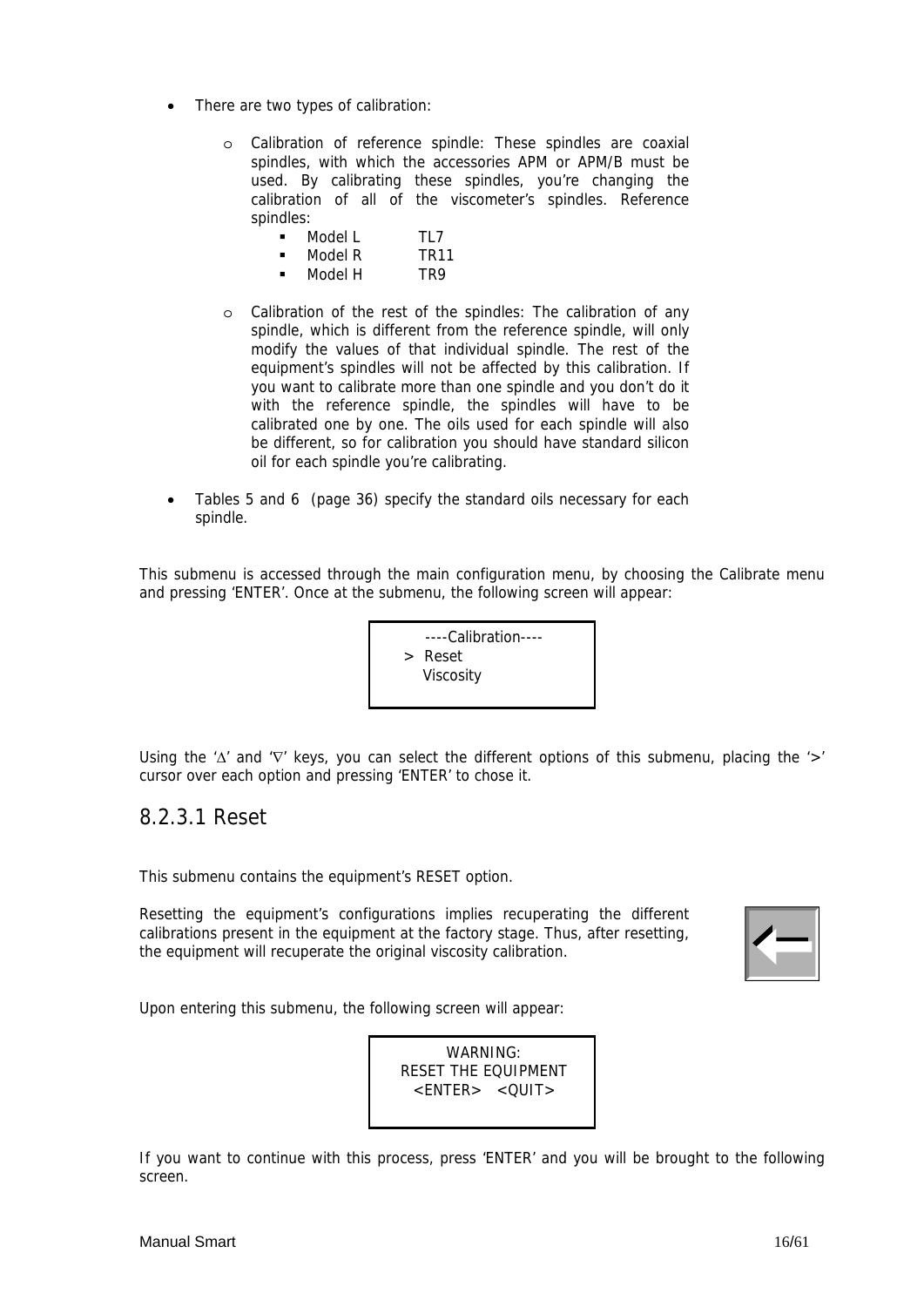Once the 'ENTER' key is press, a second confirmation will be solicited by way of a security measure. The following screen will appear:



If you press 'ENTER' here, the factory-stage calibration will be restored (calibration, language), the memory will be erased as well as the programming and you will return to the main configuration screen.

## 8.2.3.2 Viscosity (Viscosity Calibration)

If you select the viscosity option (moving through the menu with the 'Δ' and '∇' keys and press 'ENTER' you will access the following screens, depending on the model of your viscometer:

Model L

 Spindle L1 v 100.0 cP

Models R and H

 Spindle R1 v 100.0 cP

The list of possible spindles to use depends on the model of your viscometer (L, R or H). Thus, in tables 8 through 18 (page 37 on) you can see the different spindles available for each model.

Once this field is selected and situated in the list of corresponding spindles, you can select the spindle that you wish to calibrate using the 'Δ' and '∇' keys.

Once the spindle is selected, go to the "Viscosity" field using the 'TAB' key. Pressing 'ENTER', accept the field and introduce the value of the standard oil corresponding to the viscosity calibration. To introduce the data, use the 'Δ' and '∇' keys to increase or decrease the value of each digit. Then press 'TAB' again to go from one digit place to another.

Once the value of the oil is determined, press 'ENTER' to continue with the calibration process

Next, press the 'ON' key and the following screen will appear:

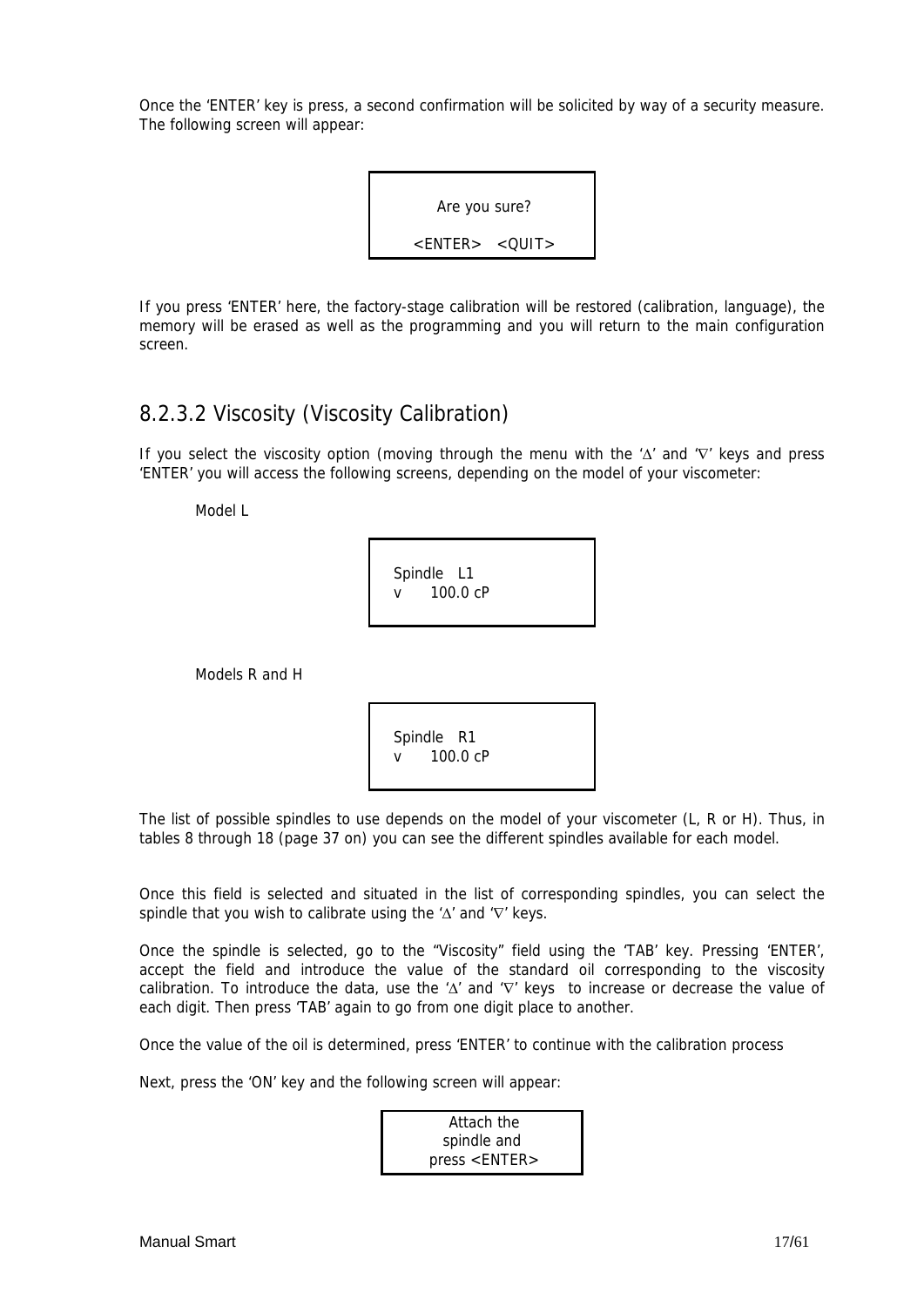Once the spindle is in position in the device, press 'ENTER' again and the following screen will appear:

> Delay time: 00h 00m 00s

In this screen it is necessary to introduce the time required from the moment you give the command to start the calibration to the moment the device begins the calibration process. This time lapse is frequently used to allow the whole of the sample and spindle to arrive at thermal stability before starting the actual calibration.

**NOTE:** When the digits of this field are not selected, the whole line will be blinking. When the field is selected using the 'ENTER' key, only the place of the digit to be modified will be blinking

The field will be permanently open to modification. To modify the value, use the 'Δ' and '∇' keys to increase or decrease the value of each digit. Then press 'TAB' again to go from one digit place to another. By pressing 'ENTER' again, you can finalize the field modification and start the calibrating process by pressing 'ON'.

Pressing the 'ON' key will start a countdown back to zero.

The spindle must already be submerged in the liquid once you confirm the start time.

When the countdown gets to zero, the viscometer will start the calibrating sequence. While the equipment is calibrating, the following screen will appear (example):

On this screen, each step of the calibrating process is displayed.

When the process is over, information on the values of the angles and linearity of the calibration are displayed.

If the curvature is lower to 2%, press 'ENTER' to confirm the calibration and you will be taken back the main calibration screen.

**NOTE:** Exiting mid-calibration denies the equipment a proper calibration and therefore it cannot guarantee accurate results.



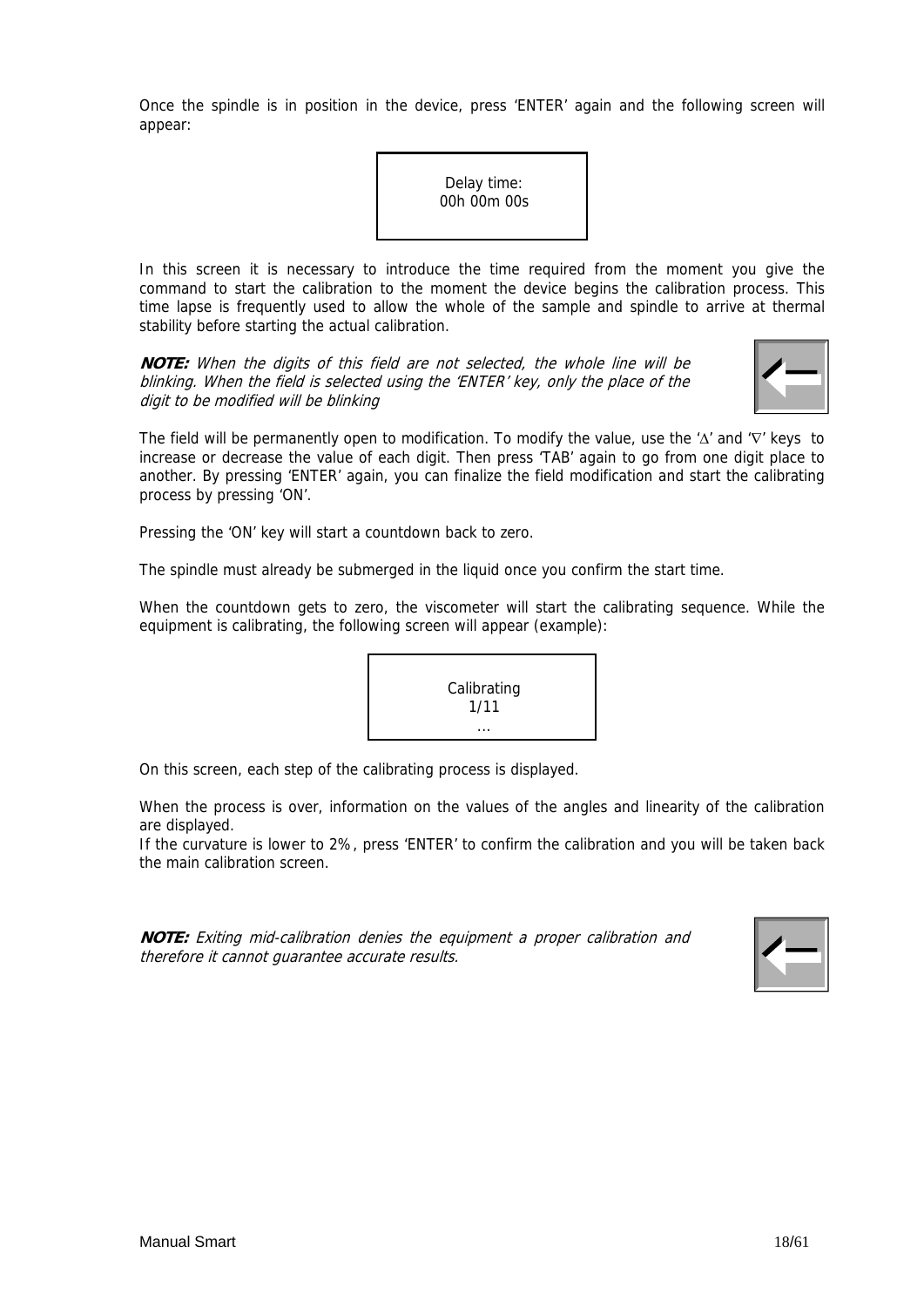## 8.2.4 Time Settings

When the cursor ">" is placed over "Adjust date/time", press the 'ENTER' key to select this option and the viscometer will display the following page:

| ---Time settings---   |  |
|-----------------------|--|
| > Date<br><b>Time</b> |  |

At this point you must choose either the date or the time using the ' $\Delta$ ' and ' $\nabla$ ' keys to move through the options and 'ENTER' to choose the desired field.

If you choose the 'time' option, the following screen will appear:

| Time |                   |
|------|-------------------|
|      | hh:mm:ss          |
|      | Current: 00:00:00 |
| New: | 00:00:00          |

In the third line you can see the equipment's current time, which is presented as information only and cannot be modified. In the forth line you can modify the time (New Time). To change the time, hit 'ENTER' once and the whole field will be selected. Now you must use the 'Δ' and '∇' keys to enter the values desired. Once the right value is entered, press 'ENTER'.

The date change functions in much the same way as the time change. Once this option is selected, the following screen will appear:

| Date     |            |
|----------|------------|
|          | dd:mm:yyyy |
| Current: | 00:00:0000 |
| New:     | 00:00:0000 |

In the third line you can see the equipment's current date, which is presented as information only and cannot be modified. In the forth line you can modify the date (new date). To change the date, press 'ENTER' once and the whole field will be selected. Now you must use the 'Δ' and '∇' keys to enter the values desired. Once the right value is entered, press 'ENTER'.

If you press the 'QUIT' key the modification will be cancelled and the previous field value will be restored.

By pressing 'ON', the equipment will start the measurements over again with the same configurations.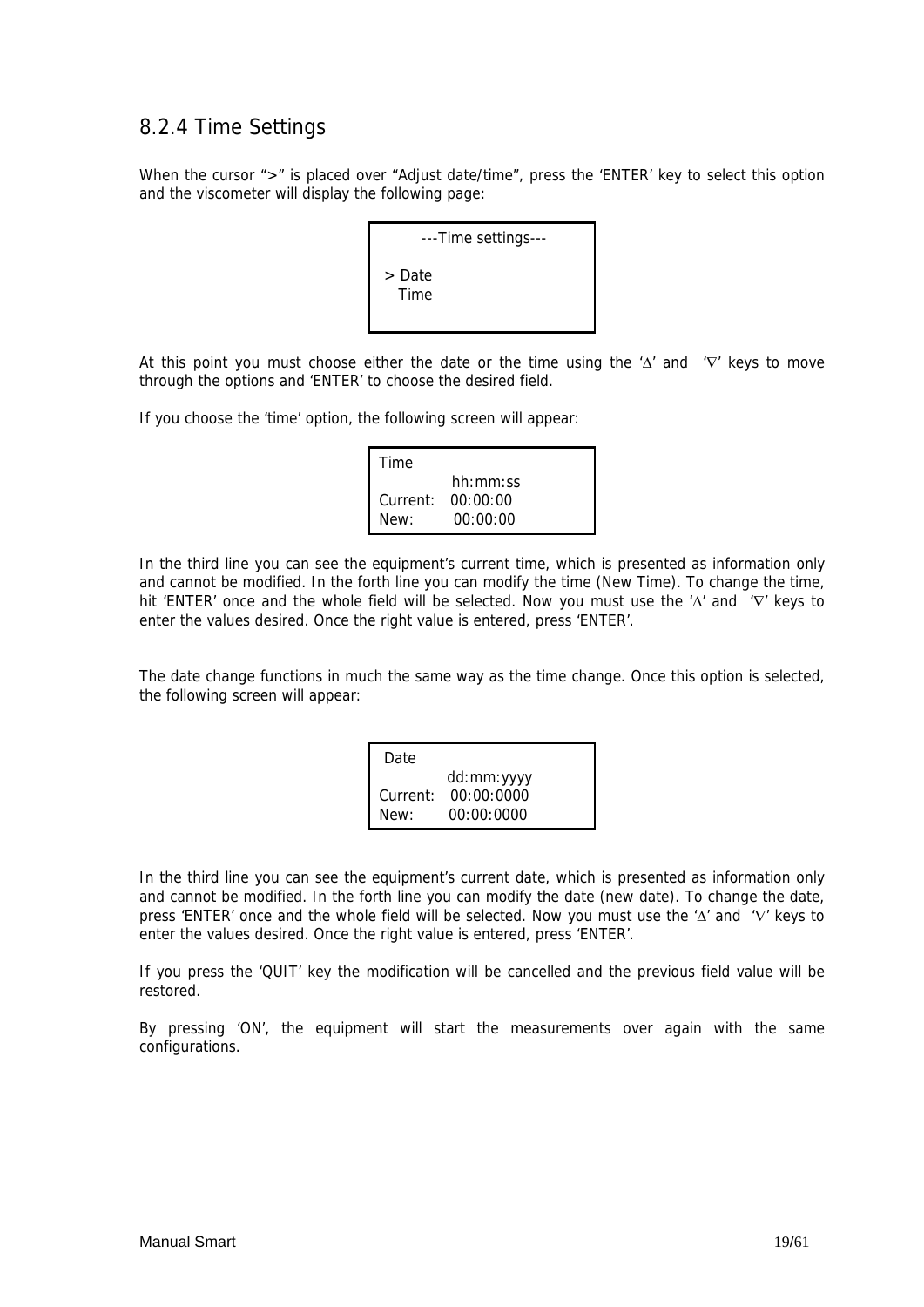## 8.3 Measurement Configuration

The measurement configuration menu allows access to the basic functions of the device: measuring fluid viscosity. From the main menu screen, with the '>' cursor over the 'Measurements' field, press the 'ENTER' key to choose this option.

After choosing this option, you will see one of these screens, depending on the model viscometer you have:

Model L

| ----Measure Conf.---- |                     |  |
|-----------------------|---------------------|--|
|                       | $SP: 11$ RPM: 100.0 |  |
| d:                    | 1.0000 $q/cm3$      |  |
| Max:                  | 60.0                |  |

Model R and H

| ----Measure Conf.---- |              |  |
|-----------------------|--------------|--|
| SP: R1                | RPM:100.0    |  |
| d:                    | 1.0000 g/cm3 |  |
| Max:                  | 100 O        |  |

To move through the fields cyclically use the 'TAB' key and with the 'ENTER' 'Δ' and '∇' keys you can proceed to edit each one of the fields. Let's first look at what each field represents and how to modify it.

- SP: the field that indicates which spindle we use for the measurement.
- RPM: the field indicating the working speed.
- d: indicates the density of the sample
- Max: Maximum viscosity to be determined with the speed and the spindle selected.

The SP field together with the selected speed will determine the maximum and minimum viscosity values (from 8 to 18, from page 38, on), as well as the existence of a shear stress measurement (if you're using coaxial spindles). To modify the spindle, you first need to select the field using the 'ENTER' key. The viscometer will only show the spindles that are compatible with your model. Once the spindle field is selected, we use the same direct selection method previously explained in the section about viscosity calibration.

**IMPORTANT:** Selecting a spindle that doesn't correspond to the ones adapted to your model will cause measurement problems.



The RPM field (revolutions per minute) indicates the speed at which the test will be done. The SMART series incorporates 18 pre-determined speeds: 0.3, 0.5, 0.6, 1, 1.5, 2, 2.5, 3, 4, 5, 6, 10, 12, 20, 30, 50, 60, 100 rpm.

The viscosity of the liquid and the spindle used determine the speed (refer to tables 8 to 18).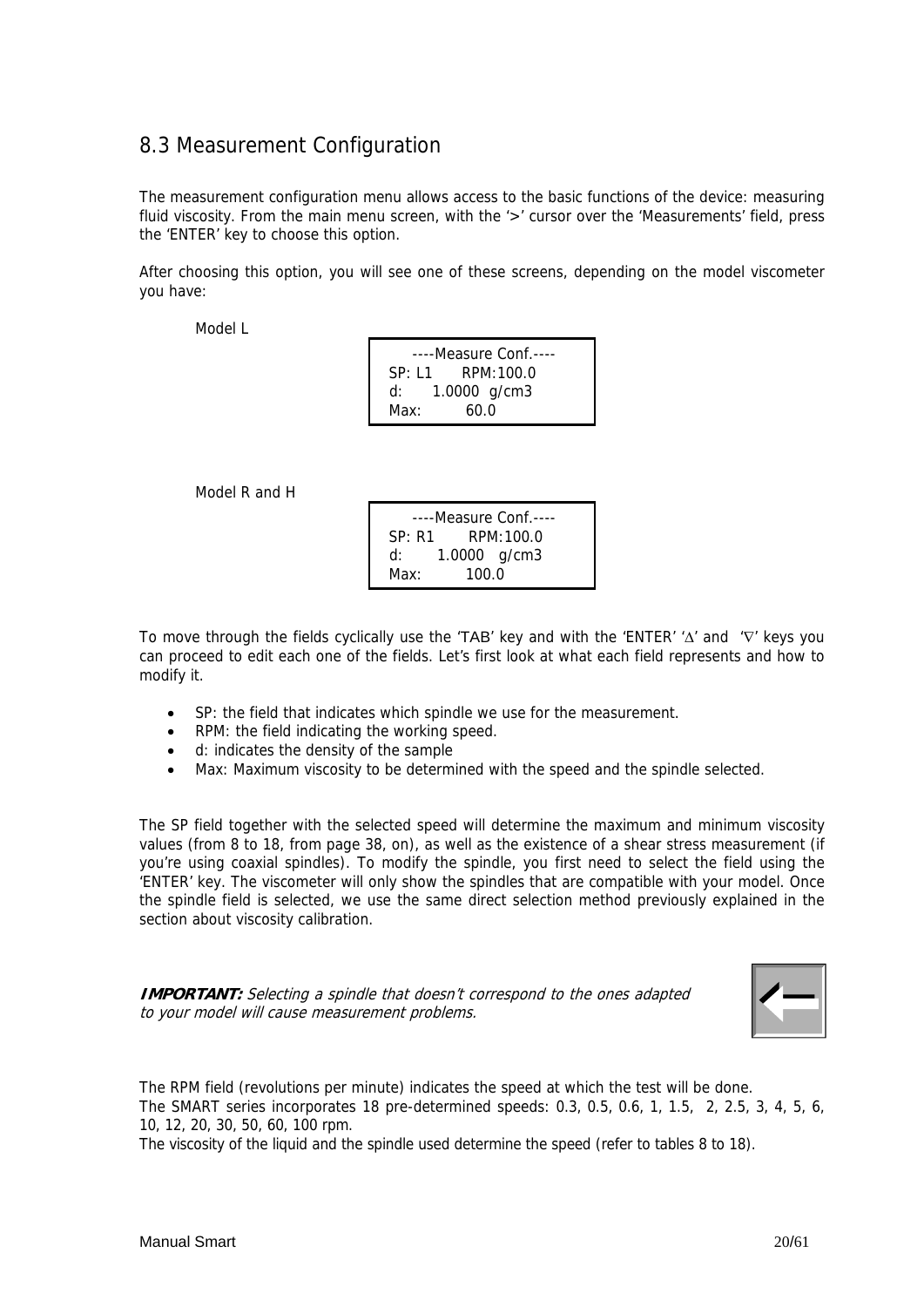Speed modification: once the corresponding field is selected using the 'TAB' key, you can move through the pre-established speed using the 'Δ' and '∇' keys. If you want to keep the selected speed, press the 'TAB' key to change parameters.

You also have a quicker option of changing the speed. When the speed field is selected (it will be blinking), press the 'ENTER' key to access this option. All of the digits will be blinking and you can modify them according to your needs. Using the 'Δ' and 'V' keys, you can modify each digit, cyclically, between 0 and 9. The ',' will be used as a decimal market. If two commas are accidentally entered, the value with be considered invalid and thus will not be saved. At this time, you would have to repeat the process. To change the digits you use the 'TAB' key and to confirm the entered value (as long as it is a coherent and valid one), press 'ENTER' again.

These options are not exclusive, meaning that you can use the speed edition mode to modify the speed and then change it again using the 'Δ' and 'V' keys to choose a speed that is closest to the desired speed amongst the predetermined equipment speed.

**NOTE:** If, during modifications, you introduce a speed that doesn't exist amongst the pre-programmed speeds, the machine will automatically replace your introduced speed by the closest one to it amonst the pre-determined speeds.



If, once the values of all of the fields are confirmed, you press the 'ON' key, you will go on to the measurement screen. If instead you press the 'QUIT' key, you'll return to the main menu screen, losing all of the data introduced in measurement configuration.

### 8.3.1 Measurement Screen

You can access this screen by pressing the '0N' key after the introduction of the measurement parameters. The viscometer will start moving the spindle, which means that the equipment is ready to start collecting data. We will now see an example of the data presented on screen at this stage:

|    | ------Measuring------ |
|----|-----------------------|
|    | SP: L1 RPM:100.0      |
| v: | 30.4 cP               |
|    | 50.1%                 |

As the equipment goes about collecting viscosity data (one piece of data for each rotation of the spindle), the information on the screen will be updated. On the screen you will see:

- SP: Current spindle. Selected on the previous screen.
- RPM: Revolutions per minute. Value selected on previous screen.
- V: Viscosity. Value expressed in cP or mPa·s, or cSt (in the case that a density different from the default one is introduced).
- %: Certain percentage of the base scale. Percentage value of the curvature of the spring in relation to the base of the same scale.
- T: Temperature of the sample (°C or °F)

**NOTE:** The speed field will be blinking until the motor speed is stable.

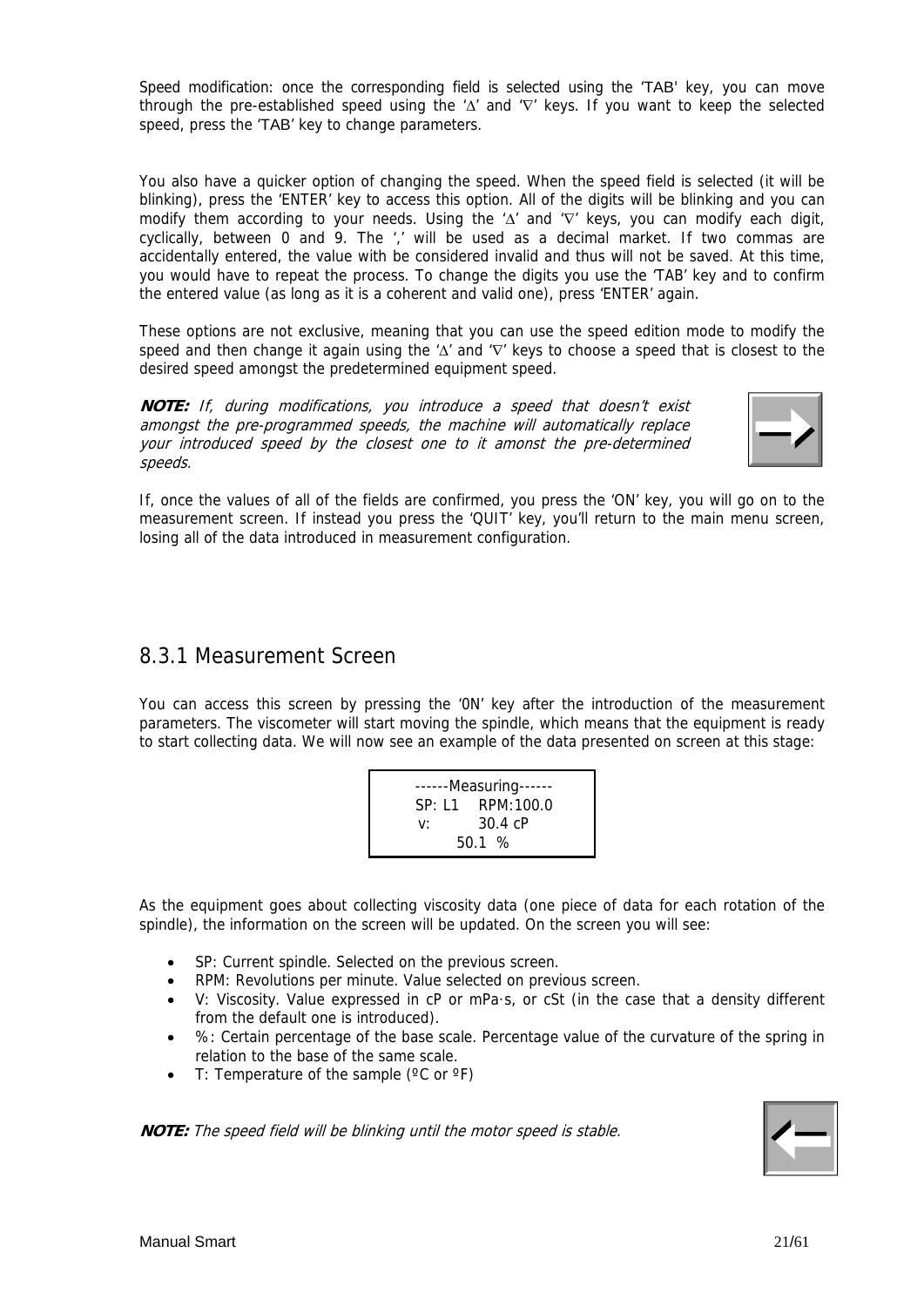**NOTE:** Depending on the selected speed, it is possible that the speed reading will take a few seconds or minutes to appear. It's important that the viscometer has made at least five rotations (which equals five measurements) before considering the measurements to be valid, as the device needs that time to stabilize. It's also important to only take into account the temperature of a stable sample.



In addition to visualizing measurements made on the sample, the user can also do other things from this screen.

Using the 'Δ' and '∇' keys, you can increase or reduce the speed of the spindle's rotation (RPM). When you press one of these two keys, the rotation speed increases (' $\Delta'$ ) or decreases (' $\nabla'$ ), respectively, from the previous speed.

This way, we can comfortably modify the turning speed without having to leave the measurement screen.

When you make a speed change, the field will start blinking again until the motor speed stabilizes.

To make a unit change, whether it's in viscosity or in temperature, the equipment will have to take into account the stabilized rotation (speed field (RPM) not blinking). With the 'TAB' key, the viscosity field will blink for five seconds. If you then use the 'Δ' and '∇' keys, you can vary the units. To save the changes, press 'ENTER'. If you do not do this within five seconds the changes will go unsaved. The units in the temperature field can be modified using the same process but you will have to use the 'TAB' key again when you've selected the viscosity field (it will be blinking).

**IMPORTANT:** When the certain percentage of the base scale is lower than 15% or is as high as 100%, the measurement cannot be considered valid and the equipment will emit a warning beep with every rotation made under these circumstances.



With the 'ON' key you can stop or start the motor, which allows for momentary pauses in an experiment. We you press this key, the equipment will show the following message:

| Motor stop |  |
|------------|--|
|            |  |

If you press the 'QUIT' key when you see the message above, the viscometer will abandon the measuring and return to the main screen.

If you press the 'ON' key, the equipment will restart the measurements with the same configuration.

### 8.4 Test Profiles

FUNGILAB viscometers incorporate a group of programmable logs that allow configurations to be saved in order to speed up use of the machine when carrying out measurements of a certain frequency.

From the main menu screen, select the Logs option by using the ' $\Delta'$  y ' $\nabla'$  arrows and press the 'ENTER' key to accept. The viscometer will show the following screen: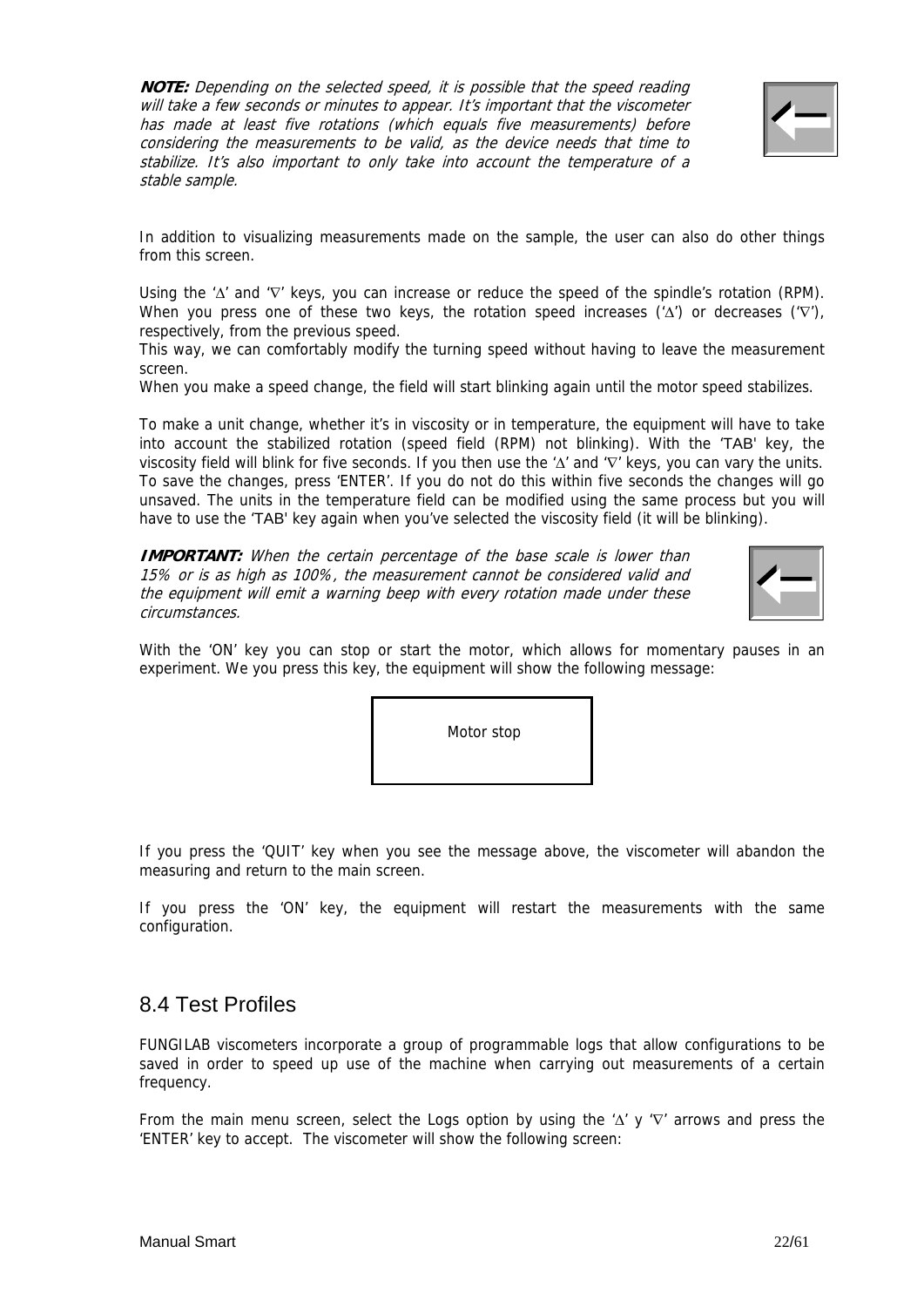------Profiles------ > Select profiles Edit profile

The first option will start a measurement with some configurations already recorded in the instrument's log and the second is for saving the measurement options of a new configuration. Select one field or the other by using the 'ENTER' key.

### 8.4.1 Select Profile

If the user wants to use some of the machine's logs, the 'ENTER' key should be hit once the cursor ">" is positioned on this option and the following screen will appear:

| ---Select a profile--- |    |     |    |  |
|------------------------|----|-----|----|--|
|                        | M1 | M2. | M3 |  |
|                        | M4 | M5  | M6 |  |
|                        | M7 | M8  | M9 |  |
|                        |    |     |    |  |

Once the log is chosen and the 'ENTER' key pushed (use 'TAB' key to move through them), the following screen will appear (In the sample figure all of the possibilities are shown. Only one of the two words, ON/OFF, will appear depending on which function is active):

| TTT: xx.x% ON/OFF | ------Status------ |
|-------------------|--------------------|
| TTS:              | ON/OFF             |
| Output:           | ON/OFF             |

This screen is the same one as the auxiliary screens of the measurements for this machine. The information shown will not be able to be modified under any condition, it is only shown to inform the user. Once the user has this information on the screen, by pressing the 'ON' key the measurement can begin and then the user must go to the measurement screen. If the 'ENTER' key is press the measurement configuration page is accessed and if the key is press again, the status page appears.

|                   | ----Measure Conf---- |
|-------------------|----------------------|
|                   | $SP: 11$ RPM: 100.0  |
| d: $1.0000$ g/cm3 |                      |
| Max:              | 60.0                 |

Once on the measurement configuration screen, its details can be seen but not modified. Now if the 'ON' key is press, the measurement can begin.

| ----Measuring---- |            |  |
|-------------------|------------|--|
| SP: 11            | RPM:100.0  |  |
| V۰                | 30.4 $c$ P |  |
| 50.1%             |            |  |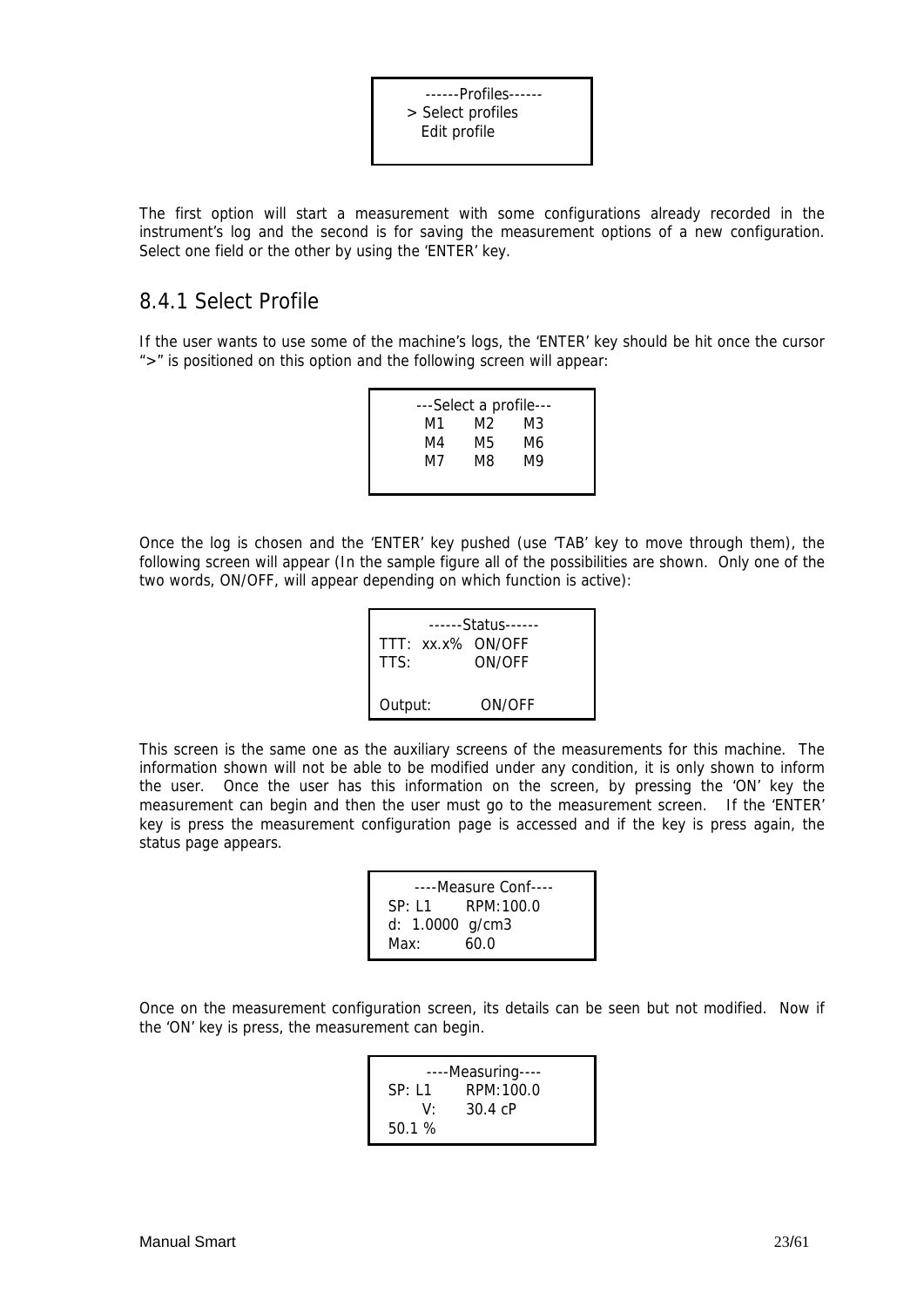If by error a log is selected that has not been recorded on previously (the viscometer comes from the factory with empty logs), and if the 'ENTER' key is hit, a screen like the following will appear:



"X" being a log number from 1 to 9. If the following screen is visualized:



the slot M3 would have been selected and it would be there without having been recorded on (empty). By pressing the 'ENTER' key again, the log selection screen will reappear to be able to select another log.

### 8.4.2 Edit Test Profile

To select this option, the 'ENTER' key should be press when the cursor ">" is placed on the "Edit profile" option line. The viscometer will show the following screen:

| ---Select a profile--- |     |    |  |
|------------------------|-----|----|--|
| M1                     | M2. | M3 |  |
| M4                     | M5. | M6 |  |
| M7                     | M8  | M9 |  |
|                        |     |    |  |

To choose one of the logs, use the 'TAB' key. In the log recording there are three option blocks that you must to configure once the desired log has been chosen. We will now explain viscometer programming, output conditions and specific configurations for the measurement.

### 8.4.2.1 Viscometer programming

Once the log is chosen, the following screen will appear:

| $---TTT$ and $TTS---$ |         |  |
|-----------------------|---------|--|
| Time to torque OFF    |         |  |
| Torque:               | $0.0\%$ |  |
| Time to stop          | - OFF   |  |
| Time: 00h 00m 00s     |         |  |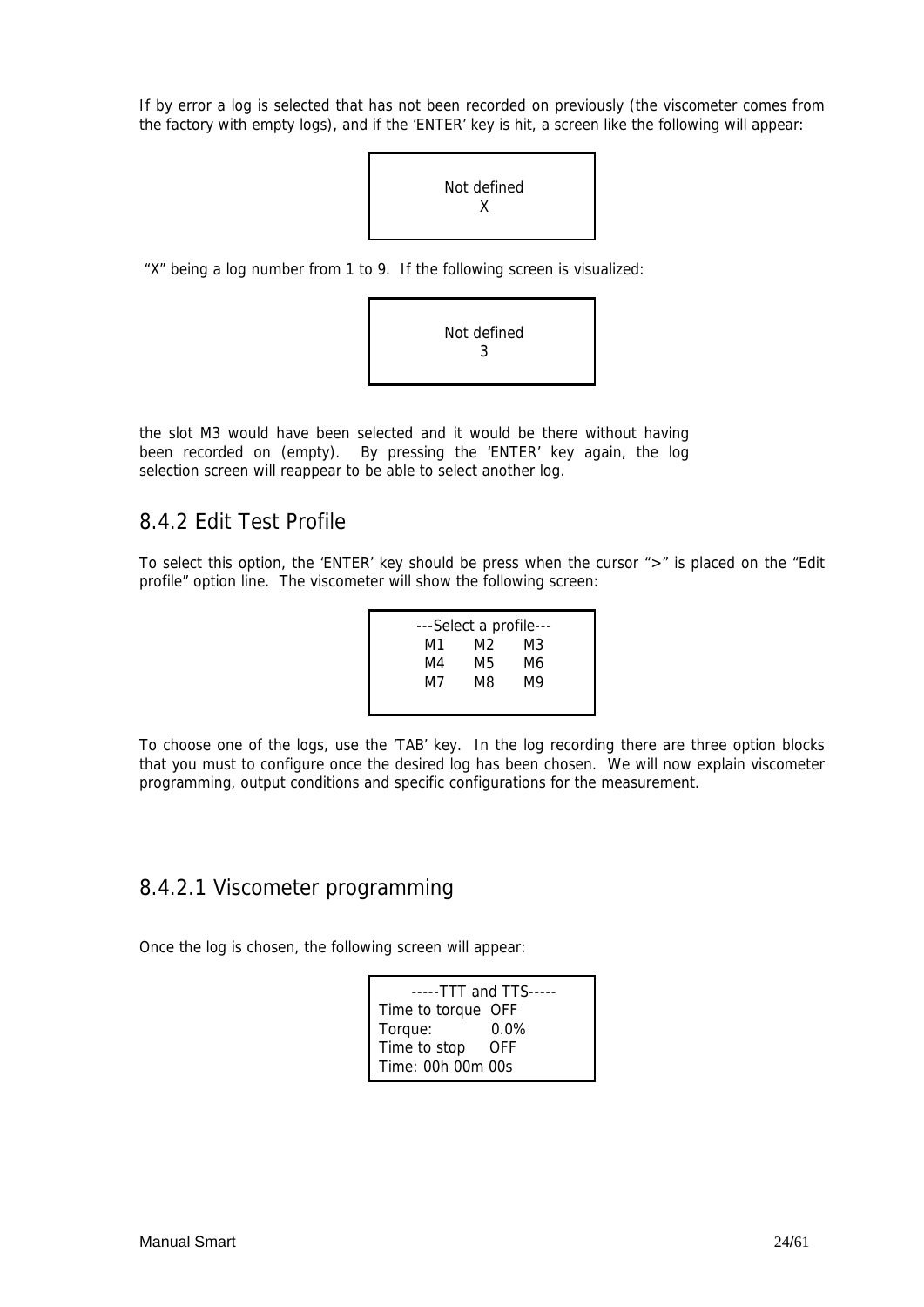## 8.4.2.1.1 TTT and TTS

As stated before, these abbreviations mean:

- **TTT:** Time to Torque. You must set a torque value (%), at which the viscometer will have to stop the measurement. The screen will show the obtained viscosity at this moment in the torque. (see section 8.5)
- **TTS:** Time to Stop. You must set a time for the experiment, and a time for the viscometer to stop. Once the device has arrived at the determined time, the equipment will stop and display the value of the viscosity (see section 8.5)

The two fields to activate in this screen are the TTT and TTS. To select a field, use the 'TAB' key to go through the options cyclically. The field that is selected at each moment will intermittently show the necessary information.

TTT and TTS can only be ON or OFF. To change from one to the other you must have the field selected and use the 'Δ' or '∇' keys to change modes.

If neither mode is chosen, you cannot access the 'Torque' or 'Time' fields. These fields need to be activated ('ON' in the fields TTT and TTS, respectively) in order to access them.

Once the 'Time to Torque' field is activated by pressing 'ENTER', you can access the 'Torque' option by pressing 'TAB', and then 'ENTER' again to edit. Use 'TAB' and the 'Δ' or '∇' keys to reach the desired value and press 'ENTER' again to save the changes (it should be a numerical value between 15 and 95). This value will remain saved even if the option is deactivated ('OFF').

'Time' is modified in a similar way. You should have the 'TTS' option activated (hitting the 'Δ' or '∇' keys to change the mode to 'ON'). Once it is selected, use 'TAB' to enter the desired value.

The selected field will be blinking on the screen until it is modified, which you can do used the 'Δ' or '∇' key and 'TAB'. By hitting 'ENTER' again, you save these changes until the next time they are modified through the same procedure. If the 'TTS' option is deactivated, the value will still be save in the memory.

**NOTE:** It is impossible to select both the TTT and TTS functions at the same time.



### 8.4.2.2 Output options

By pressing the 'ON' key from the previous speed configuration screen, the viscometer will show you the following screen:

|      | ------File------ |
|------|------------------|
| Mode | OFF              |
| Ini  | 00h 00m 00s      |
| Fnd  | 00h 00m 00s      |
| Inc  | 00h 00m 00s      |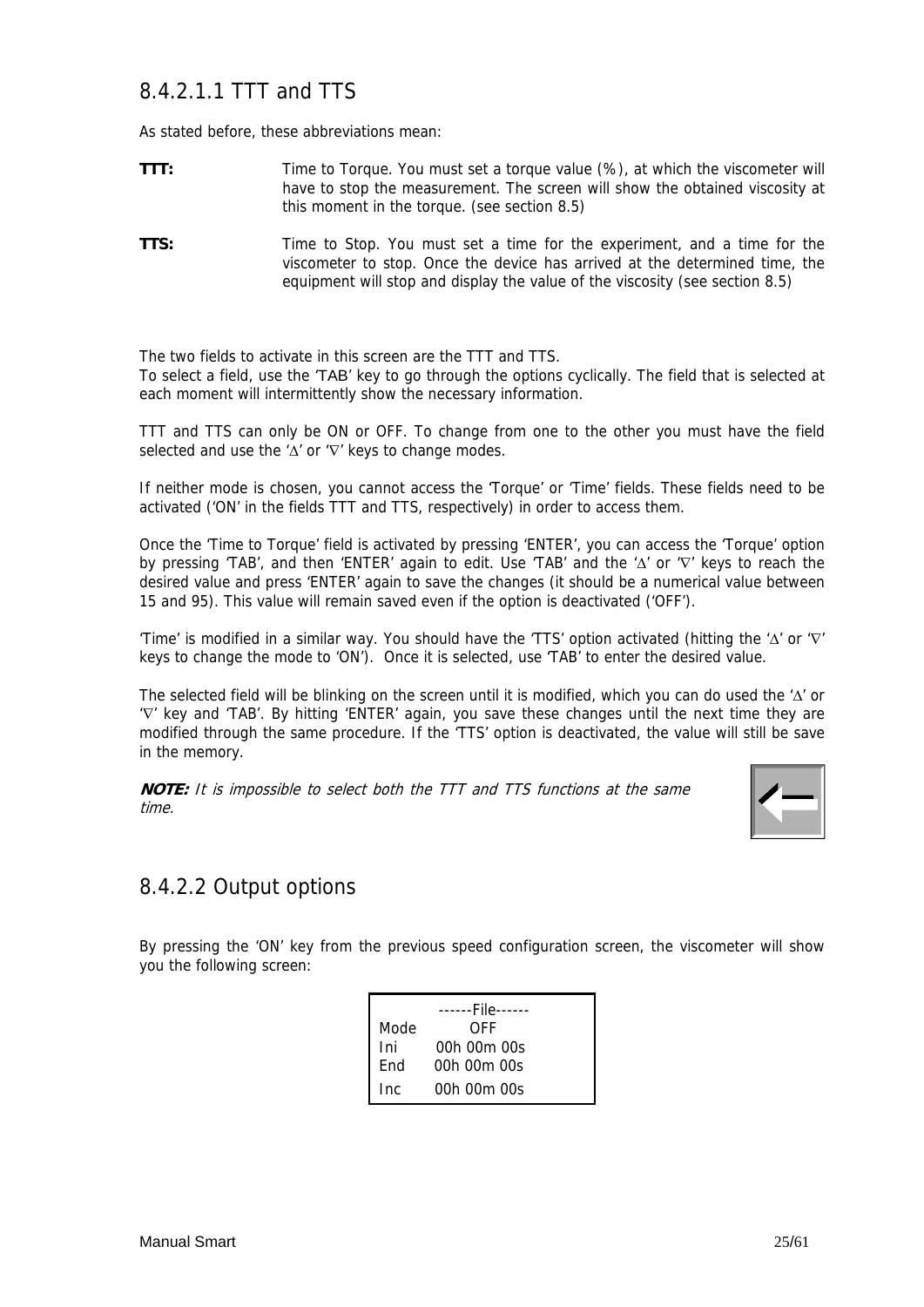The default mode is 'OFF'. To activate this option, use the 'Δ' or '∇' keys to turn it 'ON' and vice versa.

While the option is deactivated ('OFF'), we cannot select the time fields that regulate this function.

- Ini: record start time, 'Beginning'
- End: data record end time.
- Inc: the increments by which samples are taken.

Once the field in active, you can select different fields, jumping for one to another using the 'TAB' key. To modify each field, press 'ENTER'. The selected field will blink on the screen until it is modified, using the 'Δ' or 'V' keys or the 'TAB' key. To save the changes press 'ENTER', which will unselected the field and save the values entered.

When you're in the 'options and output configuration' screen (as we will now see), you can begin the configuration of the measurement or experiment.

The 'ON' key will bring you to a screen resembling this one:

```
----Measure Conf---- 
SP: L1 RPM:100.0 
d: 1.0000 g/cm3 
Max: 60.0
```
The modification on this screen has already been explained in detail in section 8.3 Measurement configuration menu.

Once the measurement parameters are configured, hit the '0N' key to save it to the memory. The equipment will move on to the next screen, and the recording process will be finalized.



To make sure that the memory has been accurately recorded you can check the process in 'Use Log'

### 8.5 Programming

The Programming menu contains the functions that allow some optional applications to be programmed for the measurements. The TTT (Time to Torque), TTS (Time to Stop) and the Speed Configuration are applications that are complementary to the normal measurements.

From the main menu screen you must place the cursor ">" on "Programming", as seen in the following diagram: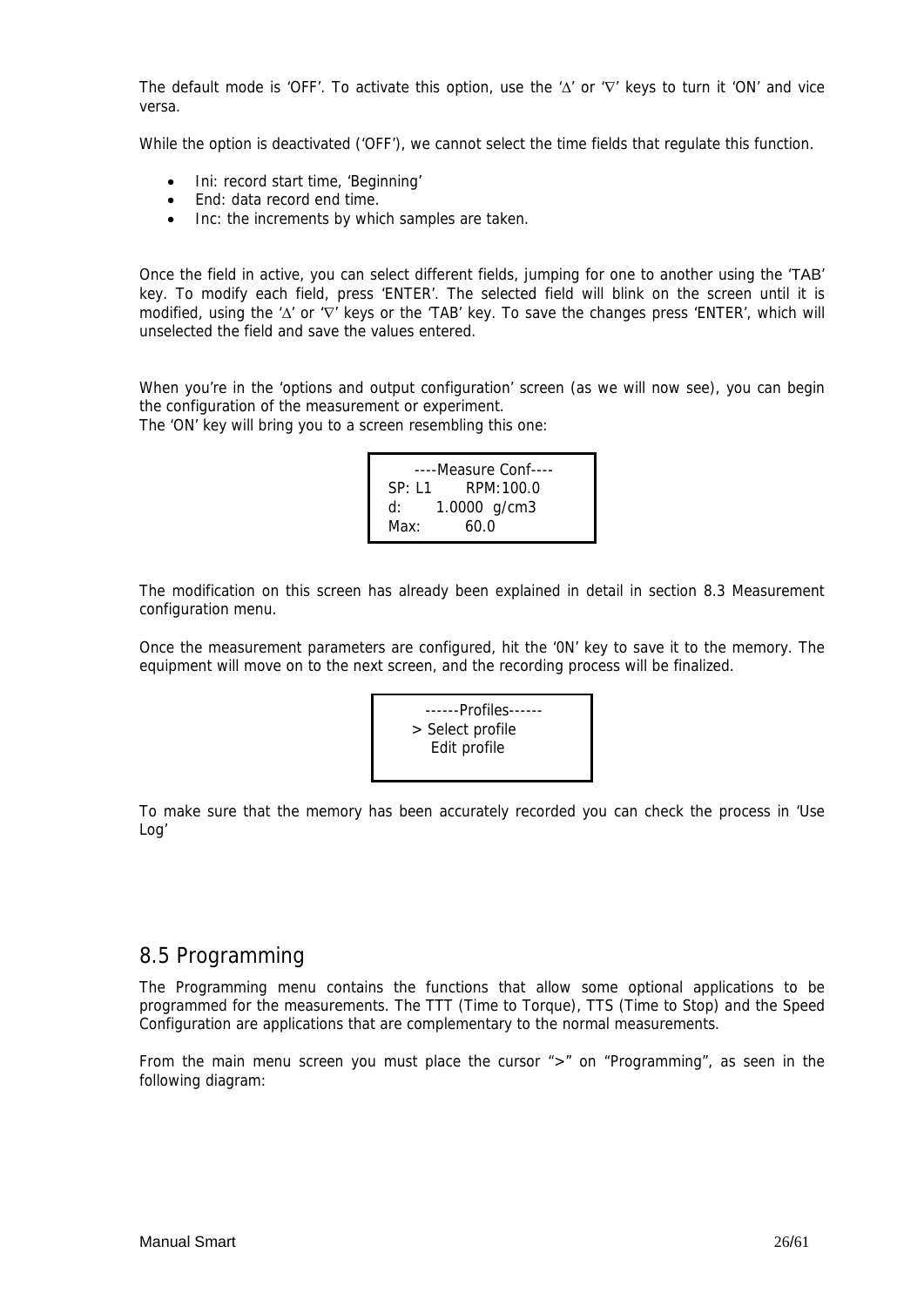Instrument setup Measurement Test profile >Programming **Options** 

By pressing "ENTER", you will see the following screen:

-----TTT and TTS----- Time to torque OFF Torque: 0.0% Time to stop OFF Time: 00h 00m 00s

This screen will allow us to activate and configure the 'Time to Torque' (TTT) and 'Time to Stop' (TTS) options that we will currently explain:

- Time to Torque (TTT): the viscometer's spindles measure viscosity using a spring, by measuring the degree to which the spring opens. The 'Time to Torque' field tells us how much the viscometer can tolerate. If at any time the overture is greater than the degree previously introduced into the viscometer the measuring will stop. When the viscometer stops because the program is finished, the viscosity measurement is displayed on the screen.
- Time to Stop (TTS): the 'Time to Stop' field is where you program the amount of time you want the measurement or experiment to last. Programming this field with a time limit will define the maximum duration of the viscometer's measurement. When the viscometer stops because the program is finished, the viscosity measurement will be displayed on the screen.

To select the field that you want to activate (TTT or TTS) you use the 'TAB' key, and you can jump from field to field cyclically. The selection of fields will start in 'Time to Torque'. The field that is selected will be intermittently displayed for further information.

The options for the two fields TTT and TTS can only either be 'ON' or 'OFF'. To vary this option you need to have the right field selected and use either the 'Δ' or '∇' keys to jump from option to option.

If the 'Time to Torque' or 'Time to Stop' fields are not activated (on the 'ON' position), than the 'Time' and 'Torque' fields cannot be accessed.

Once the 'Time to Torque' field is activated ('ON' position), you can access the 'Torque' field by typing the 'TAB' key. The field should begin to blink. You hit 'ENTER' to proceed to the modifications. By using the 'TAB' key you can introduce the desired torque value (between 15.0 and 95.0), and by hitting the 'ENTER' key again, you can keep this amount. This number will remain saved, unchanged, even if the 'Time to Torque' option is deactivated (by changing the field option to 'OFF').

The 'Time' field works in a similar way. You need to first activate the 'Time to Stop' option (on 'ON' position) and select it using the 'TAB' key. Once the field is selected you need to hit the 'ENTER' key and enter the desired numerical amount into the 'Time' fields using the 'Δ' or '∇' keys. Hitting the 'ENTER' key again saves the changes and these will remain unchanged until a new amount is entered in the same way. If you deactivate the 'Time to Stop' option (in 'OFF' position), the value will be saved.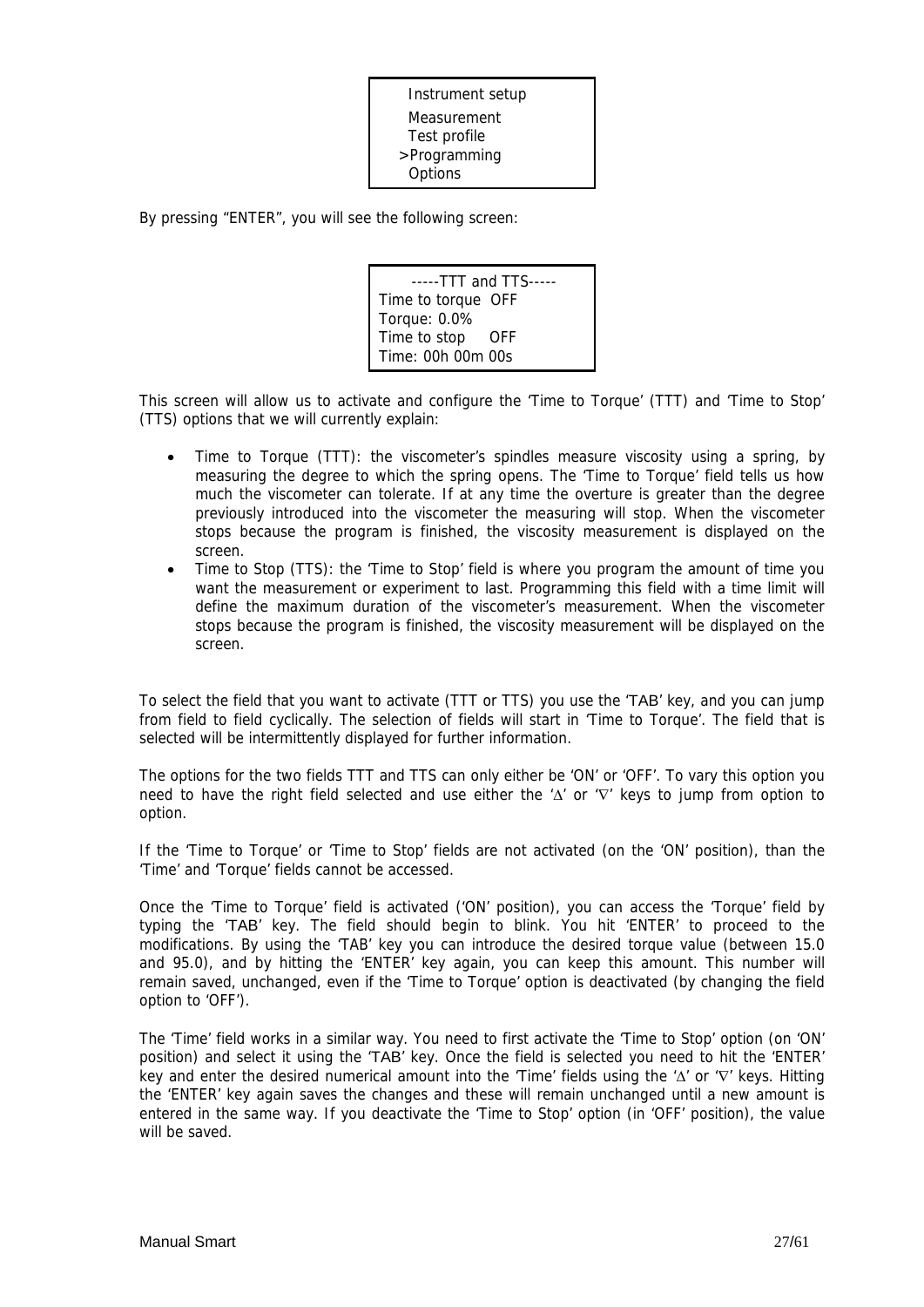## 8.6 Options

The Options menu contains the information and output options that can be set in the Fungilab Viscometers. When the '>' cursor is on the 'Options' field of the main menu, you must select it by pressing 'ENTER'. The viscometer will show the following screen:

| ------Options------ |  |
|---------------------|--|
| > Output            |  |
| Information         |  |
|                     |  |

Using the 'Δ' and '∇' keys, you can move our cursor through the options in a cyclical way and to choose one of them, the '>' cursor must be on the field when you press 'ENTER'.

### 8.6.1 Output

If you choose this option, you will be activating the option of recording an experiment or past measurement saved in the Viscometer's memory. For this you will see the following screen:

| ------Test profile------ |             |  |
|--------------------------|-------------|--|
| State                    | OFF         |  |
| Ini                      | 00h 00m 00s |  |
| End                      | 00h 00m 00s |  |
| Inc                      | 00h 00m 00s |  |

By default, the 'State' field will be inactive (in the OFF position). To activate it you need to use either the ' $\Delta$ ' or the ' $\nabla$ ' keys to switch the status to ON or back to OFF as desired.

While the 'State' field is deactivated (in the OFF position) you cannot select the time fields that regulate this function.

Once the 'State' field is activated (in the ON position), you can select the different field, jumping from one to another using the 'TAB' key. The selected field will remain blinking on the screen until it is chosen for modifications. To modify each field you must press 'ENTER' once the field is selected and then introduce the values using 'Δ' or '∇' keys or the 'TAB' key to enter a number in each digit place. To save the changes, press 'ENTER', whereupon the field will be unselected and the changes saved.

Screen Information:

- Ini: Begin time of recording.
- Fin: End time of data recording.
- Inc: By which increments of time a sample is taken.

### 8.6.2 Information

If you select the 'Information' option, you will be brought to a screen in which the contact information of the manufacturer will be displayed, resembling this: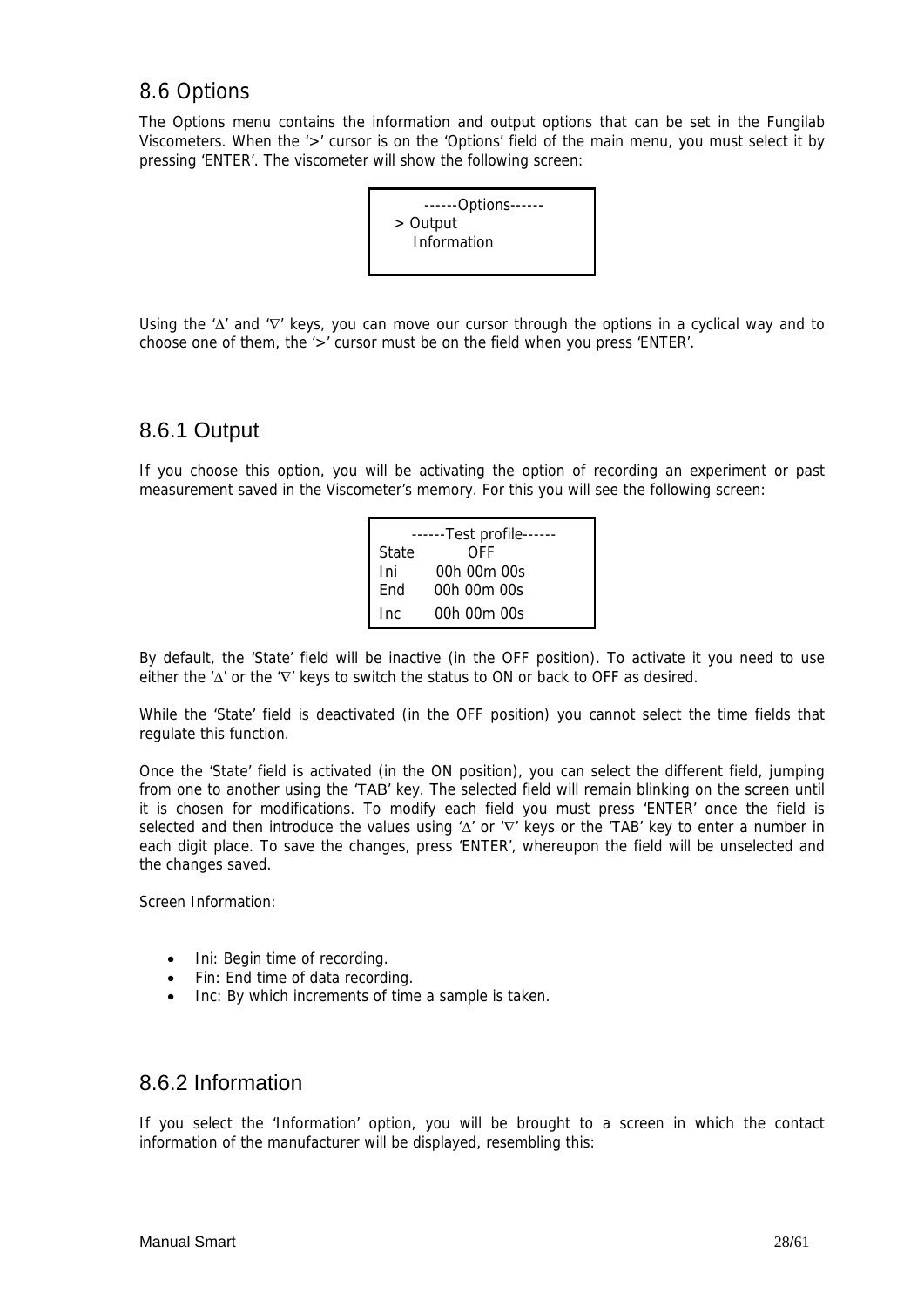Fungilab Tel: 34 93 685 35 00 sales@fungilab.com www.fungilab.com

This option is incorporated as a means of security in the case of loss of the present document or the displacement of any reference to the company in technical support or on paper.

## 9. Important Rheological Information

To obtain precise results it is necessary to know the most important rheological properties of the sample.

#### **Newtonian fluids**

The viscosity of these fluids does not depend on the shear rate meaning that at any speed the viscosity is the same. Only temperature affects the viscosity; changes of 1ºC can provoke a change in the viscosity of up to 10%.

#### **Non-Newtonian fluids**

The viscosity of this type of products changes with the speed variable. Due to this inconsistency, the term Apparent Viscosity is habitually used.

Within the classification you can find two different groups:

 Time-independent non-Newtonian fluids Time-dependent Newtonian fluids

#### **Time-independent non-Newtonian fluids**

The viscosity of a time-independent non-Newtonian fluid depends on the temperature and the speed gradient.

#### **Pseudo plastic Fluids:**

The viscosity diminishes when the speed gradient increases. Practical examples: paints, shampoos, fruit juice concentrate, adhesives, polymers, grease, starch, etc.

#### **Dilatants-Fluids:**

The viscosity increases with the speed gradient. Practical examples: clay, sweets components, etc.

#### **Plastic Fluids:**

These fluids only start to flow after having been submitted to a certain force (shearing force). They behave like solids in static conditions. Practical example: Ketchup.

#### **Time-dependent non-Newtonian fluids.**

The viscosity of time-dependent non-Newtonian fluids is dependent on the temperature, on the speed gradient and on time.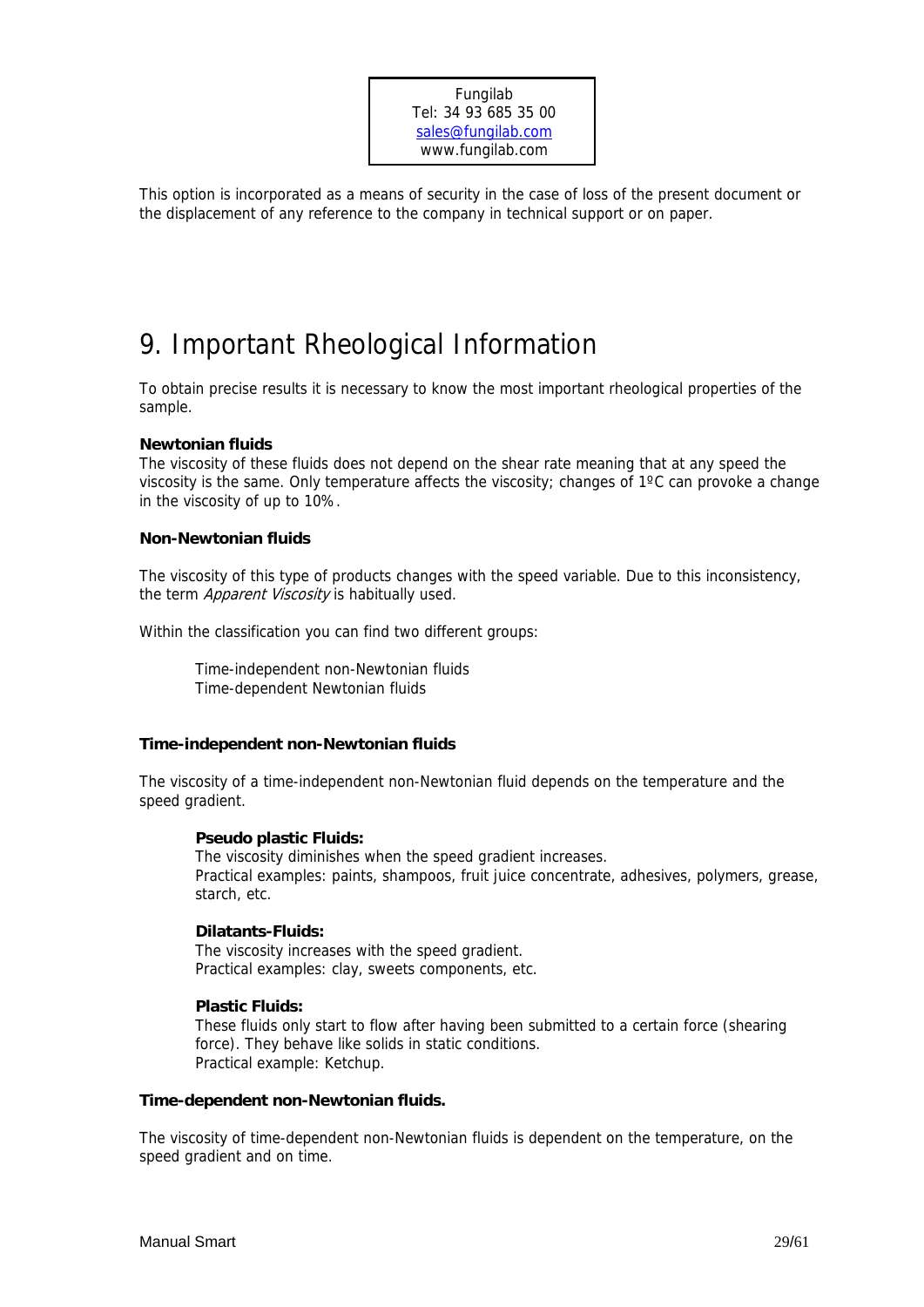#### **Tixotropical fluids:**

In these substances the viscosity diminishes with time when the fluid is subjected to a constant speed gradient. These substances tend to return to their previous viscosity once the speed gradient ceases to be applied.

Practical examples: Many products in industrial food production (yogurt, etc.)

#### **Reopectic fluids:**

In these fluids, the viscosity increases with time when the fluid is subjected to a constant speed gradient.

These substances tend to return to their previous viscosity once the speed gradient ceases to be applied.

These fluids are not very common.

**NOTE:** The turbulent behaviour of a fluid can produce falsely high results in viscosity tests. Normally, turbulent behaviour is due to an excessively high rotation speed in relation to the viscosity of the sample (see detailed Warning further on).



#### **FACTORS AFFECTING VISCOSITY**

There are many variables that affect the rheological properties of products, so it is very important to take the following factors into account.

#### **Temperature**

Temperature is one of the most obvious factors affecting rheological behaviour.

It is essential to consider the effects of temperature on viscosity in the evaluation of materials that are subject to changes in temperature during its use or other processes. Some examples of this are motor oils, greases and adhesives.

#### **Shear Rate**

When a fluid is subjected to variations in the speed gradient during its process or use, it is essential to know its viscosity at the projected speed gradients.

Examples of materials, which are subjected to and affected by important variations in speed gradient during its process or use, are: paints, cosmetics, liquid latex, some food products such as ketchup, and blood in the human circulatory system.

#### **Measurement conditions**

The measurement conditions of a material during its viscosity reading can have a considerable effect on the results of this measurement. Consequently, it is important to be careful and control the environment and conditions of any sample subjected to analysis.

Variables such as the type of viscometer, the speed/spindle combination, the sample's container, the absence or presence of a spindle protector, the temperature of the sample and the sample preparation techniques, etc, can affect not only the precision of the reading but also the real viscosity of the sample.

#### **Time**

Ageing under the same speed gradient conditions affects tixotropical and reopectical fluids. In some fluids the action of time combined with the proportion of the shear is very complex. In these cases, one can observe, with time, a return to the original fluid state.

#### **Previous conditions**

The conditions that the sample is subjected to before the viscosity reading can significantly affect the results, especially with heat-sensitive fluids or ageing.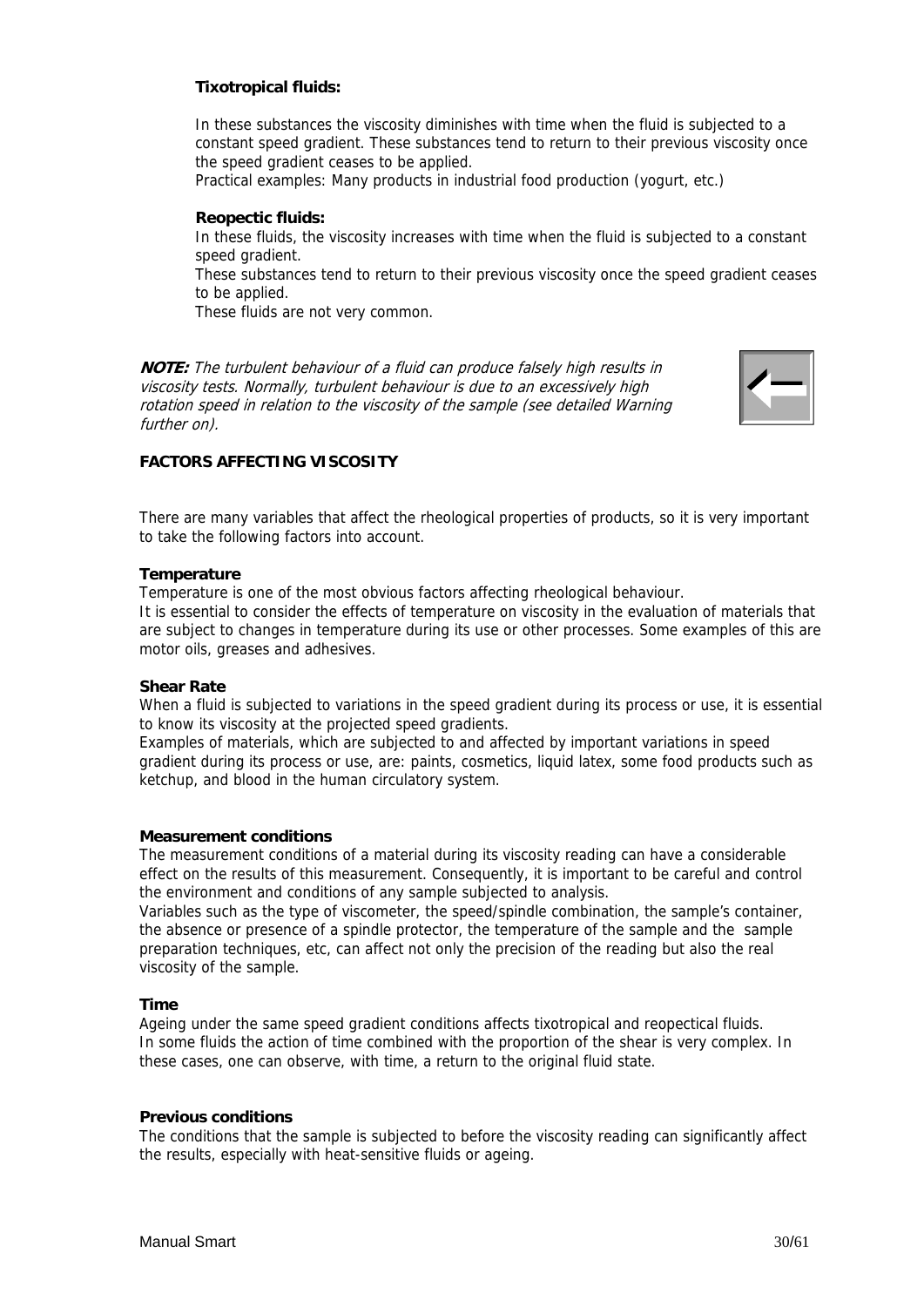Thus, the storage condition and the sample preparation techniques should be conceived to minimize effects on the viscosity measurements.

#### **Composition and additives**

A material's composition is a determining factor in its viscosity. When the composition is altered, whether this is by changing substance proportions that compose it or adding other substances, important changes can be observed in their viscosity.

For example, adding solvent to printing ink reduces the viscosity of the ink, and other types of additives are used to control the rheological properties of paints.

#### **VISCOSITY MEASURING PROCEDURES**

#### **Data history**

We recommend documenting the following information each time you take a viscosity measurement:

- Model or type of viscometer
- Spindle (and accessory)
- Rotation speed
- Sample container
- Sample temperature
- Sample preparation procedure (if existent)
- Spindle protection use

The process is necessary in the event of comparison of results with other organizations, in the interest of being able to guarantee the possibility of reproduction of the results obtained.

#### **The spindle and its protection**

Examine each spindle before using it. If it's damaged or eroded in such a way that its dimensions are changed, it will provide false results for your viscosity reading.

The spindle protector (provided with every Fungilab rotational viscometer) protects the spindle and the viscometer axle, and it is important for the reading of low viscosities with standard spindles. The protector should always be used. In the event that it is not used, its absence must be reported in the measurement procedure notes.

The protector isn't used with most of the accessories.

#### **Speed selection and spindle**

If there is no described work procedure, the best method for the selection of the spindle for each speed is "trial and error". The objective is a torque reading between 15 and 95%, according to the type of product in question, and a percentage higher than 50% is recommendable.

If you know the fluid's approximate viscosity, the quickest spindle/speed selection method is referring to the tables of maximum approximate viscosity.

When you do tests at different speeds, you should select a spindle with which all of the speeds show a torque reading of between 15 and 95%

GENERALLY:

RPM INCREMENT  $\Rightarrow$  READING PRECISION INCREMENT

#### SPINDLE SIZE-REDUCTION  $\Rightarrow$  READING PRECISION INCREMENT

 (Except for the non-Newtonian fluids that change their viscosity value when the rotational speed is modified. In these cases we recommended measuring with a determined speed and using a comparison method.)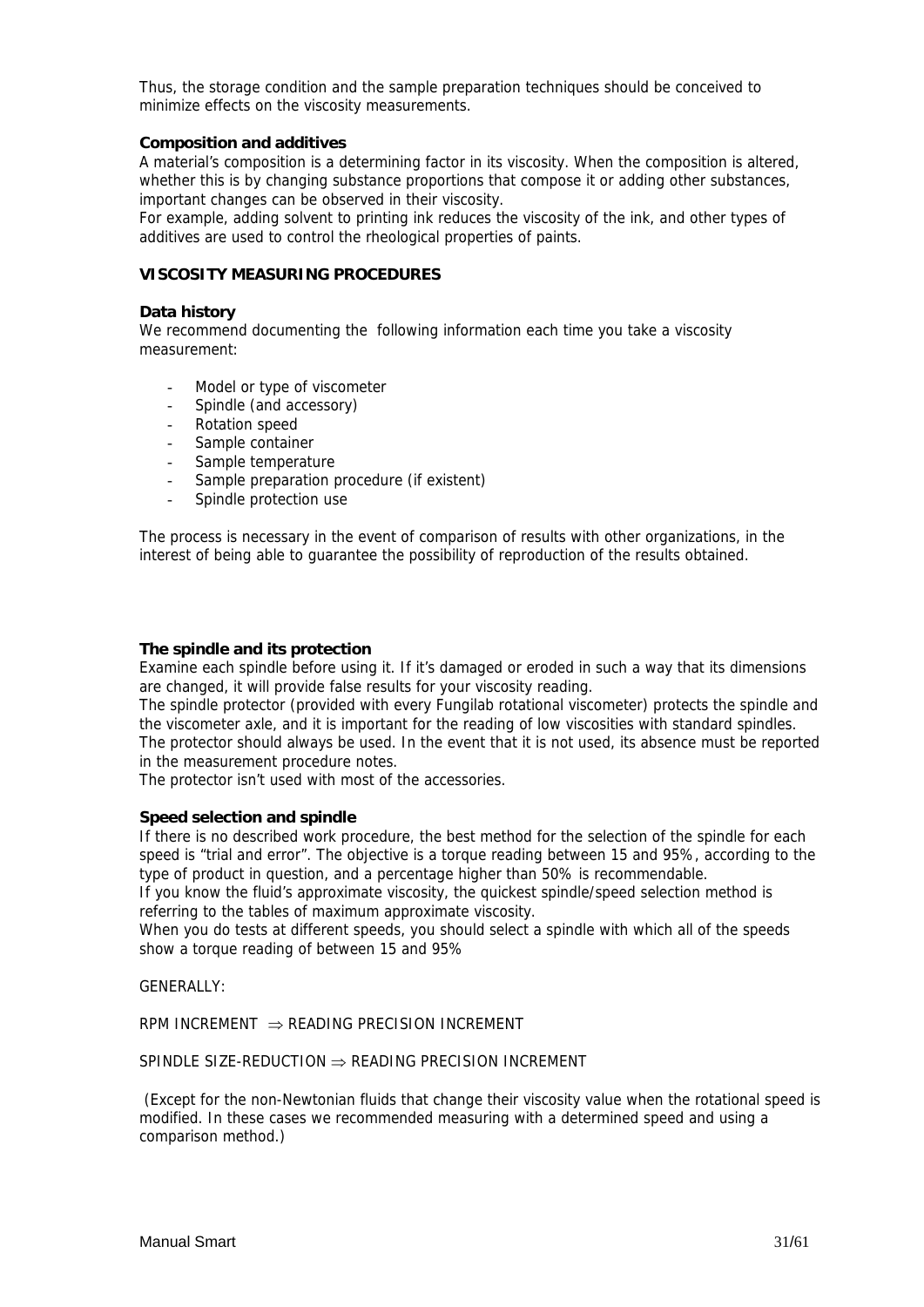#### **Size of the sample container**

For measurements using the Fungilab viscometer, we recommend working with containers with an interior diameter of 83 mm or more. The usual container is a 600 ml precipitation vase. If a smaller container is used, the viscosity values could be greater, especially with low-viscosity fluids.

#### **Sample conditions**

The sample should be free of air bubbles.

It should be exposed to a constant and uniform temperature. Before doing the viscosity readings, make sure that the spindle and its protection are the same temperature. Usually, thermostatic baths are used to maintain the sample at the desired temperature.

The sample should have the properties of a homogeneous liquid; this means that it cannot have particles capable of being precipitated, deformed by the shear rate or decomposed into smaller particles.

The measured substances shouldn't be subject to chemical or physical changes during the measurement.

#### **Other essential conditions**

Experiments in conditions in which turbulent behaviour can be encountered should be avoided. The condition should be that of stationary fluid. Accelerations or retarding processes are excluded from the parameters of measurement.

#### **Spindle immersion**

The standard spindle should be submerged to the halfway mark in the axle. An erroneous immersion can compromise the result of the viscosity measurement.

With the disc spindles you should avoid the creation of air bubbles, which could remain under the disc. To this end you should insert the spindle laterally and smoothly, and bring it over to the centre of the sample. Once it is there, attach it to the viscometer's axle.

#### **Precision and Repetition**

FUNGILAB viscometers guarantee a precision of ±1% from the bottom of the speed/spindle combination scale, and a repetition of ±0.2%.

#### **Getting a viscosity reading**

Before working with the viscometer you should make sure of the following points:

The viscometer is properly fastened to the stick and level.

Both spindle and speed are selected. (read attentively the section about speed and spindle selection).

The spindle is carefully placed and fastened.

The instructions and necessary parameters for obtaining a viscosity reading have been carefully read in the user's manual.

Once the readings have been initiated, allow some time for stabilization, the length of which will be in function of the rotational speed during the measurement.

#### **IMPORTANT WARNING**

When you wish to obtain viscosity reading with FUNGILAB rotational viscometers, there are two considerations to take into account:

The obtained viscosity results must be between 15% and 100% of the torque range, for whichever spindle/rotational speed combination.

The viscosity reading must be executed under laminar flow condition, not turbulent flow conditions.

The first consideration is linked to the precision of the instruments. All of the FUNGILAB rotational viscometers quarantee a precision of  $(\pm)$  1% from the bottom of any spindle/rotational speed combination scale.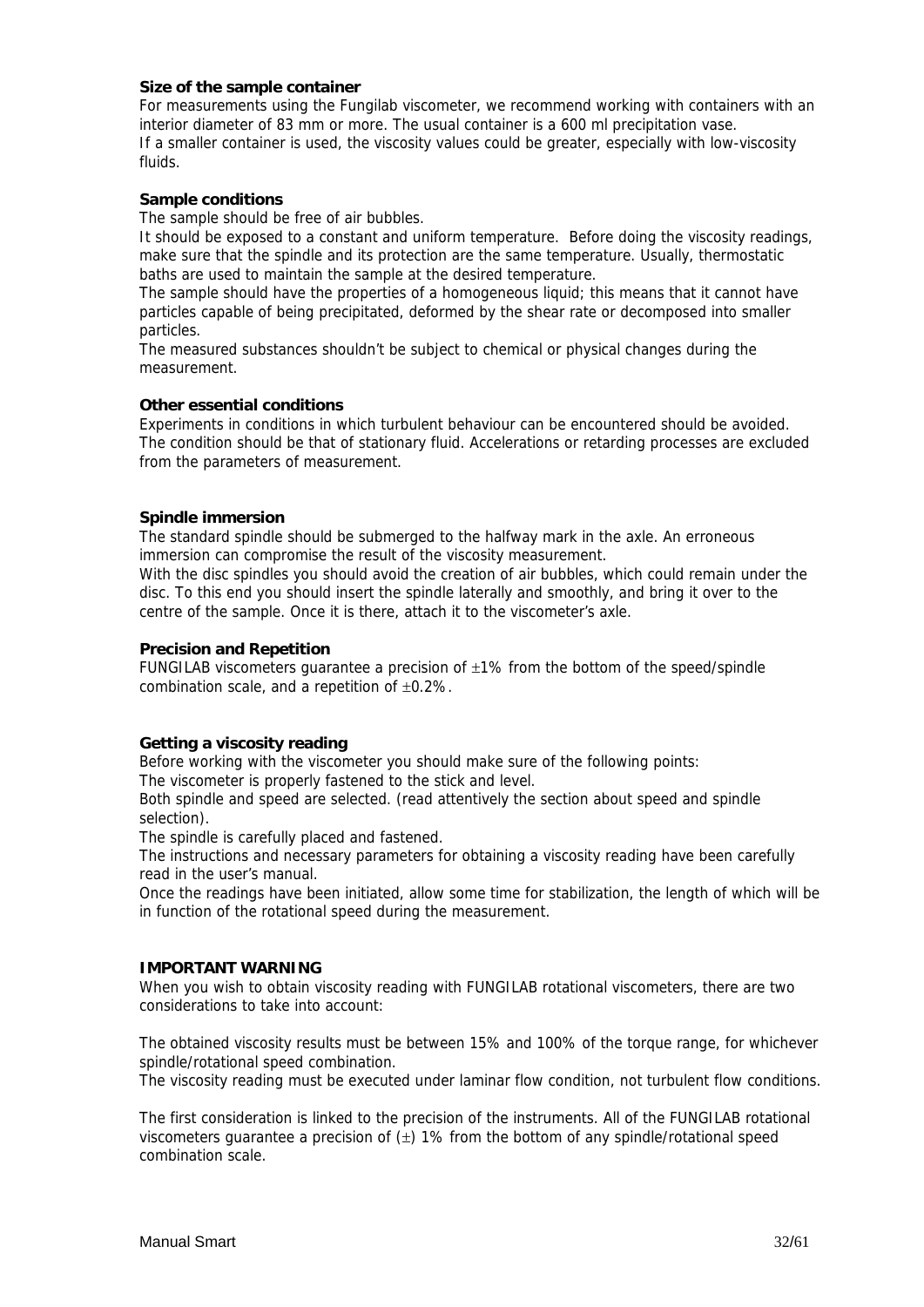Working with less than 15% of the bottom of the scale is not recommended due to that the potential (±) 1% error in the viscosity is relatively big compared to the equipment reading.

The second consideration has to do with fluid mechanics. All of the rheological measurements of fluid flow properties must be taken under laminar flow conditions. Laminar flow is when all of the movements of the fluid particles are in sheets, directed by an external applied force.

The flow lines represent speed and fluid flow direction.

**Laminar flow:** "straight" flow lines. Relatively easy to predict. Generally slow.



**Turbulent flow:** "non-linear" flow lines. Impossible to predict the exact movement of the fluid. Very quick.



For rotational systems, this means that the fluid's movement must be circumferential. When the internal forces of a fluid end up being too great, the fluid can become a turbulent flow, in that the particles that make it up become unpredictable, making it impossible to analyse it with standard mathematical models.

This turbulence creates a false reading which is a lot higher than the real one, without linear growth and totally unpredictable.

For the following geometries, these transition points have been found to be approximate to turbulent flow:

| 1) Spindle L1:  | 15 $cP$ to 60 rpm |
|-----------------|-------------------|
| 2) Spindle R1:  | 100 cP to 50 rpm  |
| 3) Adaptor LCP: | 0.85 cP to 60 rpm |

Turbulent flow conditions will always exist in these conditions as long as the RPM/cP ratio exceeds the values listed above.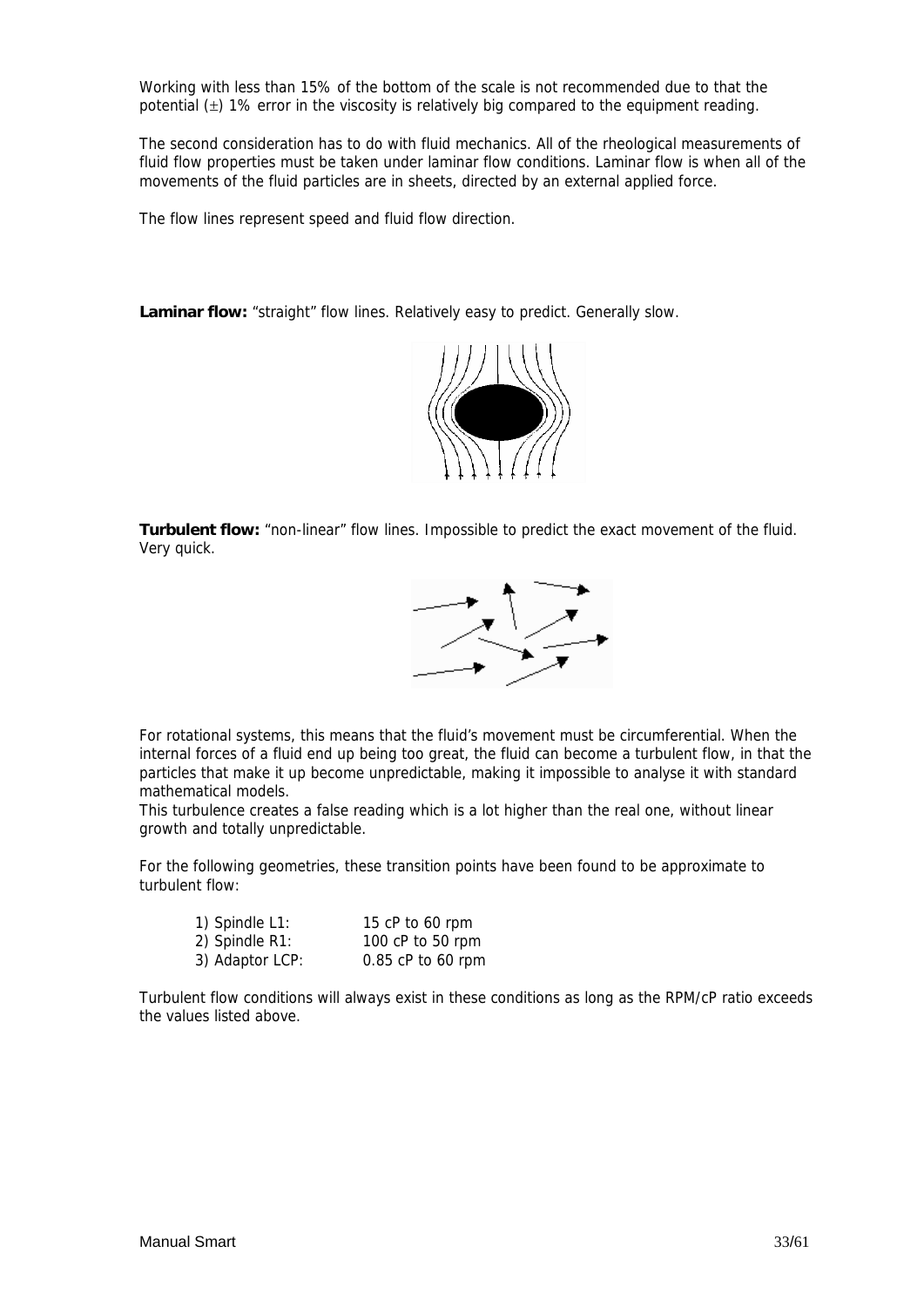## 10. Accessories

## 10.1. Low viscosity adapters (LCP and LCP/B)

Low viscosity adapters (LCP y LCP/B) do not come with the standard delivery. Any of these two versions (with or without thermo station jacket) must be ordered as an additional accessory. Both LCP and LCP/B accessories are supplied complete with a spindle.

Low viscosity adapters allow more precise measurements than using the standard spindle. The viscometer can measure very low viscosity levels, from 1 cP (when using the L model).

Thanks to its cylindrical geometry shape, it is possible to get Shear Rate determinations and Shear Stress.

Only a small quantity of a sample is needed (16-18 ml.)





Fig.9: LCP adapter set in the viscometer

Fig. 8: LCP parts

### 10.1.1 Mounting

The mounting process is the same for both types of low viscosity accessories (LCP and LCP/B). The sketches here only show the LCP.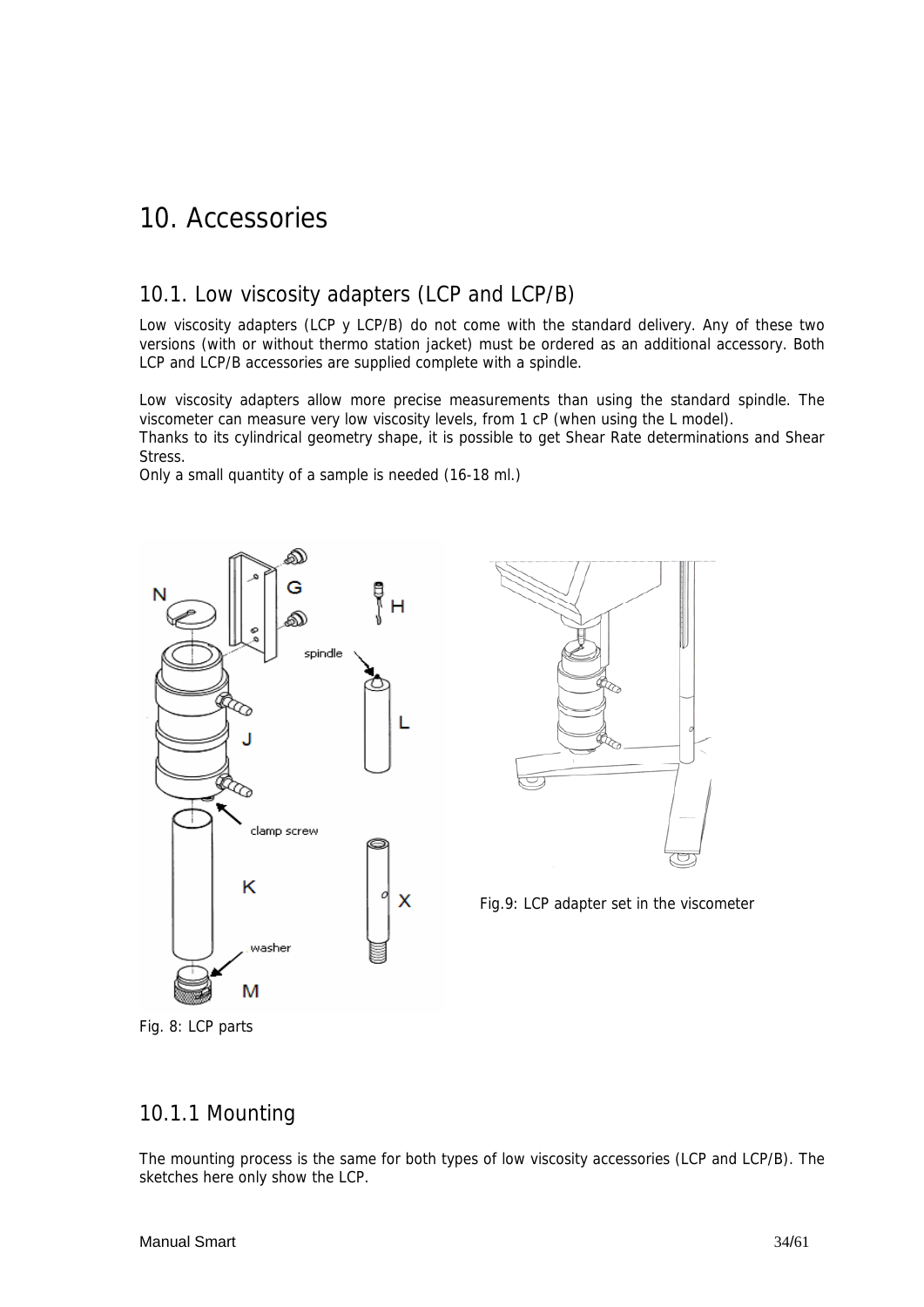- Unplug the viscometer.
- Attach the extension (X) between the base Y shaped (A) and the rib (C). Use a 19 mm adjustable spanner in order to fasten the nut (D).
- Assemble the viscometer again starting with the base. The extension (X) is necessary because of the length of the LCP adapter. Without this extension the assembly of this accessory would be difficult, especially the assembly of the spindle.



Fig. 10: Mounting the LCP adapter extension.

- Fasten the circulation jacket (J) to the connector (G) (figure 7).
- Fasten the connector (G) to the hole in the back of the viscometer's metallic base.
- Connect the hook (H) and the spindle (L)
- Insert the spindle (L) in the circulation jacket, and screw it with the viscometer axle by turning it clockwise.
- Close the sample (K) container with the stopper (M).
- Fill the sample container with a 20 ml syringe, or less, and fill the 16-18 ml sample container.
- Insert the container (K) to the lower part, in the circulation jacket (J).

#### **Important:**

Do this slowly since the spindle must be inserted correctly in the sample. When working with a more viscous sample, be careful to avoid pulling the spindle upwards. Hold the spindle connector.

- Insert the sample container (K) by turning it gently. Fit the spindle together with the lower stopper (M).
- Check the level of the sample. It should be approximately in the middle of the cone, which is connected to the spindle connector(H). Figure 10 shows more information about this
- Place the upper stopper (N) over the sample container.



Fig. 11: Full LCP adapter.

#### **NOTE:**

Before starting with the measurements, make sure the viscometer is correctly balanced (check it with the bubble level). The spindle that should be selected is 'LCP/SP'.

## 10.1.2 Dismounting and clearing

- Place the viscometer upright. Remove the upper stopper (N).
- Unscrew the spindle of the viscometer axis and lower the spindle slowly in the sample container (K).
- Unscrew the bottom stopper (M) and remove the container(K) from below the thermo station jacket (J). Once the container is removed, remove the spindle carefully (L).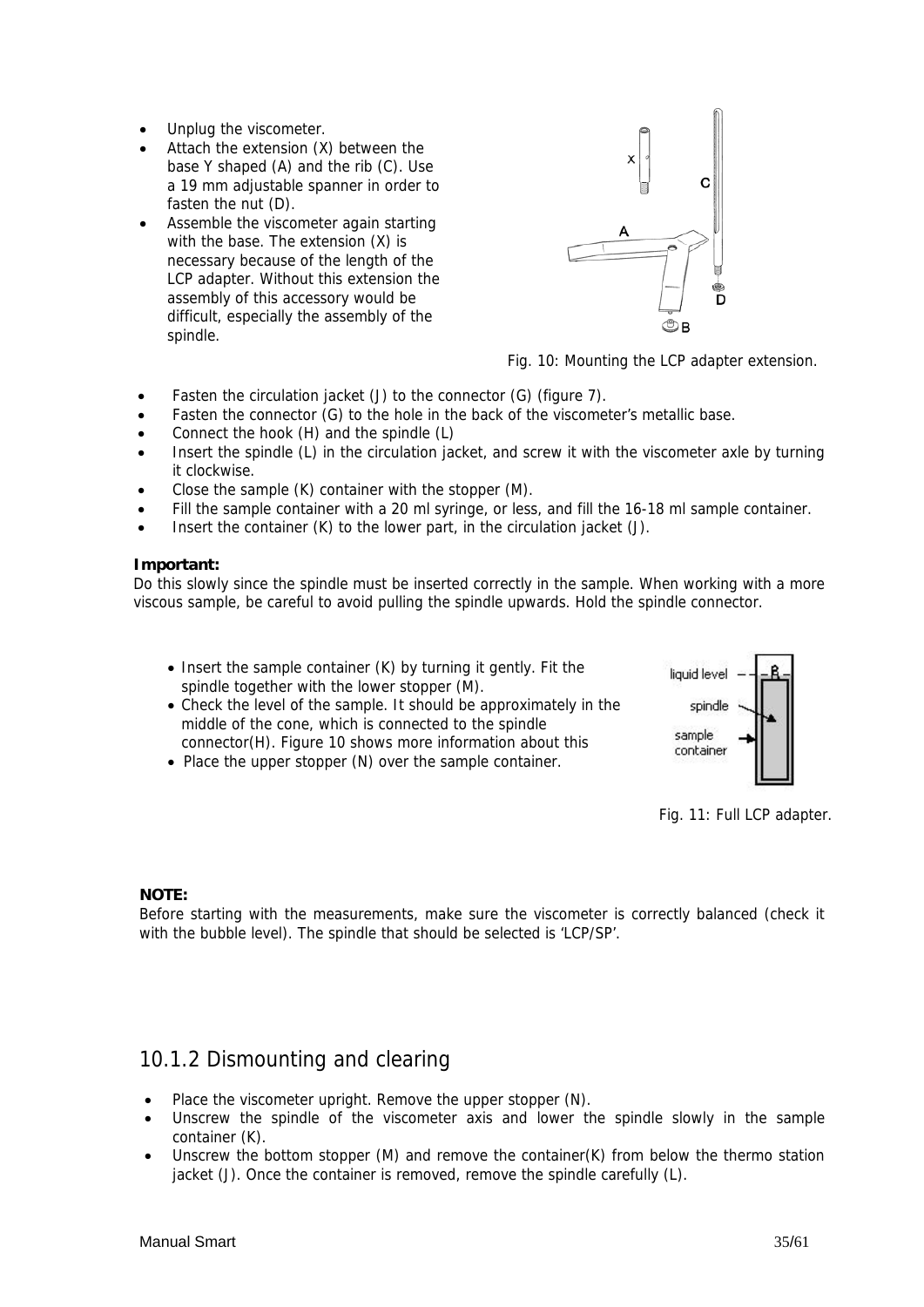• Remove the container, wash it or use compressed air. Wash the circulation jacket too if necessary.

#### **Important:**

Do not use any cleaner or tool that can damage the metallic surface. Make sure you only use liquids that agree with the LCP adapter material!

Solvents that can be used: water, ethanol or high concentrations of alcohol. For other solvents, check the chemistry compatibility table.

### 10.1.3 Technical specification for LCP accessories

#### **Measurements rank:**

- Sample L:  $0.9^*$ ) until 2 000 mPa.s or  $cP$
- Sample R:  $3.2**$ ) until 21 333 mPa.s or cP

\*) Limited by turbulences

\*\*) For the measurements that represent 10 % of the base scale

#### Sample volume: 18.0 ml

**Shear rate factor for the LCP spindle:** 1.2236 x RPM \*\*\*)

\*\*\*) Shear rate is calculated based on the features of Newtonian liquids.

#### **Temperature rank of the circulation jacket & thermo station conditions:**

- Temperature rank allowed: -10 a +100 $^{\circ}$ C (14 a 212  $^{\circ}$ F)
- Use a thermo station wash with demineralised water or special refrigeration liquid. Change thermostat liquid regularly. Recommended flow: 15 l/min.

#### **Materials:**

- The metallic parts are made of stainless steel; the leads are made of black delrin plastic. The parts that come into contact with the sample (sample container and spindle) are made of AISI 316 and are suitable for the food industry.
- The lead inferior washer is made with black delrin. It is designed to withstand a maximum temperature of 100ºC (212 ºF)
- The circulation jacket is made of acetyl and Delrin.
- The O-ring on the plastic stopper (M) of the LCP Adapter is made of delrin. The softening point is 110 °C (230 °F).

## 10. 2. Small sample adapters APM and APM/B

#### **NOTE:**

Small sample adapters (APM and APM/B) do not belong to the standard delivery. Any of these two versions (with or without thermo station jacket) must be ordered as an additional accessory. APM and APM/B accessory are not supplied with a spindle. Special spindles (TL or TR) are used according to the viscometer sample (L, R or H).

Small sample adapters allow more precise measurements than the standard spindles. The measurement rank of a viscometer can get lower viscosity levels.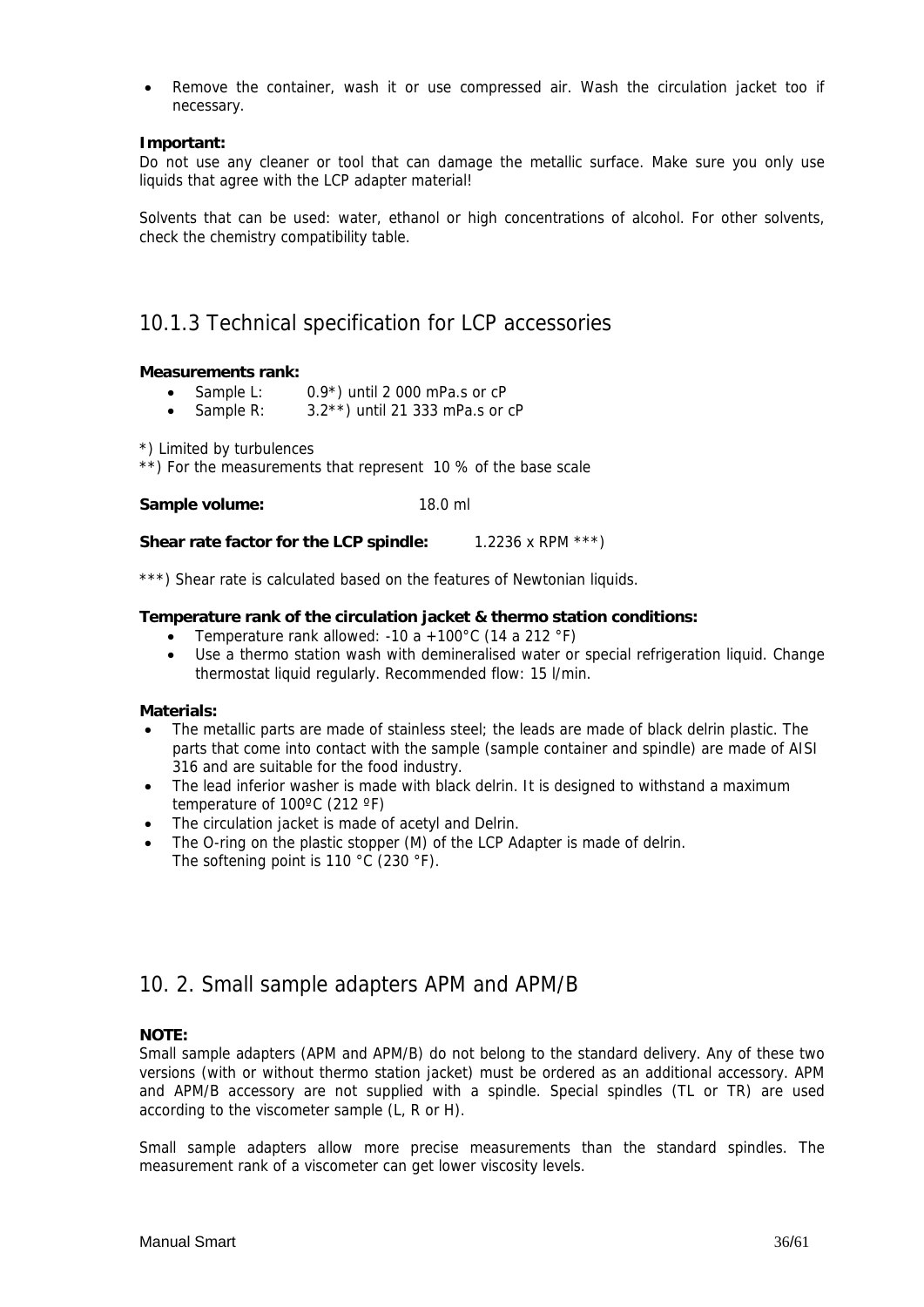Thanks to its known cylindrical geometry shape, it is possible to get Shear Rate and Shear Stress determinations. Only a small quantity of the sample is needed.



Fig. 12 APM accessory parts

### 10. 2. 1 Assembly

#### **NOTE:**

The assembling process is the same for both types of low viscosity accessories (APM and APM/B). The sketches here only show the APM.

- The digital viscometer must be correctly fastened to the base.
- Fasten the circulation jacket (J) to the connector (G) (figure 11).
- Fasten the connector (G) to the hole at the back of the viscometer metallic vase.
- Connect the hook (H) and the spindle (L).
- Insert the spindle (L) in the circulation jacket, and screw it in to the viscometer axle by turning it clockwise.
- Close the sample (K) container with the bottom stopper (M).
- Fill the sample container with a 20 ml syringe, or less, and fill the container with the necessary sample quantity in proportion with the spindle (16 to 13 ml).
- Insert the sample container (K) by turning it gently, in the circulation jacket (J). Insert the screw (L) in the lower stopper (M), and screw it to the viscometer axle by turning it counterclockwise.
- Make sure that the spindle is correctly submerged (the level in the sample must be above the upper part of the spindle). If necessary, add some more of the sample.
- Place the upper stopper (N) over the sample container.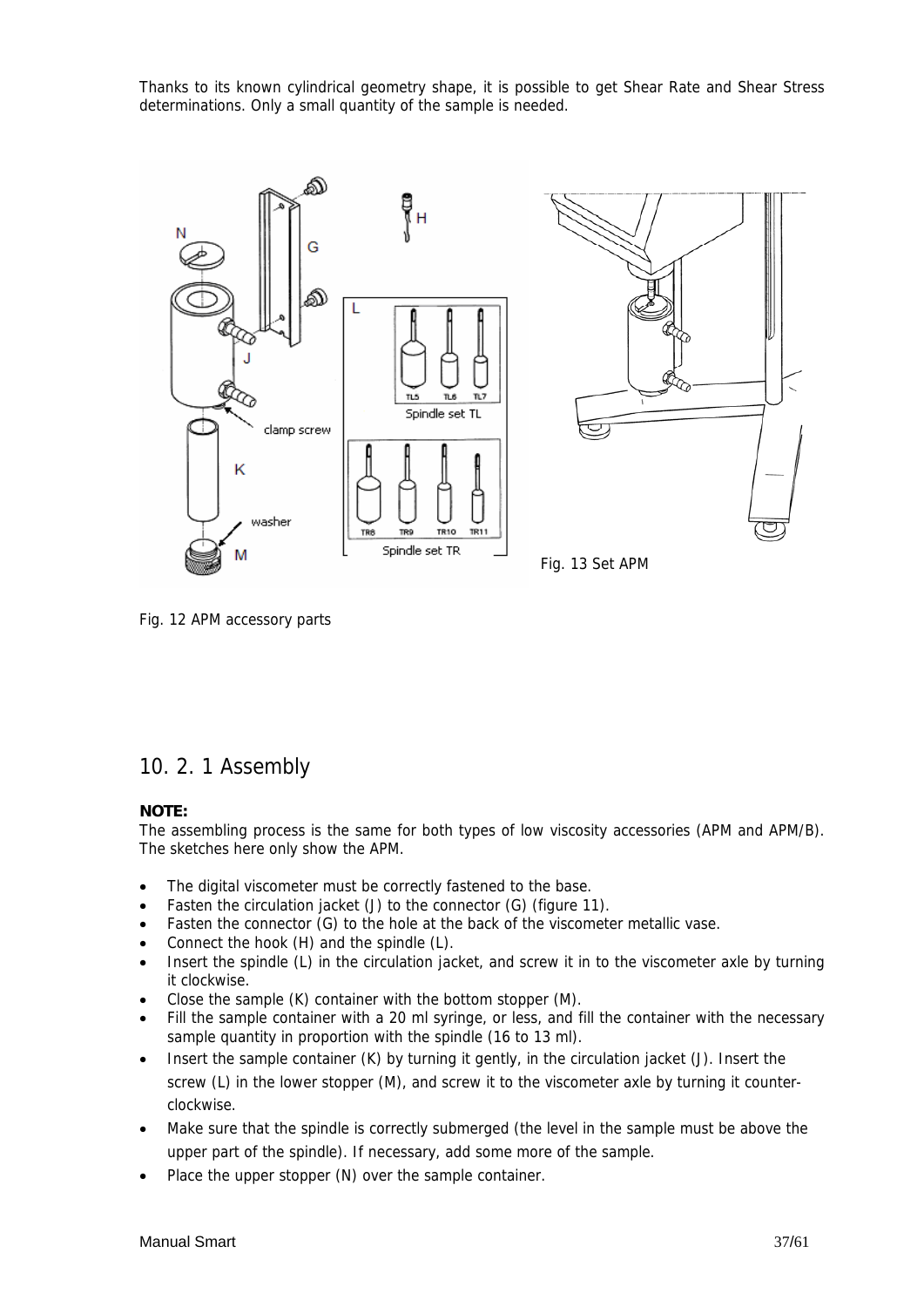#### **NOTE:**

Before starting with the measurements, make sure the viscometer is correctly balanced (check it with the bubble level).

## 10. 2. 2 Dismounting and Cleaning

- Place the viscometer upwards. Remove the superior lead (N).
- Unscrew the spindle of the viscometer axis and lower the spindle slowly into the sample container (K).
- Unscrew the bottom stopper (M) and place the container (K) below the thermo station jacket (J). Once the container is removed, remove the spindle carefully (L).
- Remove the container, wash it or use compressed air. Wash the circulation jacket too if necessary.

#### **Important:**

Do not use any cleaner or tool that can damage the metallic surface. Make sure you only use liquids that agree with the LCP adapter material!

Solvents that can be used: water, ethanol or high concentrations of alcohol. For other solvents, check the chemistry compatibility table.

### 10. 2. 3 Technical specifications of APM and APM/B

#### **Measurement rank:**

- Sample L: 1.5\*) until 200 000 mPa.s
- Sample R: 25\*) until 3 300 000 mPa.s
- Sample H: 0.2\*) until 26 660 Pa.s
- \*) Measurement represents a 10 % of the full scale.

#### **Spindles features and APM filling:**

• L Sample & TL spindles

| <b>Spindle</b> | Shear rate $[s^{-1}]^*$ | Sample volume<br>[ml] |
|----------------|-------------------------|-----------------------|
| TL5            | 1.32 x RPM              | 8.0                   |
| TL6            | $0.34 \times$ RPM       | 10.0                  |
| 11 7           | $0.28 \times$ RPM       | 9.5                   |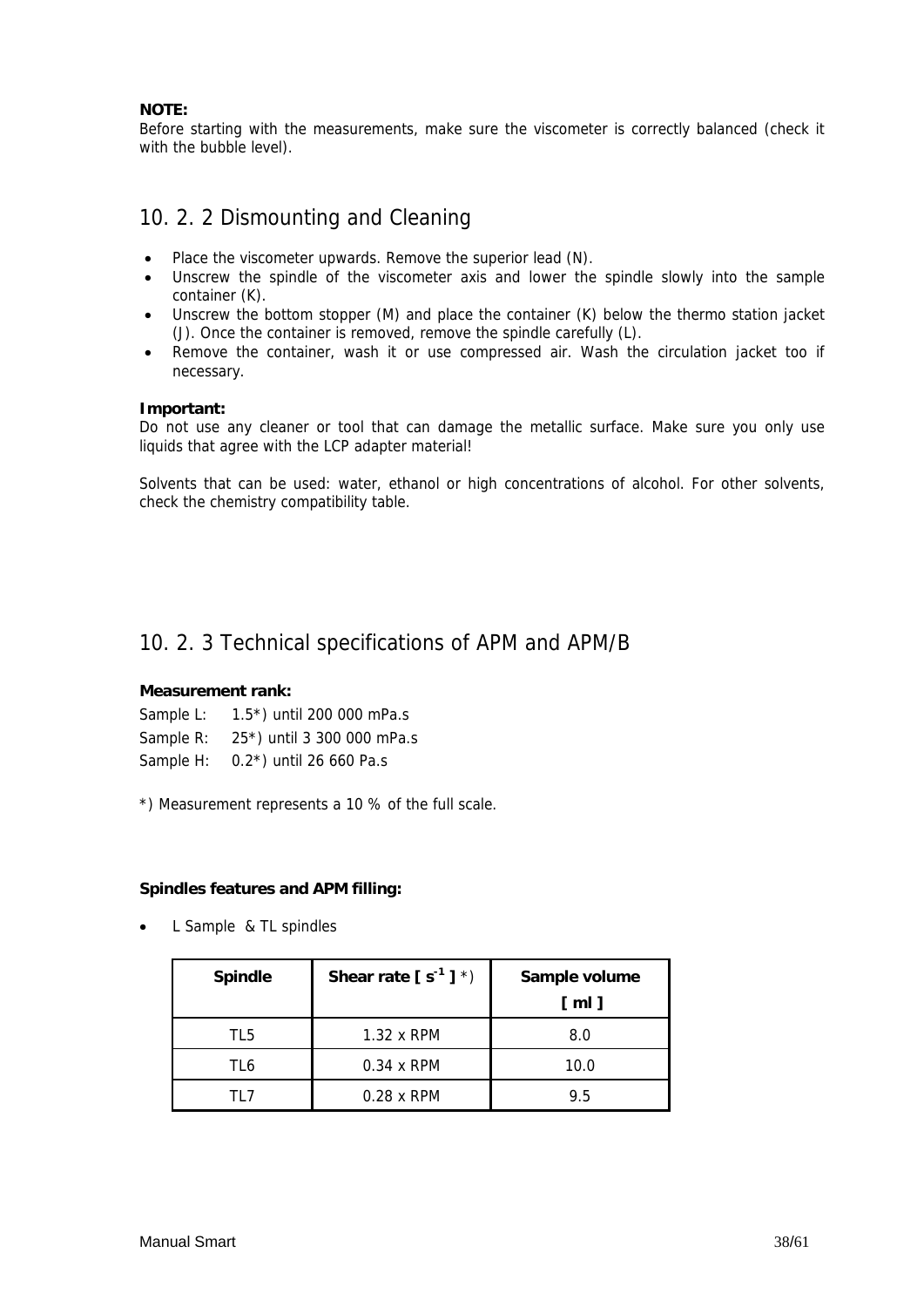• R sample or H & TR spindles

| <b>Spindle</b>   | Shear rate $[s^{-1}]^*$ | Sample volume |  |
|------------------|-------------------------|---------------|--|
|                  |                         | [ml]          |  |
| TR8              | $0.93 \times$ RPM       | 8.0           |  |
| TR9              | $0.34 \times$ RPM       | 10.5          |  |
| TR <sub>10</sub> | $0.28 \times$ RPM       | 11.5          |  |
| TR11             | $0.25 \times$ RPM       | 13.0          |  |

\*) Shear rate is calculated based on the features of Newtonian liquids.

#### **Temperature rank of circulation jacket and thermo station conditions:**

- Permitted temperature rank: -10 a +100°C (14 a 212 °F)
- Use a thermostatic bath with demineralised water or refrigeration special liquid. Change the liquid form the thermostat regularly. Recommended flow: 15 l/min.

#### **Materials:**

- The metallic parts are made of stainless steel, the leads are made of plastic in Delrin Negro. The parts in contact with the sample (sample container and spindle) are made of AISI 316 suitable for food industry.
- The lead inferior washer is made in black Delrin. It is designed to get a maximum temperature of 100ºC (212 ºF)
- The circulation jacket is made of acetyl and Delrin.
- The O-ring on the plastic stopper (M) of the LCP Adapter is made of Delrin. The softening point is 110 °C (230 °F).

## 10.3 HELDAL UNIT – Helicoidal Movement Unit

#### NOTE:

The Heldal adapter doesn't come with the standard delivery. It can be ordered as an accessory. The unit is supplied complete with T-shaped spindles, in this case.

The Heldal accessory is used with substances that do not flow by themselves (like ice or pastas). Is engine moves the viscometer slowly in a vertical movement and at the same time the spindle makes the rotation movement. This generates a helicoidal movement that makes that the T-shaped spindle is always in contact with the sample.

The measurements obtained with Heldal do not measure absolute viscosity! They are only comparative measurements with the same geometry as T-shaped spindles.



Fig. 13 Heldal Unit in its case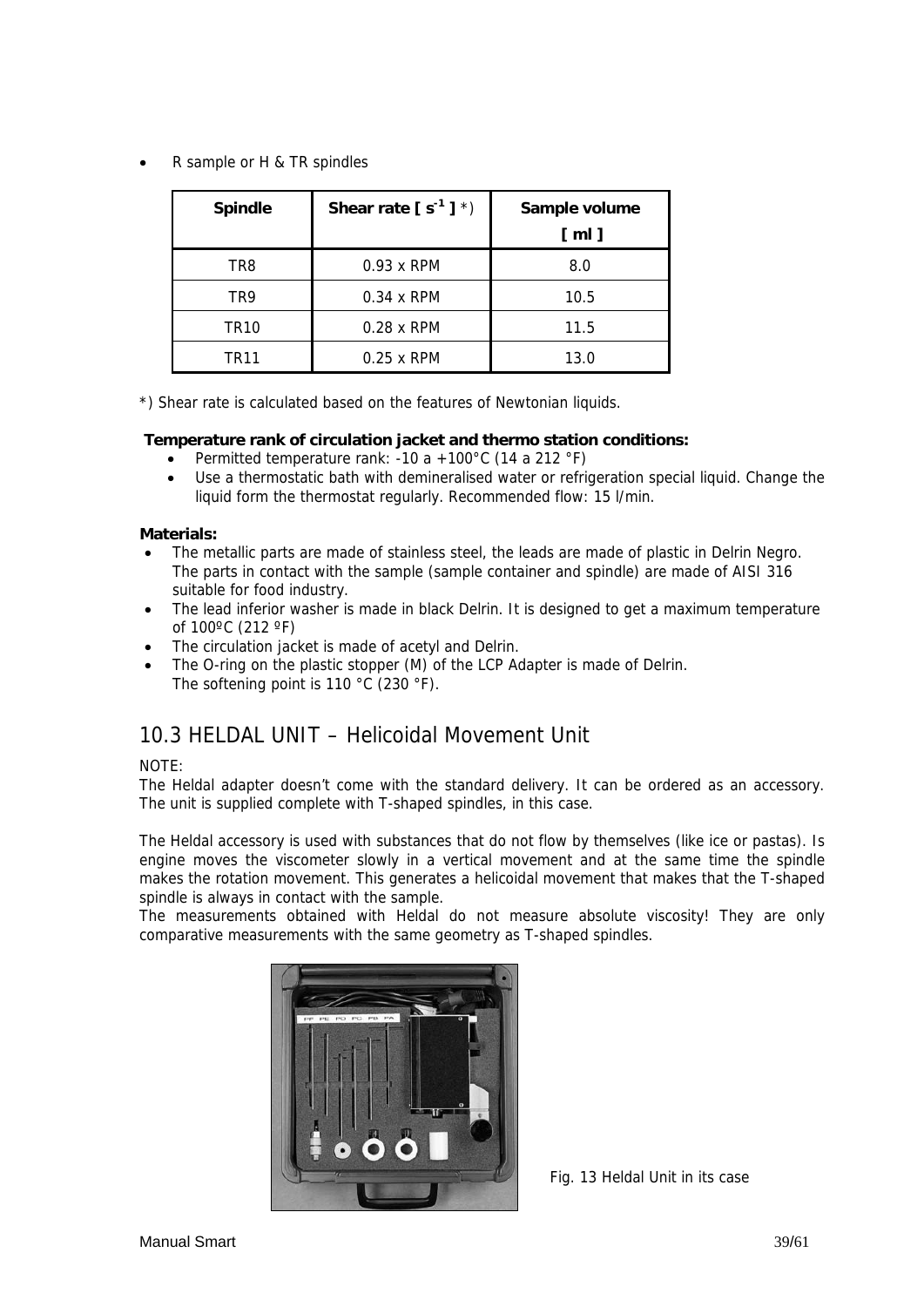## 10. 3. 1 Heldal unit mounting



Fig. 14 Heldal unit set in the viscometer

| 1. Rib joint                 | 9. Base                      |
|------------------------------|------------------------------|
| 2. Lower stop ring           | 10. Levelling knobs          |
| 3. Displacement command      | 11. Heldal engine unit       |
| 4. Viscometer fastening bolt | 12. Knobbed fastening rib    |
| 5. Upper stopper ring        | 14. Functioning pilot        |
| 6. Heldal fastening group    | 15. Nut bolt                 |
| 7. ON/OFF switch             | 16. Viscometer fastening rib |
| 8. Fastener                  |                              |

| 6.1 Spindle connector                |
|--------------------------------------|
| 6.2 Upper spindle receptor           |
| 6.3 Lower spindle receptor           |
| 6.4 Counterweight, spindle connector |
| 6.5 Spindle                          |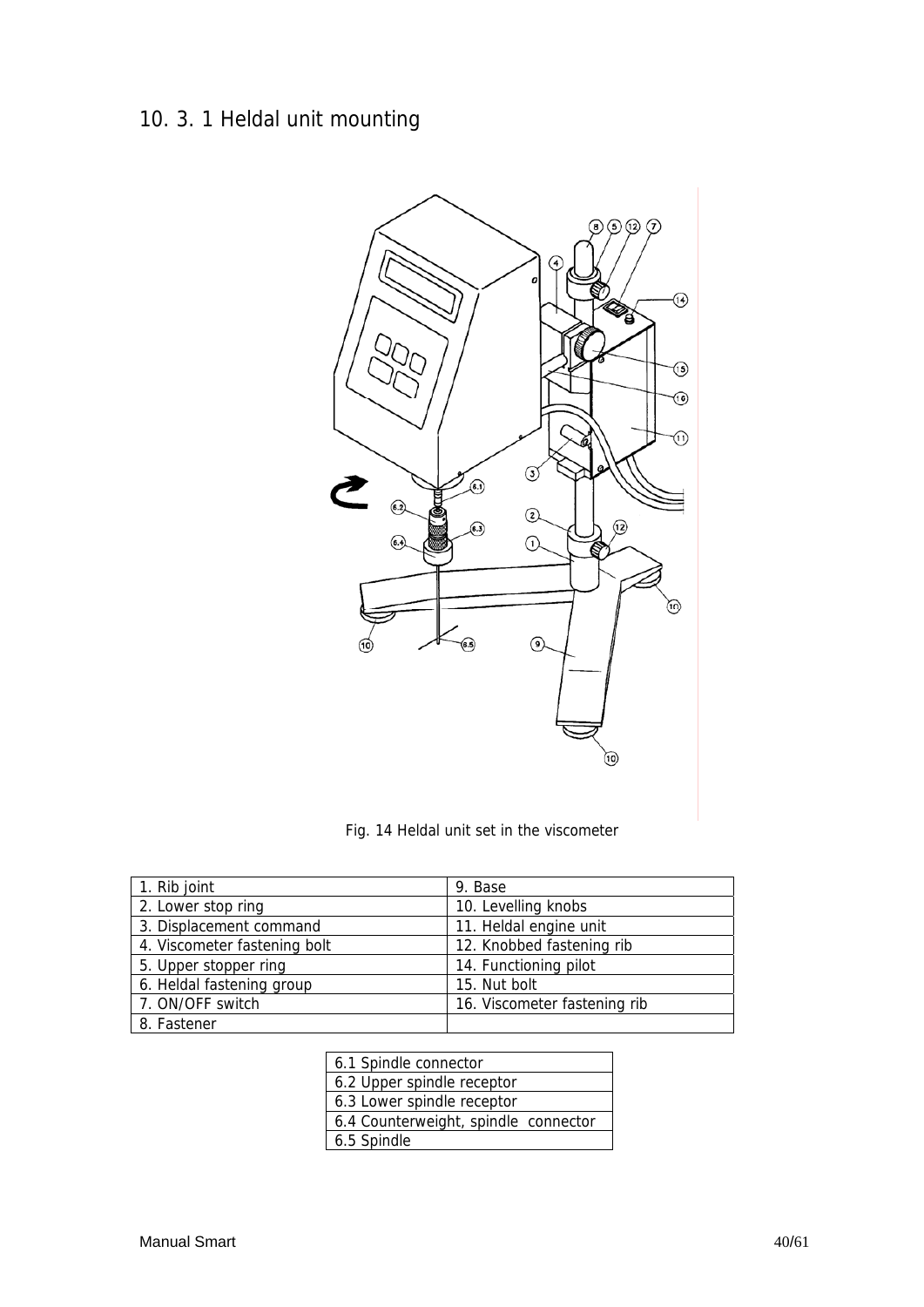- Place the fastener (8) facing the short end of the Y-shaped base (9).
- Place the safety shell (1) over the fastening rib (8) on the base of the viscometer (9).
- Place the lower ring in the fastener (8) as explained in the sketch, and fasten it with the knobbed fastening rib (12).

#### **Important:**

Do not fasten the stop rings to the fastening ribs (12) too tightly. They are plastic pieces and they can be damaged. Both stopper rings (upper and lower) look exactly the same, and can be changed.

- Place the Heldal engine (11) in the fastener(8) while pressing the displacement command (3).
- Connect the upper stop ring to the fastener (8) and fasten it with the fastening rib (12).
- Insert the viscometer by placing the fastening rib (16) in the Heldel bolt (4), and fasten it with the nut bolt (15).
- Balance the viscometer Heldal set with the balancing knobs (10).
- Fasten the T-shaped spindle (PA to PF samples) to the viscometer. In order to choose the right one, look at the selection tables (T.3).
	- Screw the counterweight (6.4) in the lower part of the spindle receptor (6.3).
	- Insert the spindle receptor (6.5) between both upper and lower parts of the spindle receptor (6.2 and 6.3). Do not separate these two parts.
	- Fasten the spindle and screw in the lower part of the receptor  $(6.3)$  until it is completely fastened.

#### **Important:**

Do not fasten the spindle tighter than necessary. There should always be a small hole between both parts of the receptor.

- Fasten the spindle receptor and the spindle to the axis of the viscometer, by connecting the thread.
- Place the sample container under the viscometer and insert the spindle into the sample fluid by pressing the displacement button (3).
- The stopper rings limit the vertical movement of the spindle. Therefore, these two rings must be fastened correctly and in their correct positions.

#### **Important:**

Placement of stopper rings as explained here:

- Upper ring: the spindle should be kept in the same fluid
- Lower stopper ring: The spindle must not touch the edge of the container. If so, the viscometer's axle can be damaged and the results can be wrong.
- Once the rings are fastened, connect the viscometer and the Heldal to the power point. Switch the viscometer on and insert the speed and the spindle, as always.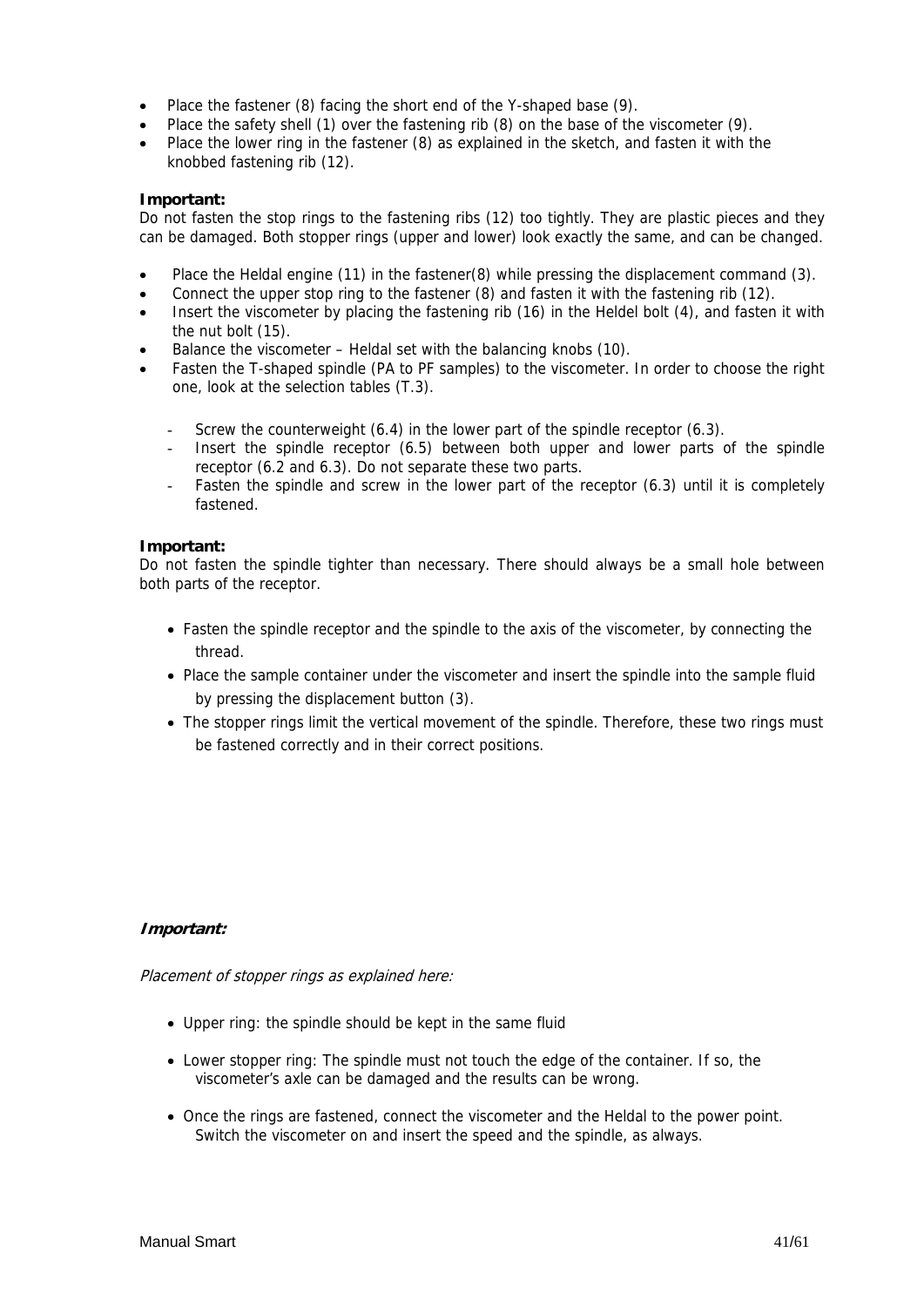• Set the Heldal unit on with the ON/OFF switch (7). Check if the pilot is on. If not, check the main connection.

OPERATION:

The Heldal unit (which moves helicoidally) is moved up and down between the two stopper rings.

When the engine touches one of them, the unit changes direction.

The Heldal unit will keep moving, until turned with the ON/OFF switch (7).

## 11. Model/Spindle correspondence tables

Standard Spindles + R1 (Table 1):

| Viscometer model   | Spindle        |
|--------------------|----------------|
| SMART L            | L1             |
|                    | L2             |
|                    | L3             |
|                    | L4             |
| SMART <sub>R</sub> | R <sub>1</sub> |
|                    | R2             |
|                    | R3             |
|                    | R4             |
|                    | R5             |
|                    | R6             |
|                    | R7             |
| SMART H            | R1             |
|                    | R2             |
|                    | R3             |
|                    | R4             |
|                    | R5             |
|                    | R6             |
|                    | R7             |

SPECIAL SPINDLES (Table 2):

| Viscometer model | Spindle         |  |
|------------------|-----------------|--|
| <b>SMART L</b>   | TL <sub>5</sub> |  |
|                  | TL <sub>6</sub> |  |
|                  | TL7             |  |
| SMART R          | TR8             |  |
|                  | TR9             |  |
|                  | <b>TR10</b>     |  |
|                  | <b>TR11</b>     |  |
| SMART H          | TR8             |  |
|                  | TR9             |  |
|                  | <b>TR10</b>     |  |
|                  | <b>TR11</b>     |  |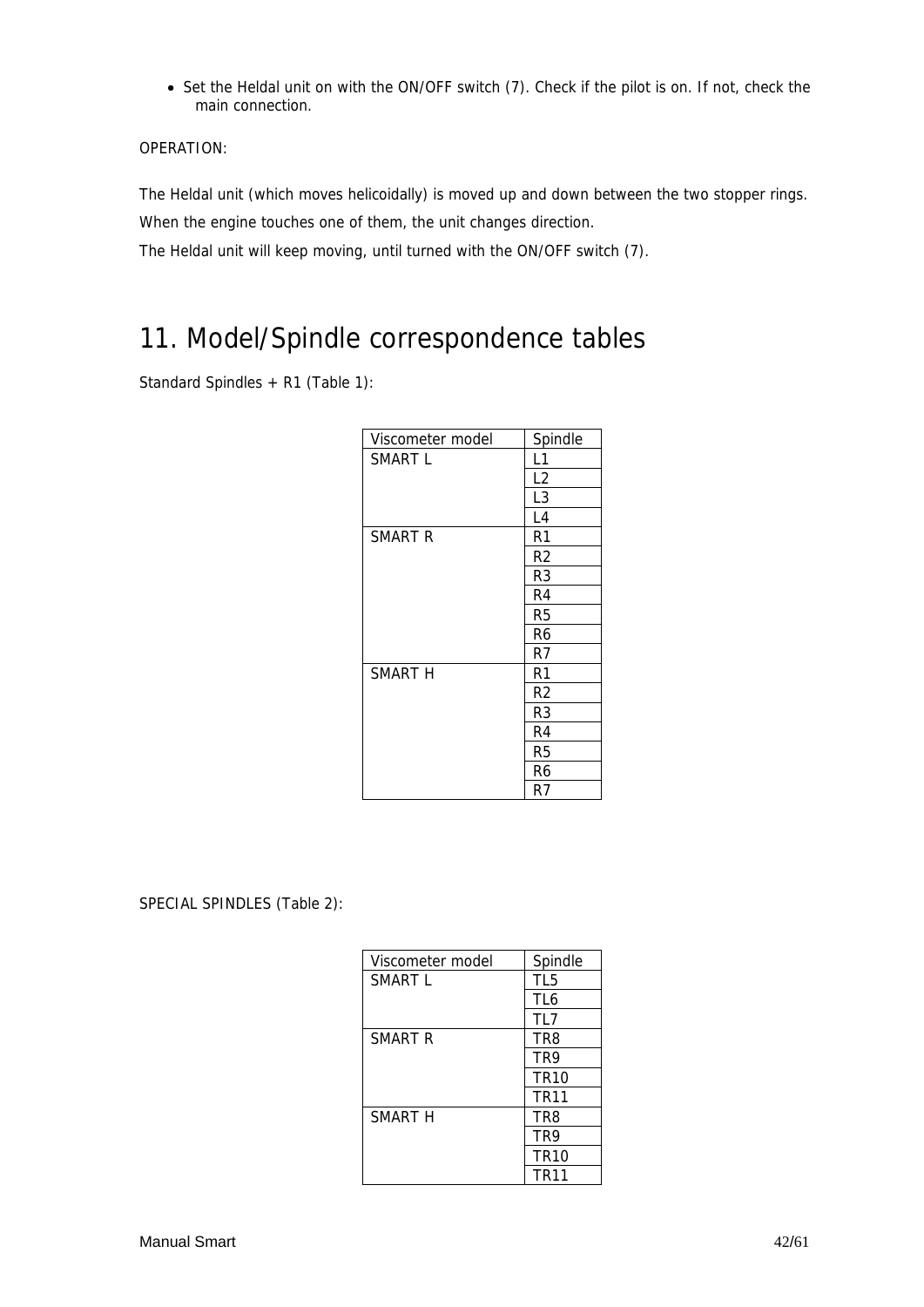### SPECIAL HELDAL SPINDLES (Table 3):

| Viscometer model   | Spindle |  |
|--------------------|---------|--|
| SMART L            | PА      |  |
|                    | PB      |  |
|                    | РC      |  |
|                    | PD      |  |
|                    | PE      |  |
|                    | PF      |  |
| SMART <sub>R</sub> | PА      |  |
|                    | PB      |  |
|                    | РC      |  |
|                    | PD      |  |
|                    | PЕ      |  |
|                    | PF      |  |
| SMART H            | PА      |  |
|                    | PB      |  |
|                    | РC      |  |
|                    | PD      |  |
|                    | PE      |  |
|                    | PF      |  |

### SPECIAL SPINDLES (Table 4):

| Viscometer model | Spindle |
|------------------|---------|
| SMART L          | LCP/SP  |
| SMART R          | LCP/SP  |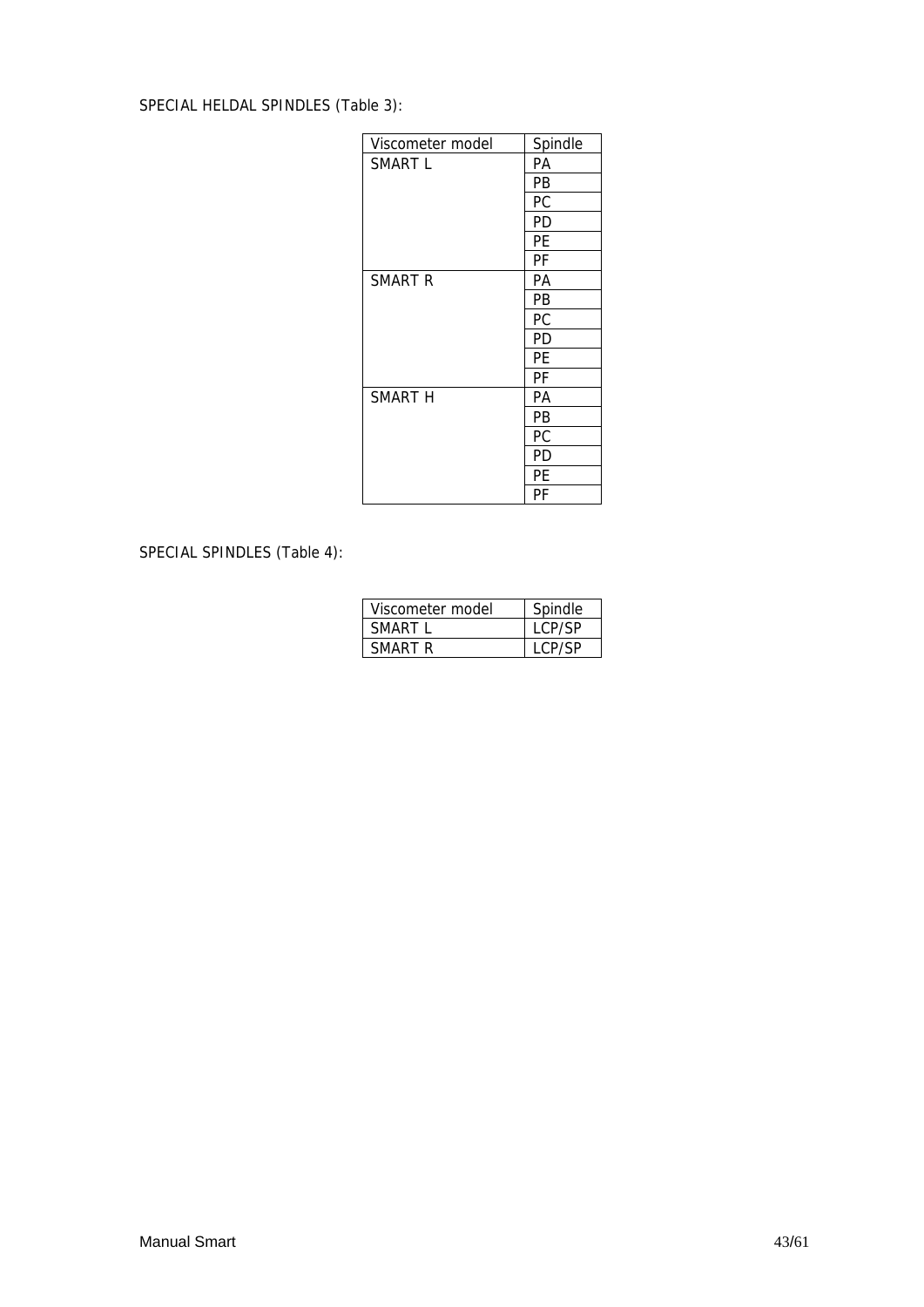## 12. Model/Spindle/Oil calibration tables

MODEL L (Table 5):

| Spindle         | Standard Oil |
|-----------------|--------------|
| L1              | <b>RT50</b>  |
| L2              | RT500        |
| L <sub>3</sub>  | RT1000       |
| L4              | RT5000       |
| TL <sub>5</sub> | <b>RT50</b>  |
| TL <sub>6</sub> | RT500        |
| TL7             | RT500        |
| I CP            | RT5          |

MODEL R (Table 6):

| Spindle          | Standard Oil |  |
|------------------|--------------|--|
| R <sub>1</sub>   | RT50         |  |
| R <sub>2</sub>   | RT500        |  |
| R <sub>3</sub>   | RT500        |  |
| R <sub>4</sub>   | RT1000       |  |
| R <sub>5</sub>   | RT5000       |  |
| R <sub>6</sub>   | RT5000       |  |
| R7               | RT30000      |  |
| TR <sub>8</sub>  | RT500        |  |
| TR9              | RT5000       |  |
| TR <sub>10</sub> | RT5000       |  |
| <b>TR11</b>      | RT5000       |  |
| I CP             | <b>RT50</b>  |  |

MODEL H (Table 7):

| Spindle         | Standard Oil |
|-----------------|--------------|
| R <sub>1</sub>  |              |
| R <sub>2</sub>  |              |
| R <sub>3</sub>  |              |
| R <sub>4</sub>  |              |
| R <sub>5</sub>  |              |
| R <sub>6</sub>  |              |
| R <sub>7</sub>  |              |
| TR <sub>8</sub> |              |
| TR9             |              |
| <b>TR10</b>     |              |
| <b>TR11</b>     |              |
|                 |              |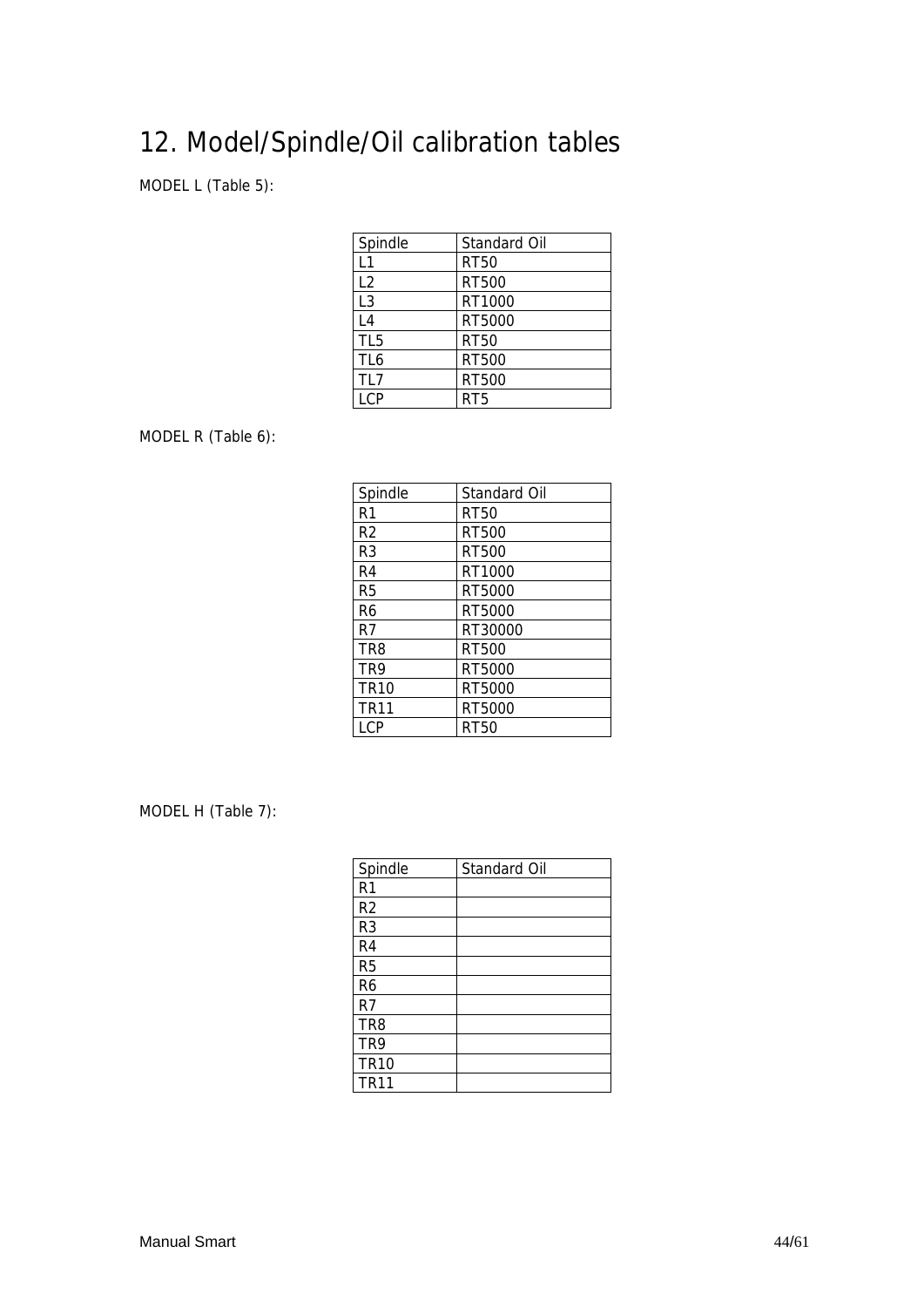## Table 8. SMART L standard spindle selection

| RPM / SP       | L1         | L2            | L <sub>3</sub> | L4                            |
|----------------|------------|---------------|----------------|-------------------------------|
| 0,3            | 20K        | 100K          | 400K           | 2000K                         |
| 0,5            | 12K        | 60K           | 240K           | 1200K                         |
| 0,6            | <b>10K</b> | 50K           | 200K           | 1000K                         |
| 1              | 6K         | 30K           | 120K           | 600K                          |
| 1,5            | 4K         | 20K           | 80K            | 400K                          |
| $\overline{2}$ | 3K         | <b>15K</b>    | 60K            | 300K                          |
| 2,5            | 2,4K       | 12K           | 48K            | 240K                          |
| $\overline{3}$ | 2K         | 10K           | 40K            | 200K                          |
| $\overline{4}$ | 1,5K       | 7,5K          | 30K            | 150K                          |
| $\overline{5}$ | 1,2K       | 6K            | 24K            | 120K                          |
| 6              | 1K         | 5K            | 20K            | 100K                          |
| 10             | 600        | $3\mathrm{K}$ | 12K            | 60K                           |
| 12             | 500        | 2,5K          | 10K            | 50K                           |
| 20             | 300        | 1,5K          | 6K             | 30K                           |
| 30             | 200        | 1K            | $4\mathrm{K}$  | 20K                           |
| 50             | 120        | 600           | 2,4K           | $\overline{1}$ <sub>2</sub> K |
| 60             | 100        | 500           | 2K             | <b>10K</b>                    |
| 100            | 60         | 300           | 1,2K           | 6K                            |

Maximum guideline values in cP (mPa·s )

#### **ATENTION:**

K Indicates miles. Example: 7,8K = 7.800 M Indicates Millions Example: 1,56M = 1.560.000

#### **NOTE:**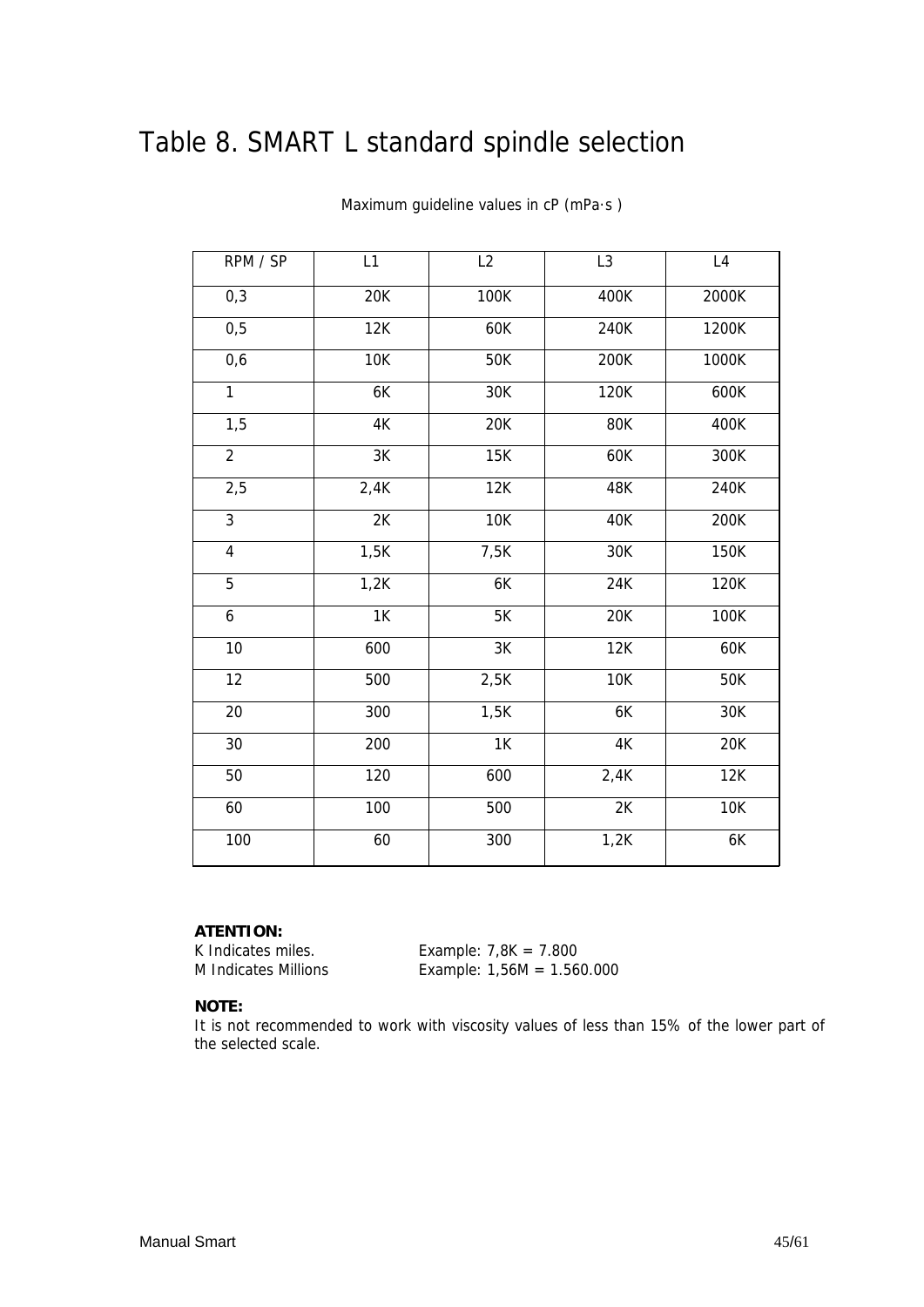## Table 9. SMART L Special spindle selection

| RPM / SP                | TL <sub>5</sub> | TL6             | TL7        |
|-------------------------|-----------------|-----------------|------------|
| 0,3                     | 10K             | 100K            | 200K       |
| 0,5                     | 6K              | 60K             | 120K       |
| 0,6                     | 5K              | 50K             | 100K       |
| 1                       | 3K              | 30K             | 60K        |
| 1,5                     | 2K              | 20K             | 40K        |
| $\overline{2}$          | 1,5K            | 15K             | 30K        |
| 2,5                     | 1,2K            | 12K             | 24K        |
| $\overline{3}$          | 1K              | <b>10K</b>      | 20K        |
| $\overline{\mathbf{4}}$ | 750             | 7,5K            | 15K        |
| $\overline{5}$          | 600             | 6K              | 12K        |
| $\boldsymbol{6}$        | 500             | 5K              | <b>10K</b> |
| 10                      | 300             | $3K$            | 6K         |
| 12                      | 250             | 2,5K            | 5K         |
| 20                      | 150             | 1,5K            | 3K         |
| 30                      | 100             | $\overline{1K}$ | 2K         |
| 50                      | 60              | 600             | 1,2K       |
| 60                      | 50              | 500             | 1K         |
| 100                     | $\overline{30}$ | 300             | 600        |

Maximum guideline values in cP (mPa·s )

#### **ATTENTION:**

K Indicates miles. Example:  $7,8K = 7.800$ M Indicates millions Example: 1,56M = 1.560.000

#### **NOTE:**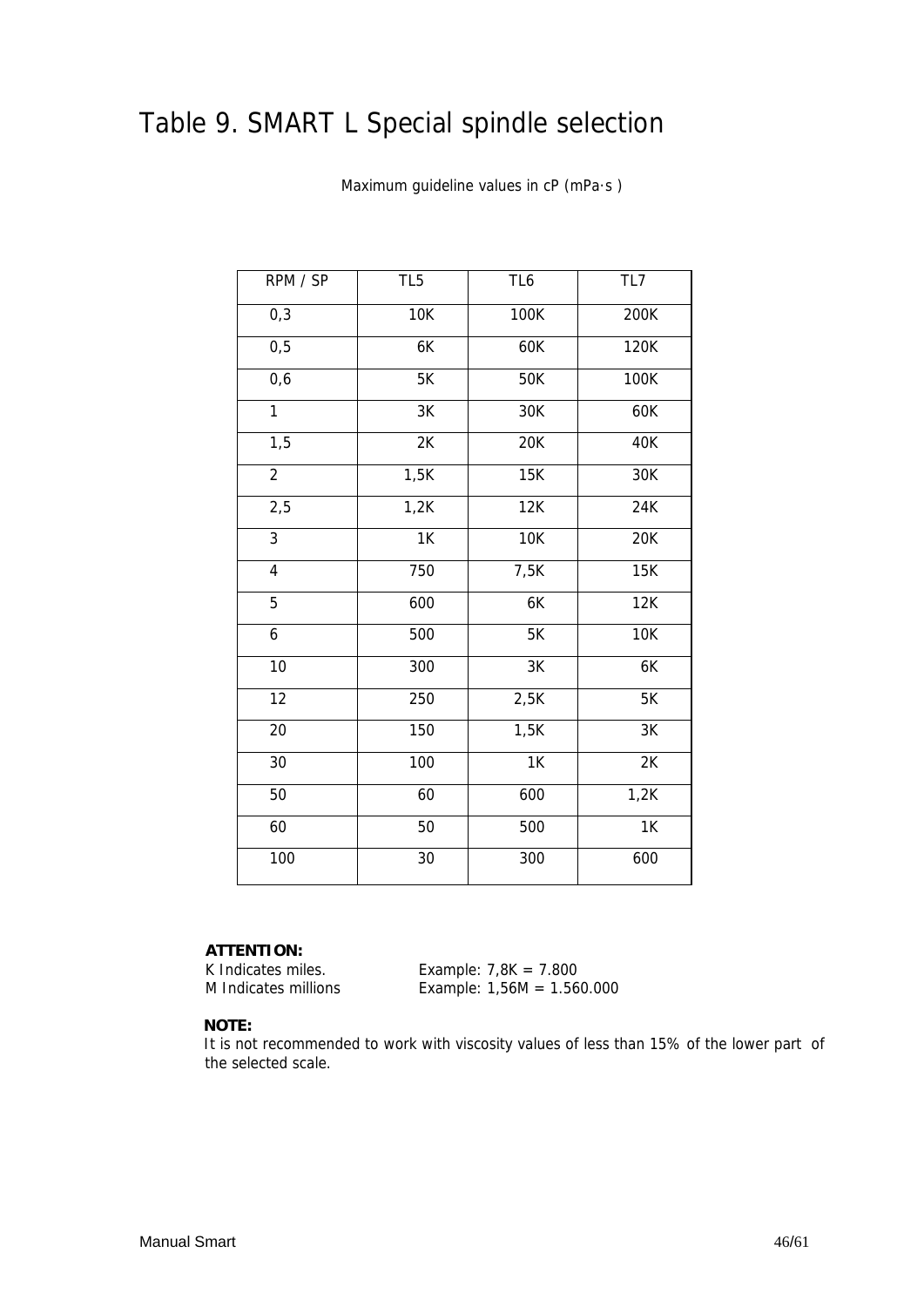## Table 10. LCP Adaptor with SMART L

| <b>RPM</b>       | LCP      |  |  |  |  |
|------------------|----------|--|--|--|--|
| 0,3              | 2.000,00 |  |  |  |  |
| 0, 5             | 1.200,00 |  |  |  |  |
| 0,6              | 1.000,00 |  |  |  |  |
| 1                | 600,00   |  |  |  |  |
| $\overline{1,5}$ | 400,00   |  |  |  |  |
| $\overline{c}$   | 300,00   |  |  |  |  |
| 2,5              | 240,00   |  |  |  |  |
| $\overline{3}$   | 200,00   |  |  |  |  |
| $\overline{4}$   | 150,00   |  |  |  |  |
| 5                | 120,00   |  |  |  |  |
| 6                | 100,00   |  |  |  |  |
| $\overline{10}$  | 60,00    |  |  |  |  |
| $\overline{12}$  | 50,00    |  |  |  |  |
| 20               | 30,00    |  |  |  |  |
| 30               | 20,00    |  |  |  |  |
| 50               | 12,00    |  |  |  |  |
| 60               | 10,00    |  |  |  |  |
| 100              | 6,00     |  |  |  |  |

Maximum guideline values in cP (mPa·s )

#### **NOTE:**

It is not recommended to work with viscosity values of less than 15% of the lower part of the selected scale.

 Sample Volume = 18 ml. Shear Rate =  $1,2236$ ·rpm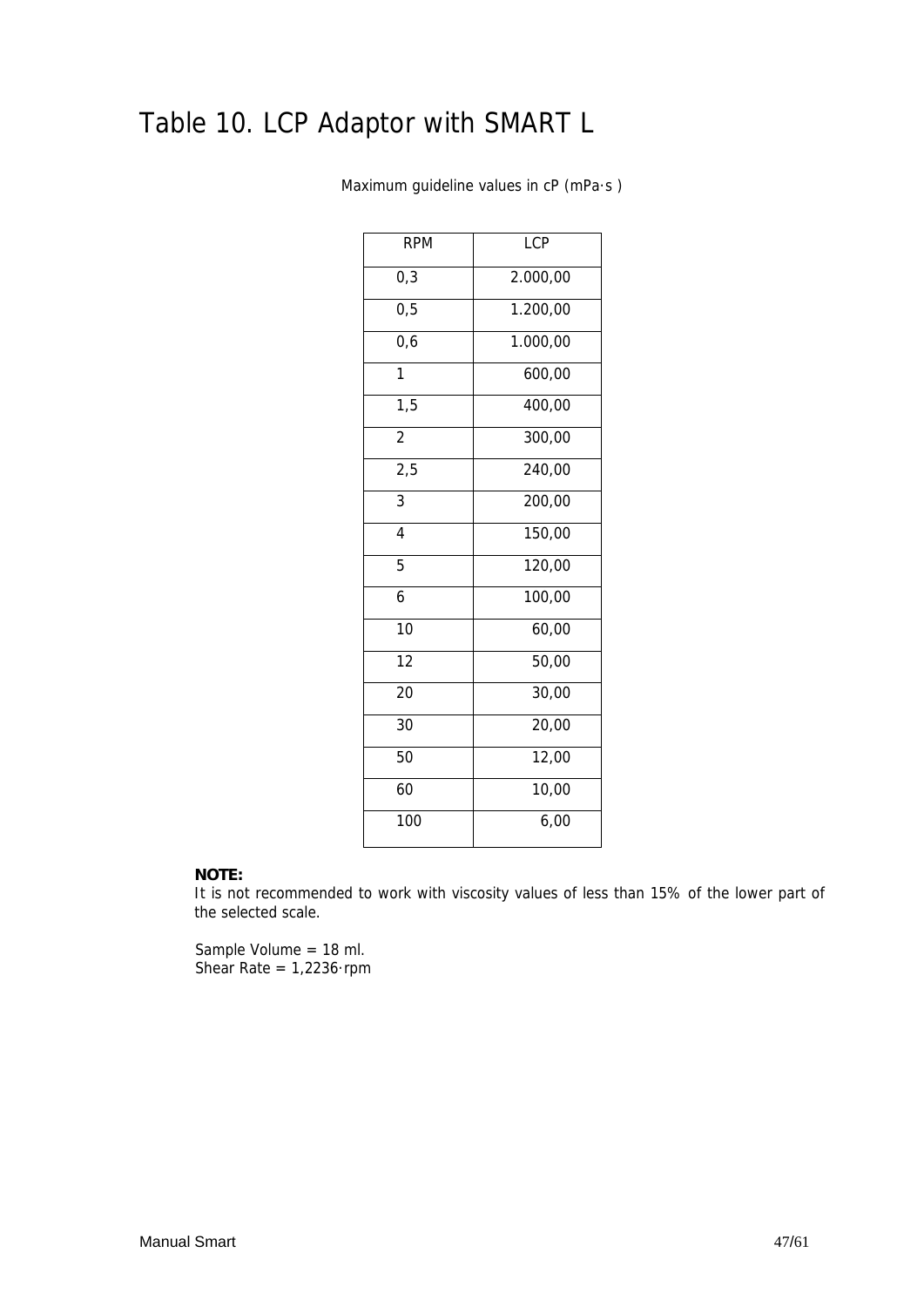## Table 11. SMART R Standard spindle selection

| RPM / SP                | R <sub>1</sub> | R <sub>2</sub> | R <sub>3</sub> | R4     | R <sub>5</sub> | R <sub>6</sub> | R <sub>7</sub> |
|-------------------------|----------------|----------------|----------------|--------|----------------|----------------|----------------|
| 0,3                     | 33,3K          | 133,3K         | 333,3K         | 666,6K | 1,3M           | 3,33M          | 13,3M          |
| 0,5                     | 20K            | 80K            | 200K           | 400K   | 800K           | 2M             | 8M             |
| 0,6                     | 16,6K          | 66,6K          | 166,6K         | 333,3K | 666,6K         | 1,6M           | 6,6M           |
| 1                       | <b>10K</b>     | 40K            | 100K           | 200K   | 400K           | 1M             | 4M             |
| 1,5                     | 6,6K           | 26,6K          | 66,6K          | 133,3K | 66,6K          | 666,6K         | 2,6M           |
| $\overline{2}$          | 5K             | 20K            | 50K            | 100K   | 200K           | 500K           | 2M             |
| 2,5                     | 4K             | 16K            | 40K            | 80K    | 160K           | 400K           | 1,6M           |
| 3                       | 3,3K           | 13,3K          | 33,3K          | 66,6K  | 133,3K         | 333,3K         | 1,3M           |
| $\overline{\mathbf{4}}$ | 2,5K           | <b>10K</b>     | 25K            | 50K    | 100K           | 250K           | 1M             |
| 5                       | 2K             | 8K             | 20K            | 40K    | 80K            | 200K           | 800K           |
| 6                       | 1,6K           | 6,6K           | 16,6K          | 33,3K  | 66,6K          | 166,6K         | 666,6K         |
| 10                      | 1K             | 4K             | <b>10K</b>     | 20K    | 40K            | 100K           | 400K           |
| 12                      | 833            | 3,3K           | 8,3K           | 16,6K  | 33,3K          | 83,3K          | 333,3K         |
| 20                      | 500            | 2K             | 5K             | 10K    | 20K            | 50K            | 200K           |
| 30                      | 333            | 1,3K           | 3,3K           | 6,6K   | 13,3K          | 33,3K          | 133,3K         |
| 50                      | 200            | 800            | 2K             | 4K     | 8K             | 20K            | 80K            |
| 60                      | 166            | 660            | 1,6K           | 3,3K   | 6,6K           | 16,6K          | 66,6K          |
| 100                     | 100            | 400            | 1K             | 2K     | 4K             | 10K            | 40K            |

Maximum guideline values in cP (mPa·s )

#### **ATTENTION:**

K Indicates miles. Example:  $7,8K = 7.800$ M Indicates millions Example: 1,56M = 1.560.000

#### **NOTE:**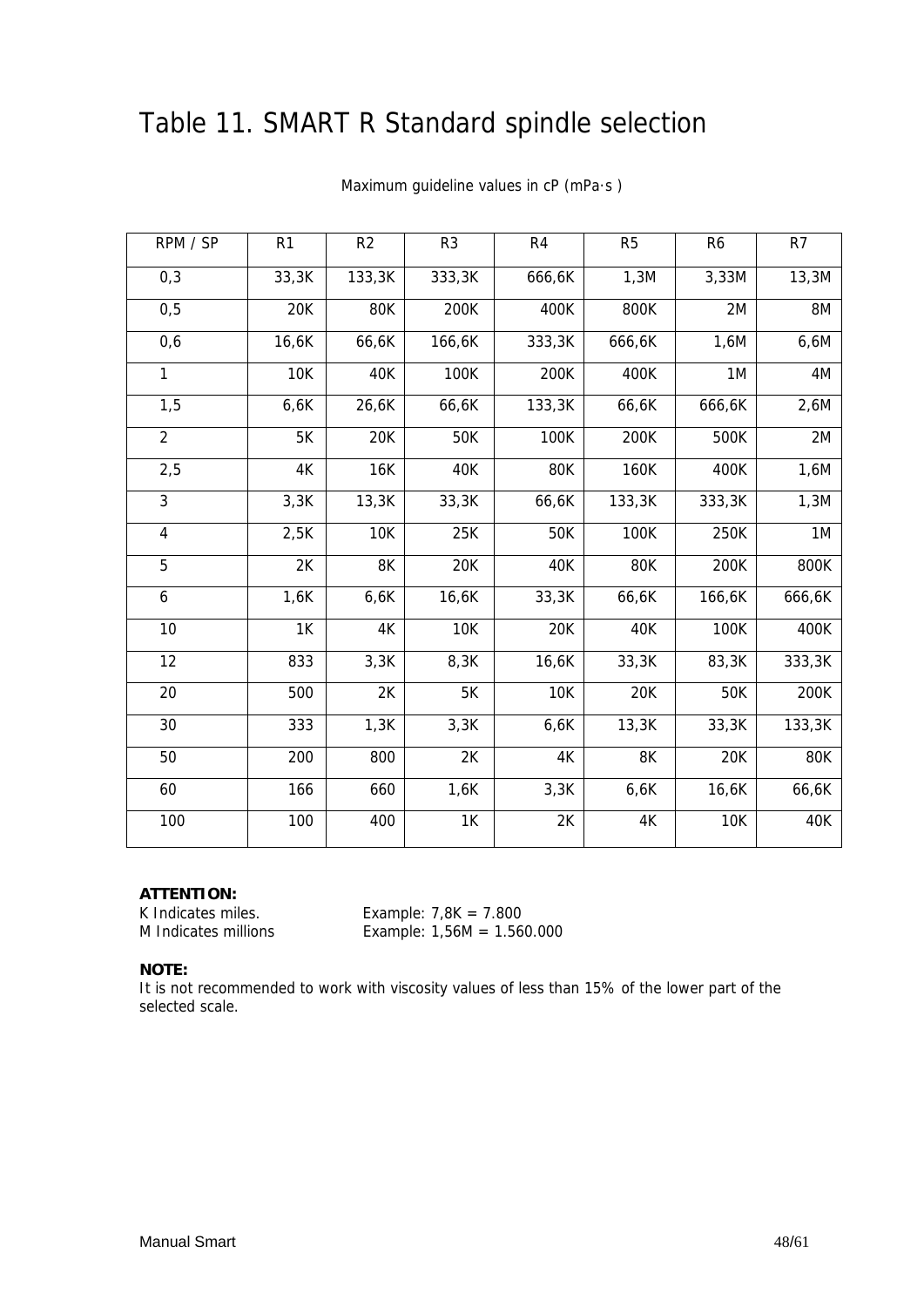## Table 12. SMART R special spindle selection

| RPM / SP       | TR <sub>8</sub> | TR9    | <b>TR10</b> | <b>TR11</b> |
|----------------|-----------------|--------|-------------|-------------|
| 0,3            | 166,6K          | 833,3K | 1,6M        | 3,3M        |
| 0,5            | 100K            | 500K   | 1M          | 2M          |
| 0,6            | 83,3K           | 416,6K | 833,3K      | 1,6M        |
| 1              | 50K             | 250K   | 500K        | 1M          |
| 1,5            | 33,3K           | 166,6K | 333,3K      | 666,6K      |
| $\overline{2}$ | 25K             | 125K   | 250K        | 500K        |
| 2,5            | 20K             | 100K   | 200K        | 400K        |
| 3              | 16,6K           | 83,3K  | 166,6K      | 333,3K      |
| $\overline{4}$ | 12,5K           | 62,5K  | 125K        | 250K        |
| 5              | 10K             | 50K    | 100K        | 200K        |
| 6              | 8,3K            | 41,6K  | 83,3K       | 166,6K      |
| 10             | 5K              | 25K    | 50K         | 100K        |
| 12             | 4,16K           | 20,83K | 41,6K       | 83,3K       |
| 20             | 2,5K            | 12,5K  | 25K         | 50K         |
| 30             | 1,6K            | 8,3K   | 16,6K       | 33,3K       |
| 50             | 1K              | 5K     | <b>10K</b>  | 20K         |
| 60             | 833,3           | 4,16K  | 8,3K        | 16,6K       |
| 100            | 500             | 2,5K   | 5K          | <b>10K</b>  |

Maximum guideline values in cP (mPa·s )

#### **ATTENTION:**

K Indicates miles. Example: 7,8K = 7.800 M Indicates millions Example: 1,56M = 1.560.000

#### **NOTE:**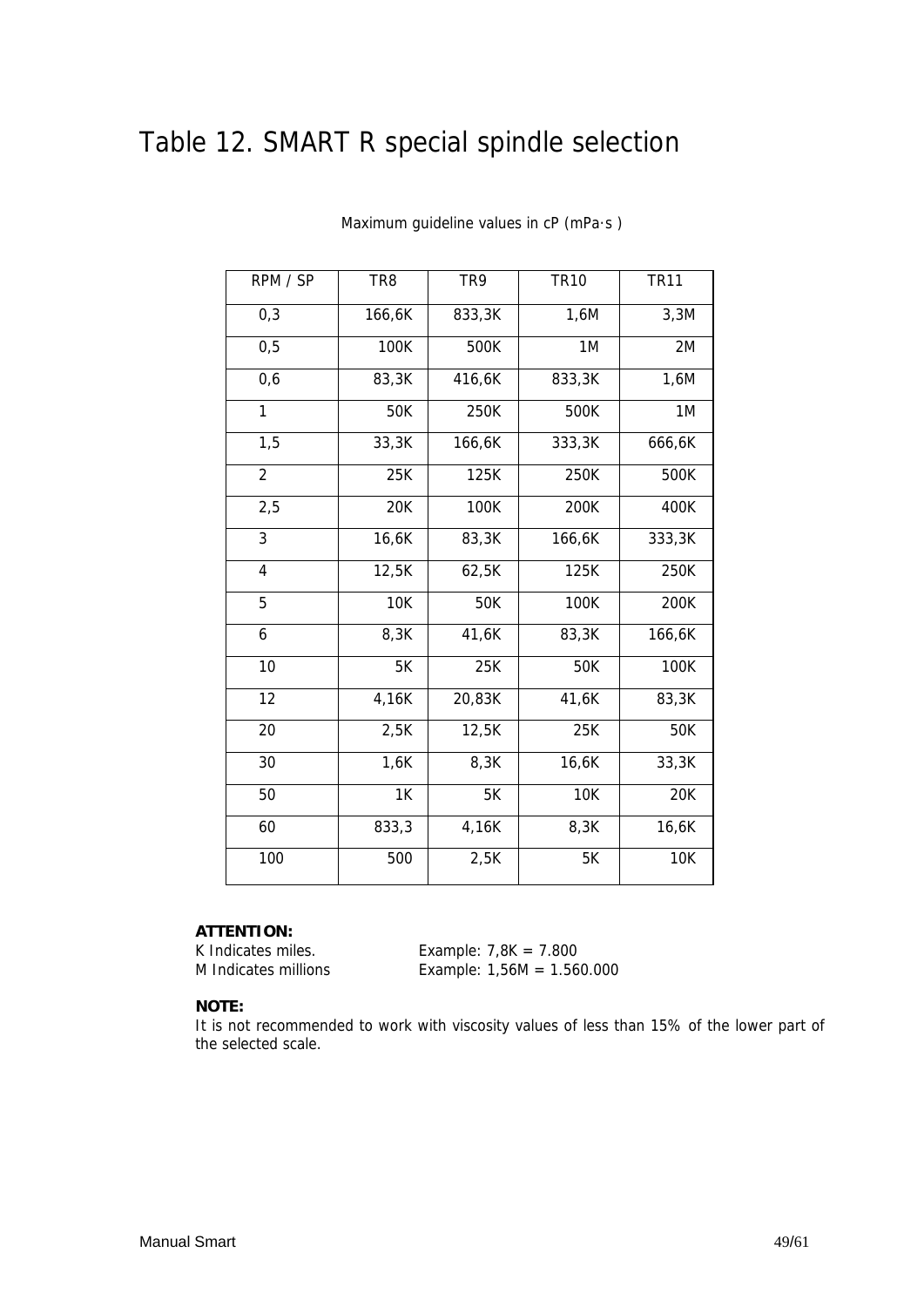## Table 13. LCP Adaptor with SMART R

Maximum guideline values in cP (mPa·s )

| <b>RPM</b>      | <b>LCP</b> |
|-----------------|------------|
| 0,3             | 21.333,00  |
| 0,5             | 12.800,00  |
| 0,6             | 10.666,00  |
| 1               | 6.400,00   |
| 1,5             | 4.266,00   |
| $\overline{2}$  | 3.200,00   |
| 2,5             | 2.560,00   |
| 3               | 2.133,00   |
| $\overline{4}$  | 1.600,00   |
| 5               | 1.280,00   |
| 6               | 1.066,00   |
| 10              | 640,00     |
| $\overline{12}$ | 533,00     |
| 20              | 320,00     |
| 30              | 213,00     |
| 50              | 128,00     |
| 60              | 106,00     |
| 100             | 64,00      |
|                 |            |

#### **NOTE:**

It is not recommended to work with viscosity values of less than 15% of the lower part of the selected scale

Volume of the sample = 18 ml. Shear Rate =  $1,2236$ ·rpm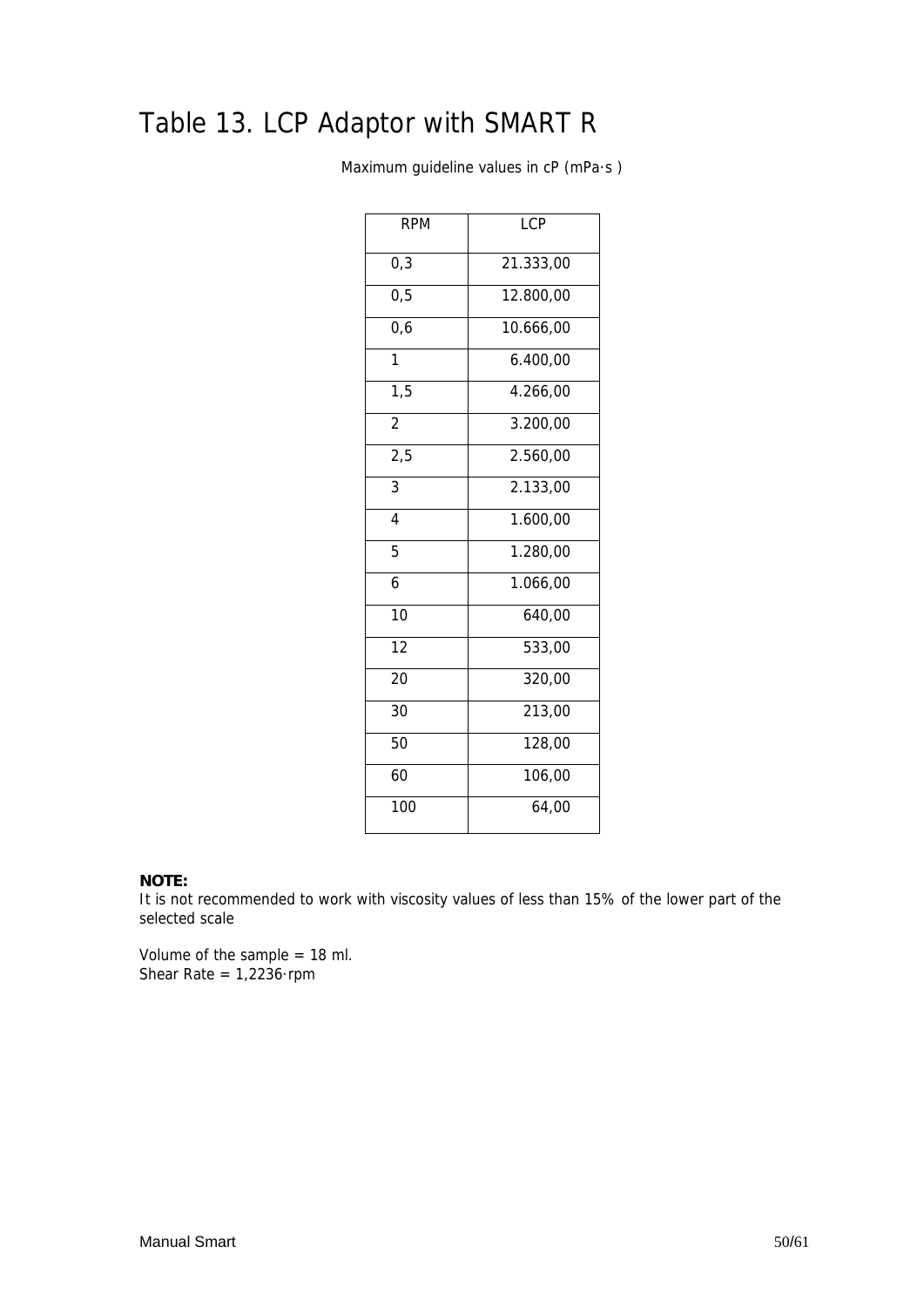## Table 14. SMART H standard spindle selection

| RPM/SP         | R <sub>1</sub> | R <sub>2</sub> | R <sub>3</sub> | R <sub>4</sub> | R <sub>5</sub> | R <sub>6</sub> | R <sub>7</sub> |
|----------------|----------------|----------------|----------------|----------------|----------------|----------------|----------------|
| 0,3            | 2,6K           | 10,6K          | 26,6K          | 53,3K          | 106,6K         | 266,6K         | 1,06M          |
| 0, 5           | 1,6K           | 6,4K           | 16K            | 32K            | 64K            | 160K           | 640K           |
| 0,6            | 1,3K           | 5,3K           | 13,3K          | 26,6K          | 53,3K          | 133,3K         | 533,3K         |
| 1              | 800            | 3,2K           | 8K             | 16K            | 32K            | <b>80K</b>     | 320K           |
| 1,5            | 533,3          | 2133           | 5,3K           | 10,6K          | 21,3K          | 53,3K          | 213,3K         |
| $\overline{2}$ | 400            | 1,6K           | 4K             | 8K             | 16K            | 40K            | 160K           |
| 2,5            | 320            | 1,28K          | 3,2K           | 6,4K           | 12,8K          | 32K            | 128K           |
| 3              | 266,6          | 1066           | 2,6K           | 5,3K           | 10,6K          | 26,6K          | 106,6K         |
| 4              | 200            | 800            | 2K             | 4K             | 8K             | 20K            | 80K            |
| 5              | 160            | 640            | 1,6K           | 3,2K           | 6,4K           | 16K            | 64K            |
| 6              | 133,3          | 533,3          | 1,3K           | 2,6K           | 5,3K           | 13,3K          | 53,3K          |
| 10             | 80             | 320            | 800            | 1,6K           | 3,2K           | 8K             | 32K            |
| 12             | 66,6           | 266,6          | 666            | 1,3K           | 2,6K           | 6,6K           | 26,6K          |
| 20             | 40             | 160            | 400            | 800            | 1,6K           | 4K             | 16K            |
| 30             | 26,6           | 106,6          | 266            | 533            | 1066           | 2,6K           | 10,6K          |
| 50             | 16             | 64             | 160            | 320            | 640            | 1,6K           | 6,4K           |
| 60             | 13,3           | 53,3           | 133,3          | 266,6          | 533            | 1,3K           | 5,3K           |
| 100            | 8              | 32             | 80             | 160            | 320            | 800            | 3,2K           |

#### Maximum value guidelines, in units of poise

#### **ATTENTION:**

K Indicates miles. Example: 7,8K = 7.800 M Indicates millions Example: 1,56M = 1.560.000

#### **NOTE:**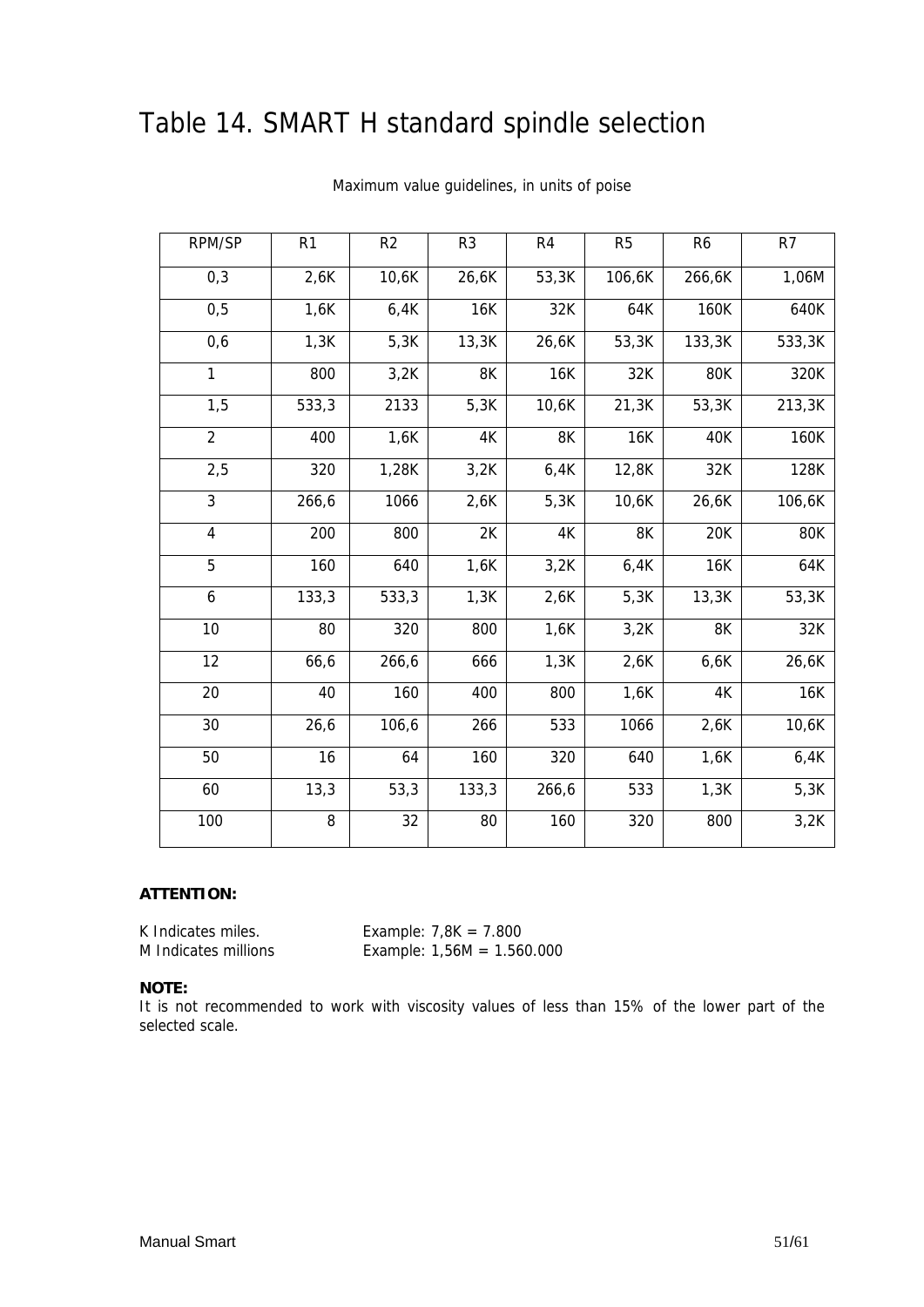## Table 15. SMART H special spindle selection

| RPM / SP                | TR <sub>8</sub>    | TR9        | <b>TR10</b> | <b>TR11</b>   |
|-------------------------|--------------------|------------|-------------|---------------|
| 0,3                     | $\overline{13,6K}$ | 66,6K      | 133,3K      | 266,6K        |
| 0,5                     | 8K                 | 40K        | 80K         | 160k          |
| 0,6                     | 6,6K               | 33,3K      | 66,6K       | 133,3K        |
| $\mathbf{1}$            | 4K                 | 20K        | 40K         | <b>80K</b>    |
| $\overline{1,5}$        | 2,6K               | 13,3K      | 26,6K       | 53,3K         |
| $\overline{2}$          | 2K                 | <b>10K</b> | 20K         | 40K           |
| 2,5                     | 1,6K               | 8K         | <b>16K</b>  | 32K           |
| $\overline{3}$          | 1,3K               | 6,6K       | 13,3K       | 26,6K         |
| $\overline{\mathbf{4}}$ | 1K                 | 5K         | 10K         | 20K           |
| 5                       | 800                | 4K         | 8K          | <b>16K</b>    |
| 6                       | 666                | 3,30K      | 6,6K        | 13,3K         |
| 10                      | 400                | 2K         | 4K          | 8K            |
| 12                      | 333                | 1,6        | 3,3K        | 6,6K          |
| 20                      | 200                | 1K         | 2K          | $4\mathrm{K}$ |
| 30                      | 133                | 666        | 1,3K        | 2,6K          |
| 50                      | 80                 | 400        | 800         | 1,6K          |
| 60                      | 66                 | 333        | 666         | 1,3K          |
| 100                     | 40                 | 200        | 400         | 800           |

Maximum value guidelines, in units of poise

#### **ATTENTION:**

K Indicates miles. Example:  $7,8K = 7.800$ M Indicates millions Example: 1,56M = 1.560.000

#### **NOTE:**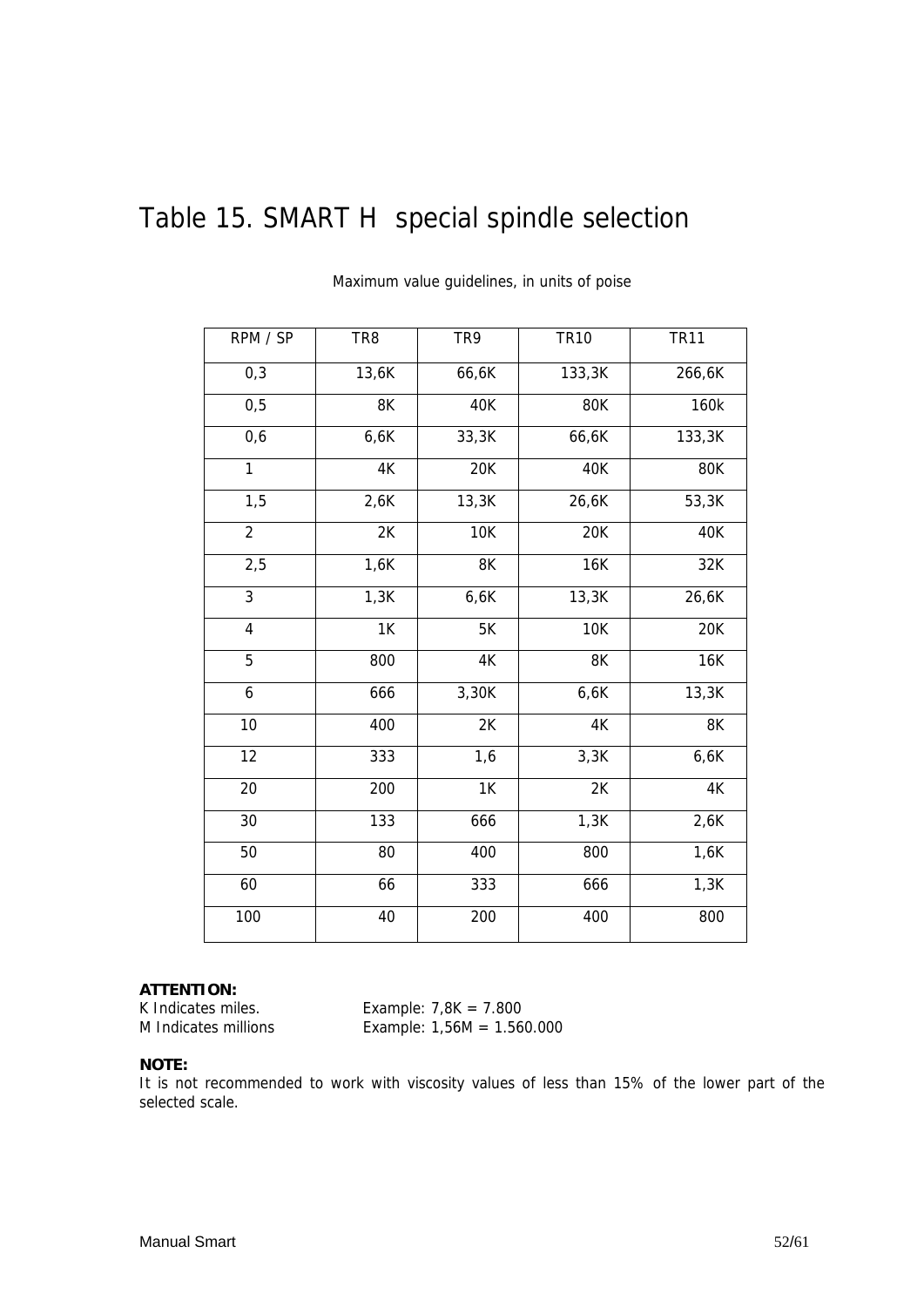## Table 16. HELDAL's special spindle selection for SMART L

| RPM/SP         | PA     | PB      | PC     | <b>PD</b> | PE     | PF     |
|----------------|--------|---------|--------|-----------|--------|--------|
| 0,3            | 62,4K  | 124,8K  | 312K   | 624K      | 1,56M  | 3,12M  |
| 0,5            | 37,44K | 74,88K  | 187,2K | 374,4K    | 936K   | 1,872M |
| 0,6            | 31,2K  | 62,4K   | 156K   | 312K      | 780K   | 1M     |
| 1              | 18,72K | 37,44K  | 93,6K  | 187,2K    | 468K   | 936K   |
| 1,5            | 12,48K | 24,96K  | 62,4K  | 124,8K    | 312K   | 624K   |
| $\overline{2}$ | 9,36K  | 18,72K  | 46,8K  | 93,6K     | 234K   | 468K   |
| 2,5            | 7,488K | 14,976K | 37,44K | 74,88K    | 187,2K | 374,4K |
| 3              | 6,24K  | 12,48K  | 31,2K  | 62,4K     | 156K   | 312K   |
| 4              | 4,68K  | 9,36K   | 23,4K  | 46,8K     | 117K   | 234K   |
| 5              | 3,744K | 7,488K  | 18,72K | 37,44K    | 93,6K  | 187,2K |
| 6              | 3,120K | 6,24K   | 15,6K  | 31,2K     | 78K    | 156K   |
| 10             | 1,872K | 3,744K  | 9,36K  | 18,72K    | 46,8K  | 93,6K  |
| 12             | 1,560K | 3,12K   | 7,8K   | 15,6K     | 39K    | 78K    |

#### Maximum guideline values in cP (mPa·s)

#### **ATTENTION:**

| K Indicates miles.   | Example: $7,8K = 7.800$      |
|----------------------|------------------------------|
| M Indicates millions | Example: $1,56M = 1.560.000$ |

#### **NOTE:**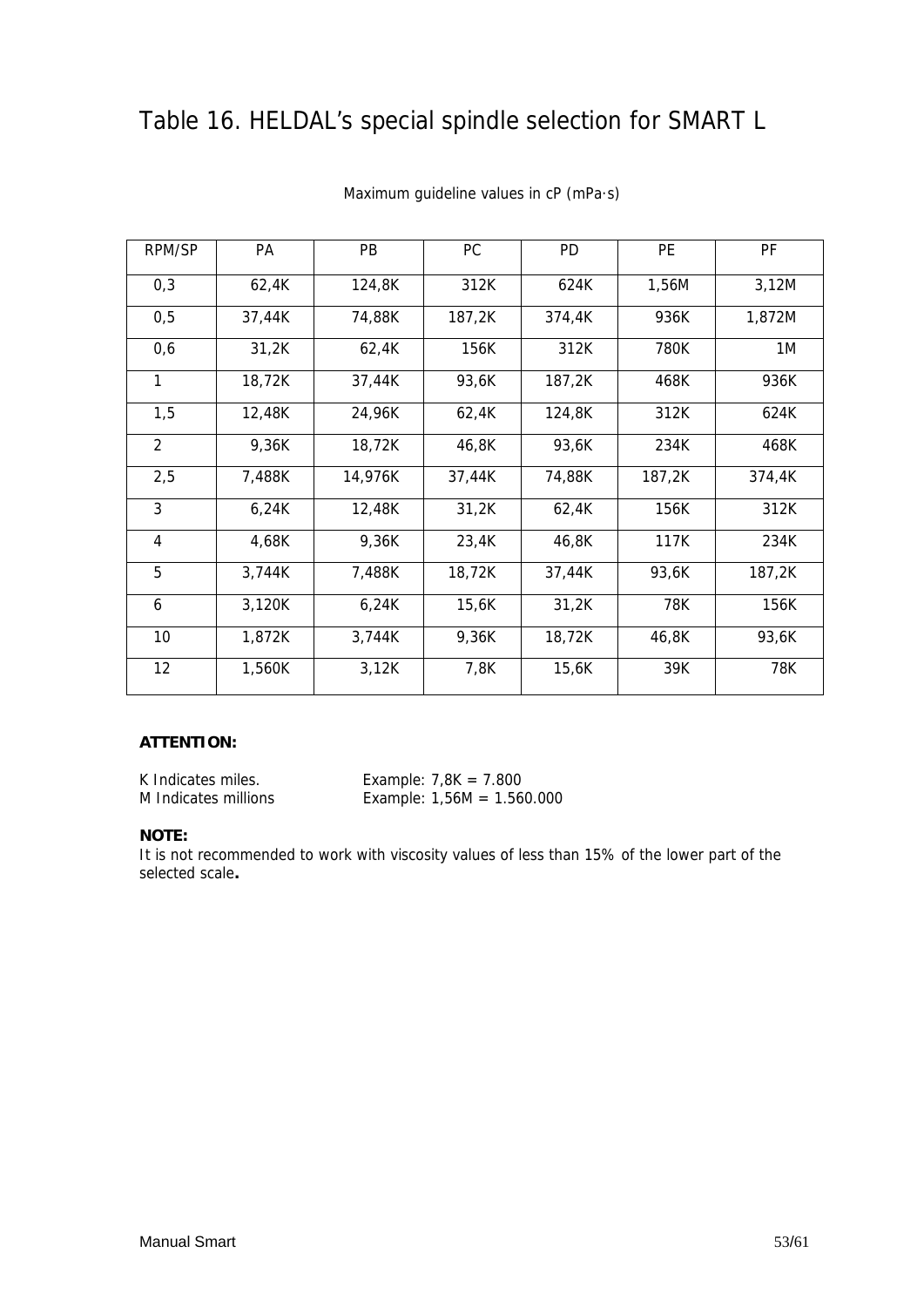## Table 17. HELDAL's special spindle selection for SMART R

| RPM/SP         | PA     | PB     | PC     | PD     | PE         | PF     |
|----------------|--------|--------|--------|--------|------------|--------|
| 0,3            | 666,6K | 1,3M   | 3,3M   | 6,6M   | 16,6M      | 33,3M  |
| 0,5            | 400K   | 800K   | 2M     | 4M     | <b>10M</b> | 20M    |
| 0,6            | 333,3K | 666,6K | 1,6M   | 3,3M   | 8,3M       | 16,6M  |
| 1              | 200K   | 400K   | 1M     | 2M     | 5M         | 10M    |
| 1,5            | 133,3K | 266,6K | 666,6K | 1,3M   | 3,3M       | 6,6M   |
| $\overline{2}$ | 100K   | 200K   | 500K   | 1M     | 2,5M       | 5M     |
| 2,5            | 80K    | 160K   | 400K   | 800K   | 2M         | 4M     |
| 3              | 66,6K  | 133,3K | 333,3K | 666,6K | 1,6M       | 3,3M   |
| 4              | 50K    | 100K   | 250K   | 500K   | 1,25M      | 2,5M   |
| 5              | 40K    | 80K    | 200K   | 400K   | 1M         | 2M     |
| 6              | 33,3K  | 66,6K  | 166,6K | 333,3K | 833,3K     | 1,6M   |
| 10             | 20K    | 40K    | 100K   | 200K   | 500K       | 1M     |
| 12             | 16,6K  | 33,3K  | 83,3K  | 166,6K | 416,6K     | 833,2K |

#### Maximum guideline values in cP (mPa·s )

#### **ATTENTION:**

K Indicates miles. Example:  $7,8K = 7.800$ M Indicates millions Example: 1,56M = 1.560.000

#### **NOTE:**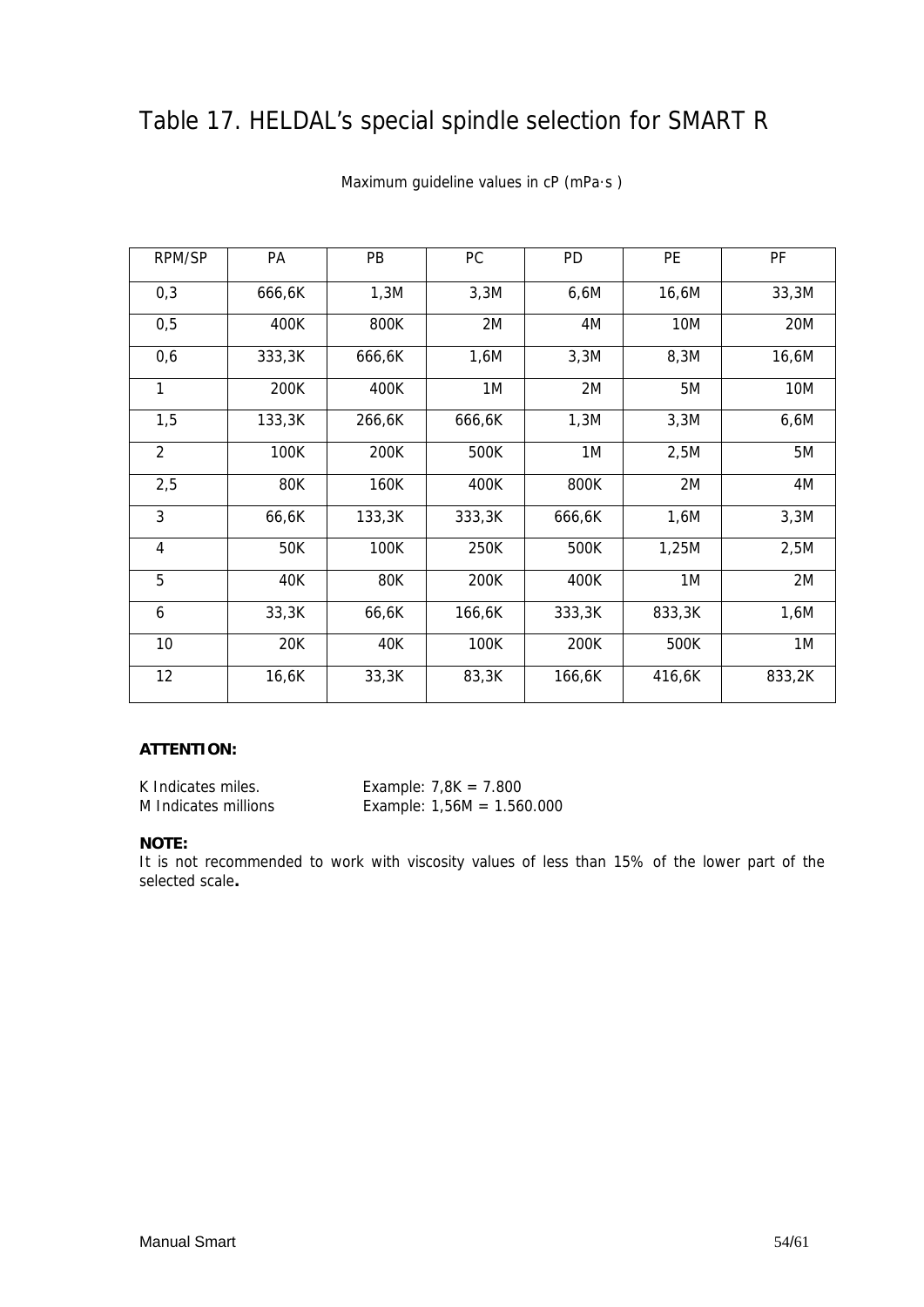## Table 18. HELDAL's special spindle selection for SMART H

| RPM/SP         | PA    | PB    | PC     | PD     | PE     | PF     |
|----------------|-------|-------|--------|--------|--------|--------|
| 0,3            | 53,3K | 106K  | 266,6K | 533,3K | 1,3M   | 2,6M   |
| 0,5            | 32K   | 64K   | 160K   | 320K   | 800K   | 1,6M   |
| 0,6            | 26,6K | 53,3K | 133,3K | 266,6K | 666,6K | 1,3M   |
| 1              | 16K   | 32K   | 80K    | 160K   | 400K   | 800K   |
| 1,5            | 10,6K | 21,3K | 53,3K  | 106K   | 266,6K | 533,3K |
| $\overline{2}$ | 8K    | 16K   | 40K    | 80K    | 200K   | 400K   |
| 2,5            | 6,4K  | 12,8K | 32K    | 64K    | 160K   | 380K   |
| 3              | 5,3K  | 10,6K | 26,6K  | 53,3K  | 133,3K | 266,6K |
| $\overline{4}$ | 4K    | 8K    | 20K    | 40K    | 100K   | 200K   |
| 5              | 3,2K  | 6,4K  | 16K    | 32K    | 80K    | 160K   |
| 6              | 2,6K  | 5,3K  | 13,3K  | 26,6K  | 66,6K  | 133,3K |
| 10             | 1,6K  | 3,2K  | 8K     | 16K    | 40K    | 80K    |
| 12             | 1,3K  | 2,6K  | 6,6K   | 13,3K  | 33,3K  | 66,6K  |

#### Maximum guideline values in poise

#### **ATTENTION:**

K Indicates miles. Example: 7,8K = 7.800

M Indicates millions Example: 1,56M = 1.560.000

#### **NOTE:**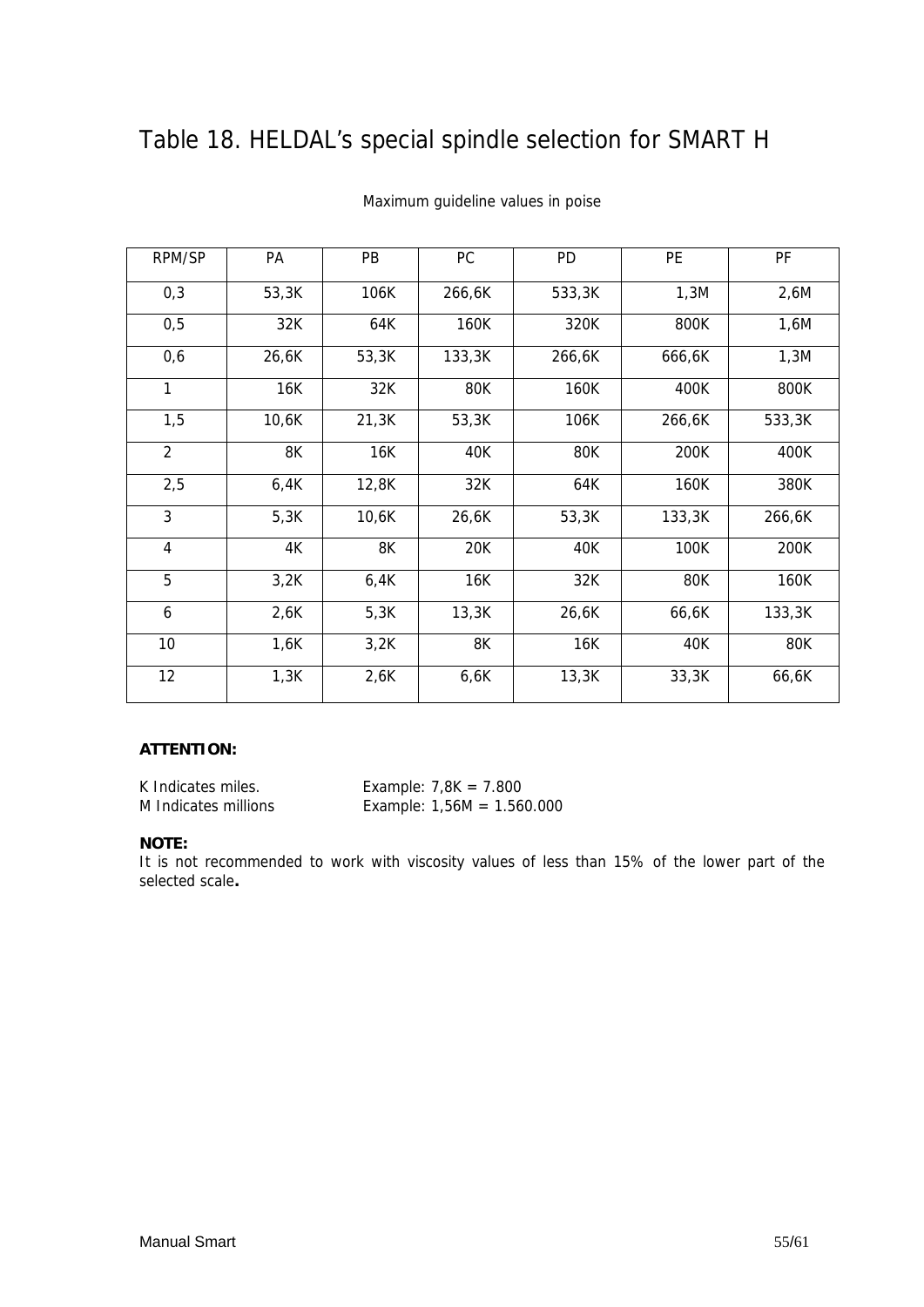## Appendix A. Software 'Datalogger' for PC.

The Datalogger application is provided free of change with EXPERT. The objective of this software is the transfer of data from the stored file in the viscometer to the PC, assuming that the latter disposes of the adequate input/output configuration. When the data is received, the program will generate a Microsoft Excel-compatible file containing the received data. At the start of the program, you will see the following window:

| Data Logger. BETA vCLI 1.00      |                               |
|----------------------------------|-------------------------------|
| Output File Name (Excel format): | <b>Browse</b><br>COM1<br>COM2 |
| Download from device<br>Stop     | Close                         |

In the first figure you can see different controls and edition lines. Starting from top to bottom, you can see an edition line where you should edit the name of the file where the data from the viscometer will be saved. It will be necessary to introduce the complete path for the file, which should have the extension \*.xls.

If you want to see the standard window for file selection, click the Browse bottom. If you select the name of the file through this window, the extension \*.xls will be added automatically.

| <b>Abrir</b>          |                    |  |  |                |
|-----------------------|--------------------|--|--|----------------|
| Buscar en:            | Mis documentos     |  |  | <u>ten are</u> |
| Mis imágenes<br>Data1 |                    |  |  |                |
|                       |                    |  |  |                |
|                       |                    |  |  |                |
|                       |                    |  |  |                |
|                       |                    |  |  |                |
| Nombre de archivo:    |                    |  |  | Abrir          |
| Tipo de archivos:     | Excel files(*.xls) |  |  | Cancelar       |
|                       |                    |  |  |                |

Once the file with the data that you wish to use is selected, you will have to choose the communication port through which you will make the connection. You can choose either COM1 or COM2, to select port series 1 and 2, respectively.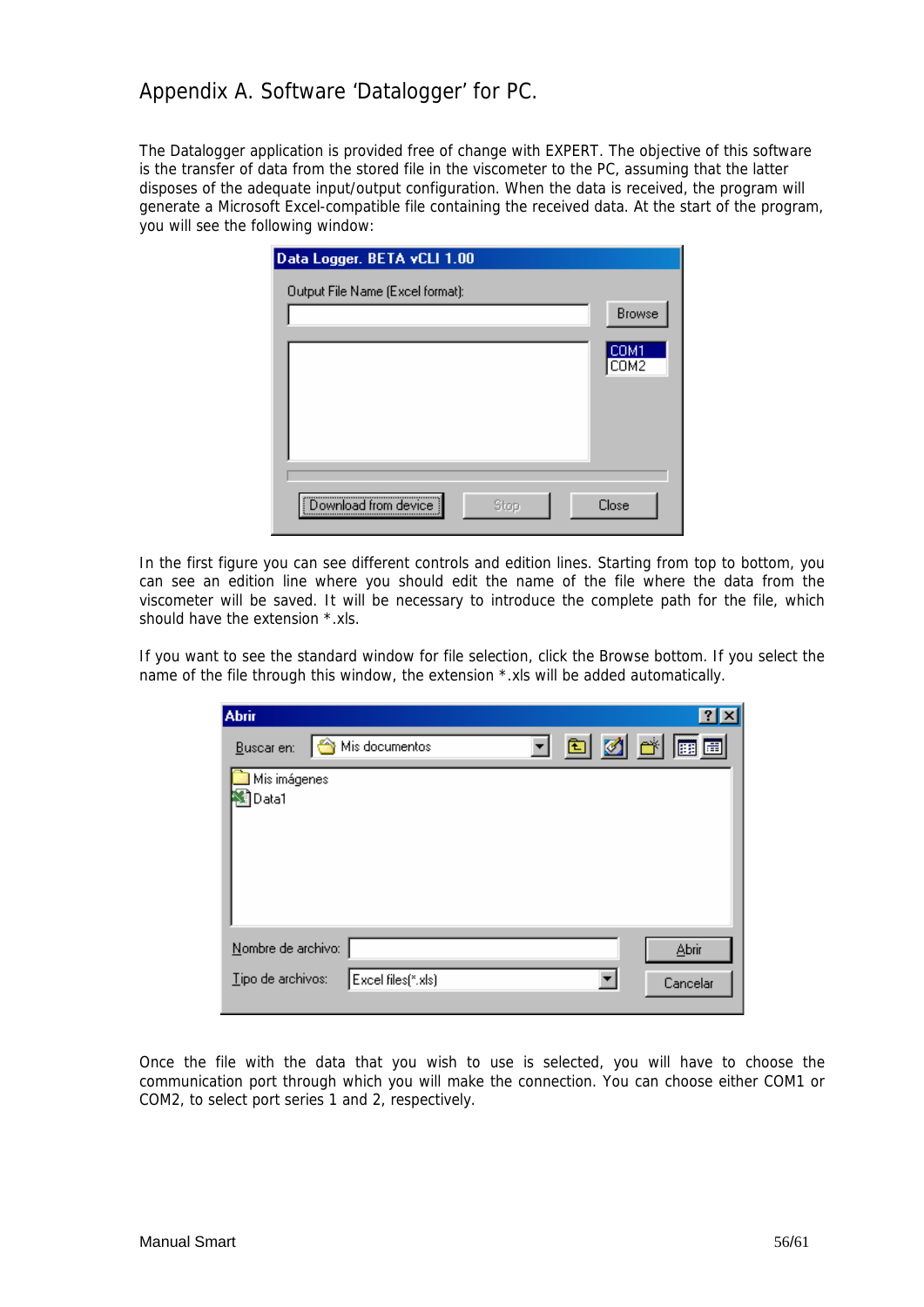| Data Logger. BETA vCLI 1.00                                     |                           |
|-----------------------------------------------------------------|---------------------------|
| Output File Name (Excel format):<br>C:\Mis documentos\Data1.xls | ***************<br>Browse |
|                                                                 | COM1<br>COM2              |
|                                                                 |                           |
|                                                                 |                           |
| Download from device<br>Stop                                    | Close                     |

Once the port series you wish to use is selected, you can proceed to download the information from the viscometer. To execute this download you will have to press the 'Download from device' bottom. Upon doing this for the first time you will see that the majority of commands in the main window will be deactivated (Browse, Close and even Download from device), while the Stop command will become active and information messages about the progress of the importation process will appear.

The first messages are about the connection status, as you can observe in the following figure. The program will indicate the port and the connection speed used with the equipment.

| Data Logger. BETA vCLI 1.00                         |               |
|-----------------------------------------------------|---------------|
| Output File Name (Excel format):                    |               |
| C:\Mis documentos\Data1.xls                         | <b>Browse</b> |
| Connecting to ViscoElite<br>Using COM1, 9600 bauds. | COM2          |
| Download from device<br>Stop                        | Close         |

If the user sees that the connection is not satisfactory, the user can always interrupt the transmission by clicking the Stop command. In this case, the window stays in its initial state, reactivating the commands, which are deactivated during transmission, and deactivating the Stop command. In the information window, the information concerning the interruption of the downloading process will be displayed.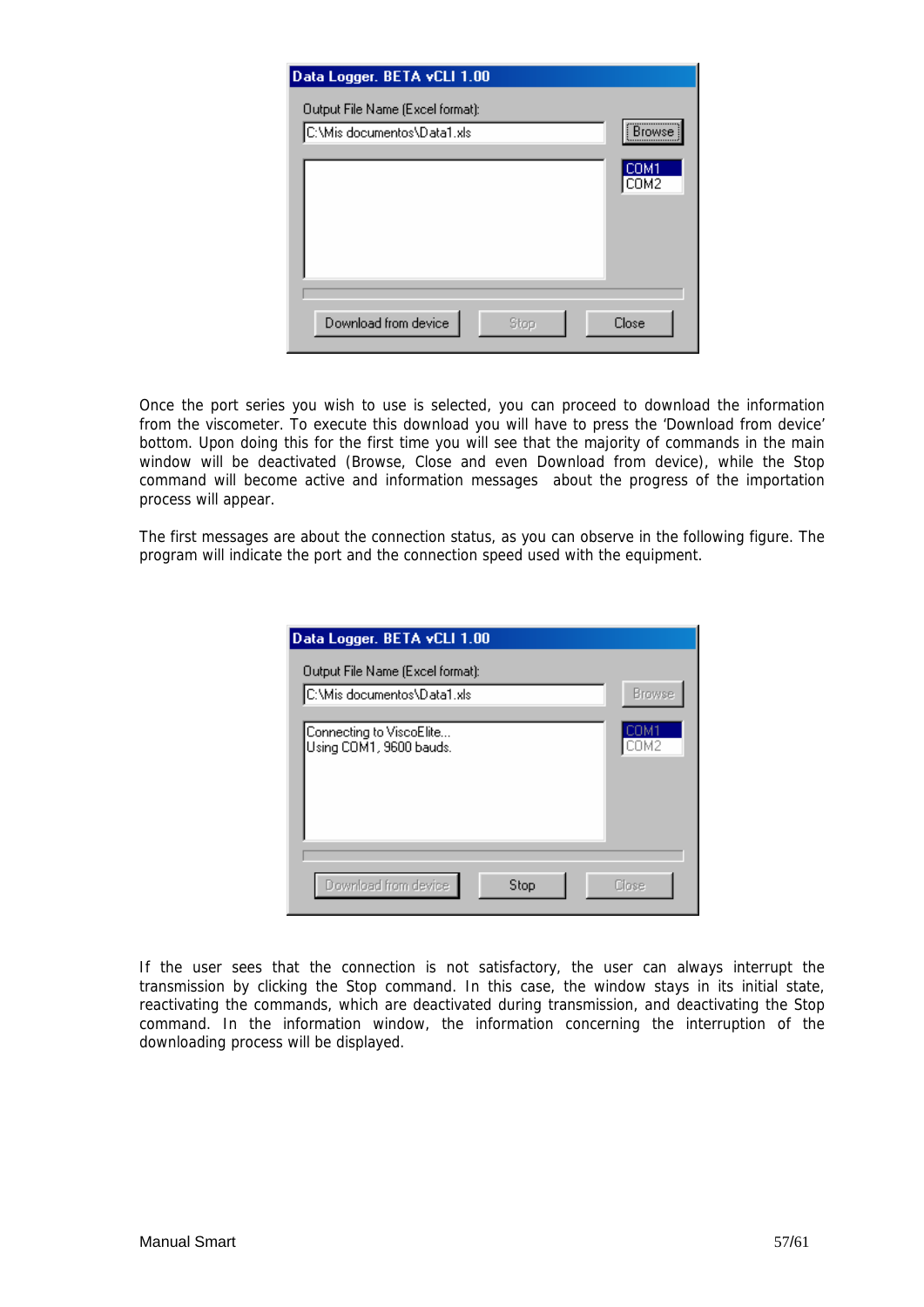| Data Logger, BETA vCLI 1.00                                              |               |
|--------------------------------------------------------------------------|---------------|
| Output File Name (Excel format):<br>C:\Mis documentos\Data1.xls          | <b>Browse</b> |
| Connecting to ViscoElite<br>Using COM1, 9600 bauds.<br>Download aborted. | COM1<br>COM2  |
| Download from device<br>Stop                                             | Close         |

In the case that the connection is satisfactory, the program will start the data download from the set. The program user will see the percentage of data received and its progress through the status bar on the lower-screen command bar. When the bar shows 100%, the program will generate the exit file with the path originally indicated. In the following figure you can observe the progress of the exit bar and the file generation process.

| Data Logger, BETA vCLI 1.00                         |              |
|-----------------------------------------------------|--------------|
| Output File Name (Excel format):                    |              |
| C:\Mis documentos\data1.xls                         | Browse       |
| Connecting to ViscoElite<br>Using COM1, 9600 bauds. |              |
|                                                     |              |
| Download from device<br>Stop                        | <b>Close</b> |

| Data Logger. BETA vCLI 1.00                                                                      |               |
|--------------------------------------------------------------------------------------------------|---------------|
| Output File Name (Excel format):<br>C:\Mis documentos\data1.xls                                  | <b>Browse</b> |
| Connecting to ViscoElite<br>Using COM1, 9600 bauds.<br>End of download.<br>Excel file generated. | COM1<br>COM2  |
| Download from device                                                                             | Close         |
| Stop                                                                                             |               |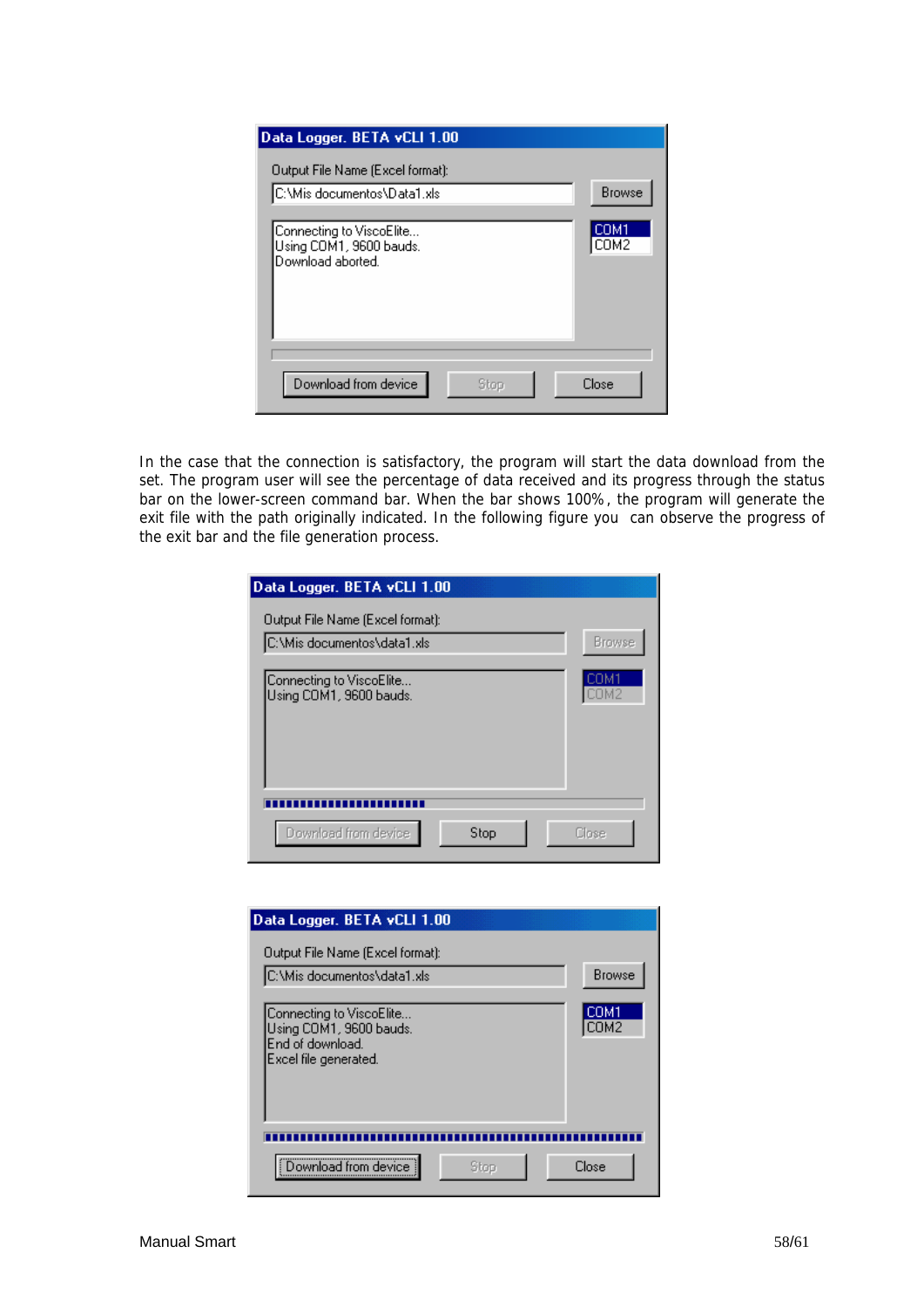## Appendix B. Installation Guide - USB DRIVER

In this simple guide you will find step-by-step instructions for properly installing the USB driver for the Fungilab measurement device.

Please following these instructions (before connecting the USB cable):

1) Find the folder containing the TUSB3410 drivers and execute T1341Inst.exe

2) In some cases, a warning window will appear when you install a driver that isn't certified by Windows. Press continue and wait until the same warning appears again. Once you've accepted the two warnings, you can connect the device using the USB cable and, once this is done, turn the machine on.

3) If no screen appears, you will have to go manually to the Device Manager. (Start menu – Execute – devmgmt.msc), locate the USB – Serial Port and activate the installation from there.

| Administrador de dispositivos                             |                            |      |  |
|-----------------------------------------------------------|----------------------------|------|--|
| Archivo<br>Acción<br>Ayuda<br>Ver                         |                            |      |  |
| ピ<br>图<br>図<br>噕<br>回                                     | 叉の<br>æ.                   |      |  |
| 田 图 Adaptadores de red                                    |                            |      |  |
| Adaptadores serie de puertos múltiples<br>TUSB3410 Device |                            |      |  |
| Controladoras de bus serie universal (USB)<br>$+$         |                            |      |  |
| Controladoras de host de bus IEEE 1394<br>$+$             |                            |      |  |
| Controladoras IDE ATA/ATAPI<br>$+$                        |                            |      |  |
| « Controladoras SCSI y RAID<br>$+$                        |                            |      |  |
| Controladores de disquete<br>$+$                          |                            |      |  |
| Dispositivos de interfaz de usuario (HID)                 |                            |      |  |
| Dispositivos de sistema<br>$+$                            |                            |      |  |
| Dispositivos de sonido, vídeo y juegos<br>$+$             |                            |      |  |
| Equipo<br>$+$                                             |                            |      |  |
| Ė<br>Monitor                                              |                            |      |  |
| Mouse y otros dispositivos señaladores<br>$+$             |                            |      |  |
| <b>泰</b> Procesadores<br>$+$                              |                            |      |  |
| Puertos (COM & LPT)                                       |                            |      |  |
| Puerto de comunicaciones (COM1)                           |                            |      |  |
| Puerto de impresora (LPT1)                                |                            |      |  |
| USB - Serial Port (COMS)<br>Teclados<br><b>Johnson</b>    |                            |      |  |
| $+$<br>Unidades de disco                                  | Actualizar controlador     |      |  |
|                                                           | Deshabilitar               |      |  |
| Inicia el Asistente para actualización de h               | Desinstalar                | ido. |  |
|                                                           | Buscar cambios de hardware |      |  |
|                                                           | <b>Propiedades</b>         |      |  |

An exclamation mark usually appears next to the USB – Serial Port icon, indicating that the driver is missing.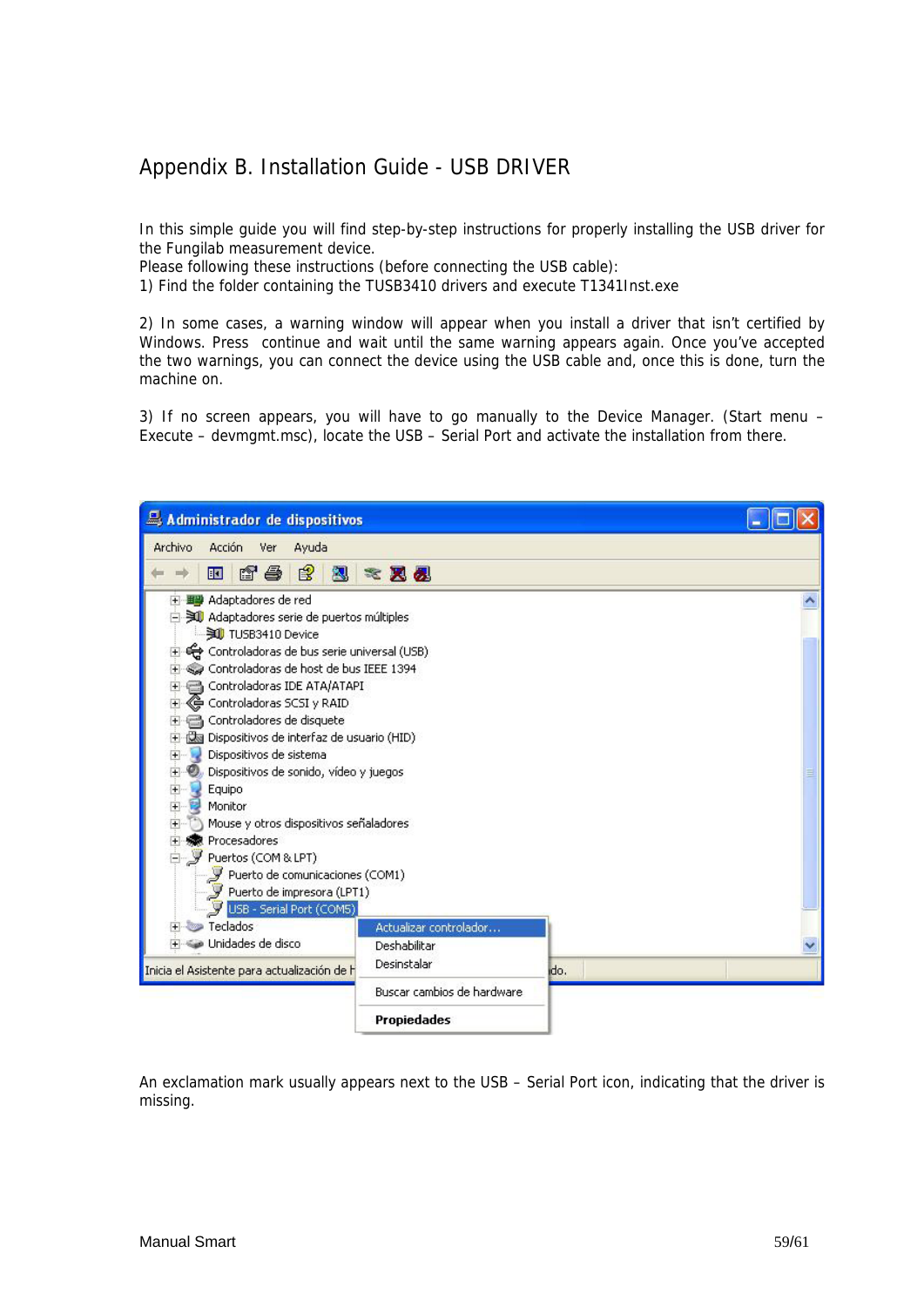| Asistente para actualización de hardware |                                                                                                                                                                                                                                                              |
|------------------------------------------|--------------------------------------------------------------------------------------------------------------------------------------------------------------------------------------------------------------------------------------------------------------|
|                                          | Asistente para actualización de<br>hardware<br>Windows buscará el software existente y el actualizado en su<br>equipo, en el CD de instalación de hardware o en el sitio Web-<br>de Windows Update (con su permiso).<br>Leer nuestra directiva de privacidad |
|                                          | ¿Desea que Windows se conecte a Windows Update para<br>buscar software?<br>◯ Sí, sólo esta vez<br>◯ Sí, ahora y cada vez que conecte un dispositivo<br>No por el momento                                                                                     |
|                                          | Haga clic en Siguiente para continuar.                                                                                                                                                                                                                       |
|                                          | Siguiente ><br>< Atrás<br>Cancelar                                                                                                                                                                                                                           |

On the next screen, you will tell the computer not to look in Windows Update. Following…